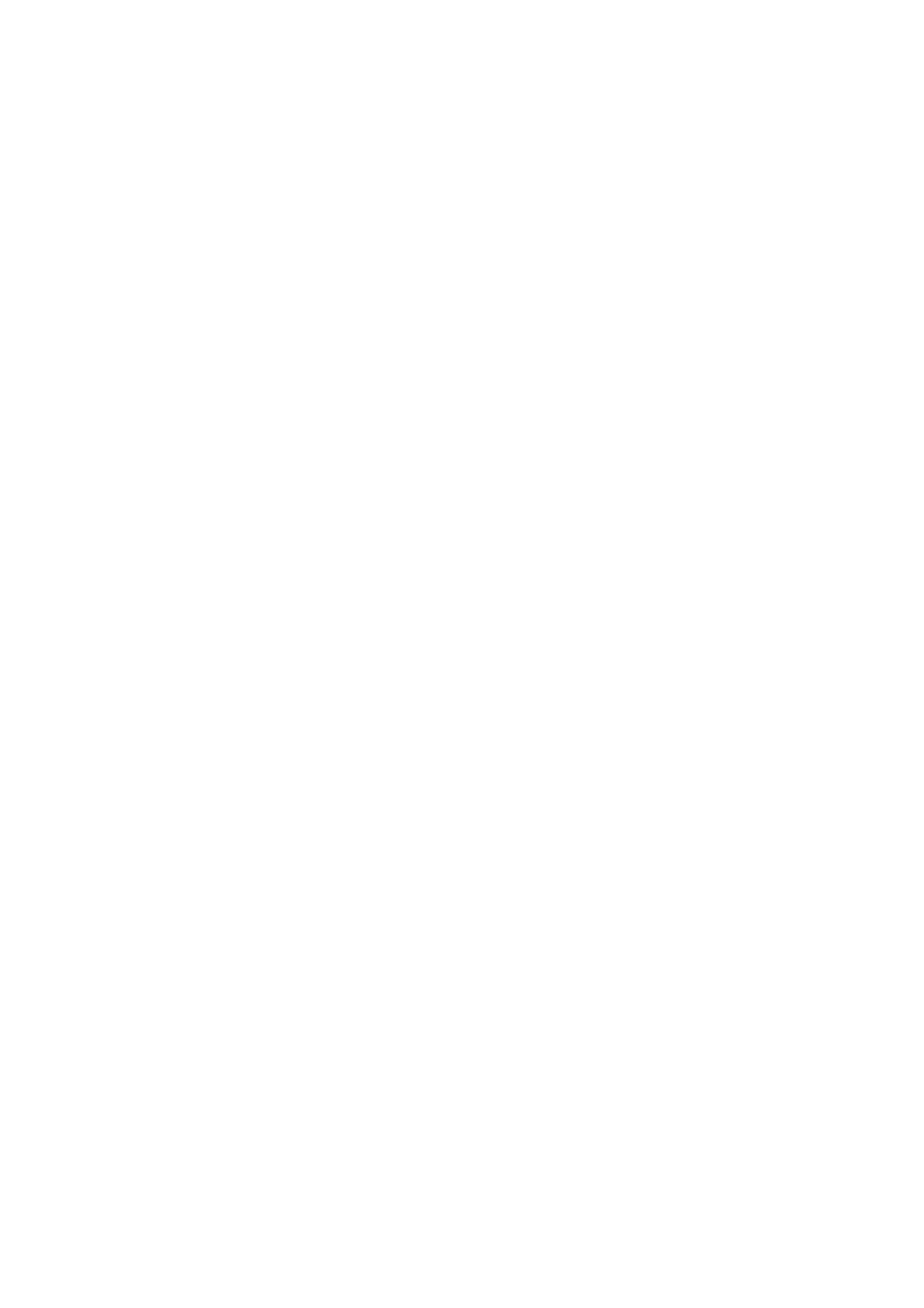## **The financing of innovation with venture capital**

An update of the EU benchmarking pilot project from a Belgian perspective

> H. Van Sebroeck November 2000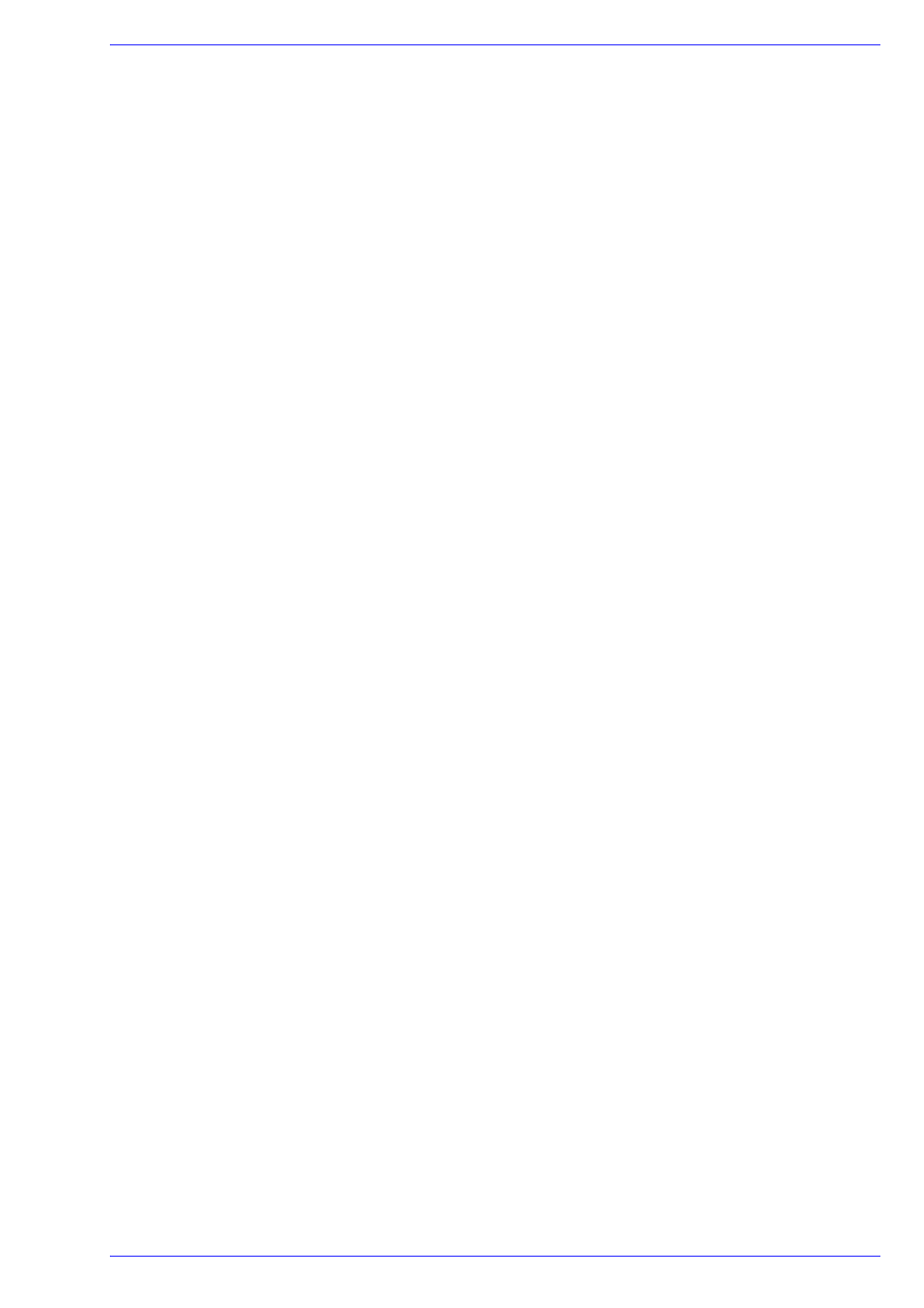

## **Federal Planning Bureau**

The Belgian Federal Planning Bureau (BFPB) is a public agency under the authority of the Prime Minister and the Minister of Economic Affairs. The BFPB has a legal status that gives it an autonomy and intellectual independence within the Belgian Federal public sector.

BFPB'activities are primarily focused on macro-economic forecasting, analysing and assessing policies in the economic, social and environmental fields.

## **Internet**

URL: http://www.plan.be

E-mail: contact@plan.be

## **Publications**

Publications:

*The Economic Forecasts The "Short Term Update"*

Planning Papers (the last numbers)

*giving the results of policy analyses and assessments*

- *85 Un projet à l'échelle mondiale: le développement durable* Nadine Gouzée, Stéphane Willems, Natacha Zuinen - Février 2000
- *86 Vieillissement démographique et financement de la sécurité sociale: un défi soutenable? (Actes du Colloque organisé par le Bureau fédéral du Plan à Bruxelles, les 2 et 3 décembre 1997)*
- *87 Les participations publiques dans le secteur marchand en Belgique* H. Spinnewyn - Février 2000

Working Papers (the last numbers)

- *5/00 A description of the HERMES II model for Belgium* F. Bossier, I. Bracke, P. Stockman, F. Van Horebeek - July 2000
- *6/00 Croissance et emploi dans le secteur des services Une analyse comparative* M. Van Overbeke - August 2000
- *7/00 Macro-economische en budgettaire effecten van de dollarappreciatie en de duurdere ruwe olie* F. Bossier en F. Vanhorebeek - September 2000
- *8/00 The NIME Model Specification and Estimation of the Demand Equations of the Household Sector*  E. Meyermans, P. Van Brusselen - October 2000

Citations should refer to the publication, mentioning the author(s) and the date of publication.

Responsible Editor Henri Bogaert

Legal Depot: D/2000/7433/26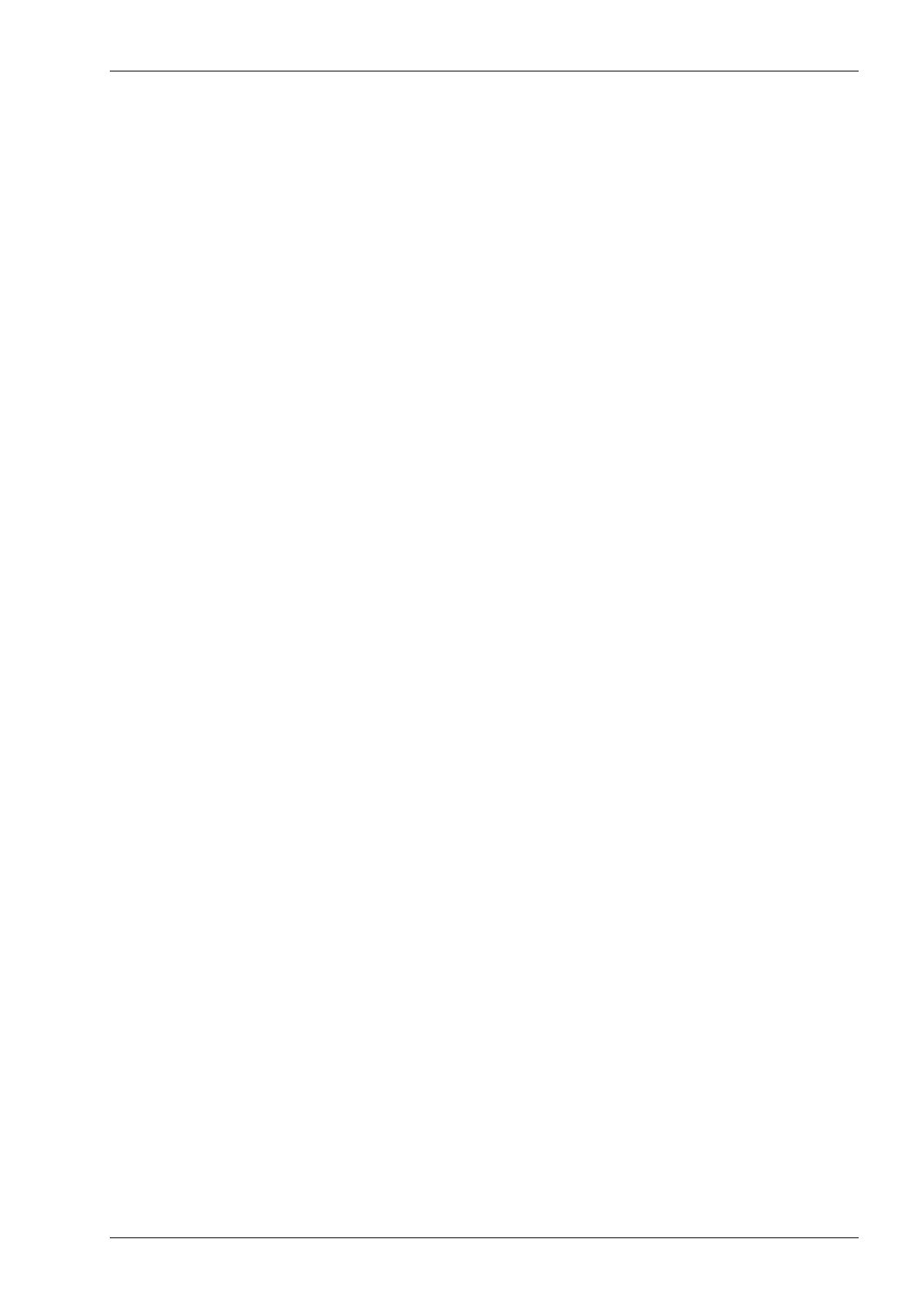# **SANTA**

## **Table of Contents**

| I  |    | <b>Introduction</b>                                                                                                                                                                   | 1                                |
|----|----|---------------------------------------------------------------------------------------------------------------------------------------------------------------------------------------|----------------------------------|
| II |    | <b>Benchmarking</b>                                                                                                                                                                   | 3                                |
| Ш  |    | The Pilot Project – Financing Innovation                                                                                                                                              | 5                                |
| IV |    | Why is the Pilot Project Update necessary<br>and Venture Capital so crucial                                                                                                           | 7                                |
|    | Α. | Investigations leading to positive effects:                                                                                                                                           | 8                                |
|    | В. | More qualified investigation results:                                                                                                                                                 | 8                                |
| V  |    | The adopted policy issues and their indicators                                                                                                                                        | 9                                |
|    | А. | Business birth and creation of TBFS<br>(technology based firms)<br>1. The situation in Belgium<br>2. Comparison with other Member States                                              | 10<br>11<br>11                   |
|    | В. | Investments by business angels and BA networks<br>1. Business Angels (BAS)<br>2. Business Angels Networks (BANs)                                                                      | 12<br>12<br>13                   |
|    |    | C. The total of venture capital companies (VCCs)<br>1. Future prospects<br>2. State intervention<br>3. Sectorial preferences<br>4. Regional Spreading<br>5. Maximum investment amount | 14<br>16<br>16<br>18<br>18<br>18 |
|    |    | D. VCCs investing volume<br>1. Funds collected and invested capital<br>2. Investment stages<br>3. Investing in high-tech                                                              | 19<br>19<br>21<br>23             |
|    | Е. | Rate of return and technology risk assessment                                                                                                                                         | 25                               |
|    | F. | Exit via stock exchange<br>1. Second-tier stock exchanges<br>2. Several regulations related to Stock Markets<br>3. Corporate governance                                               | 26<br>27<br>29<br>30             |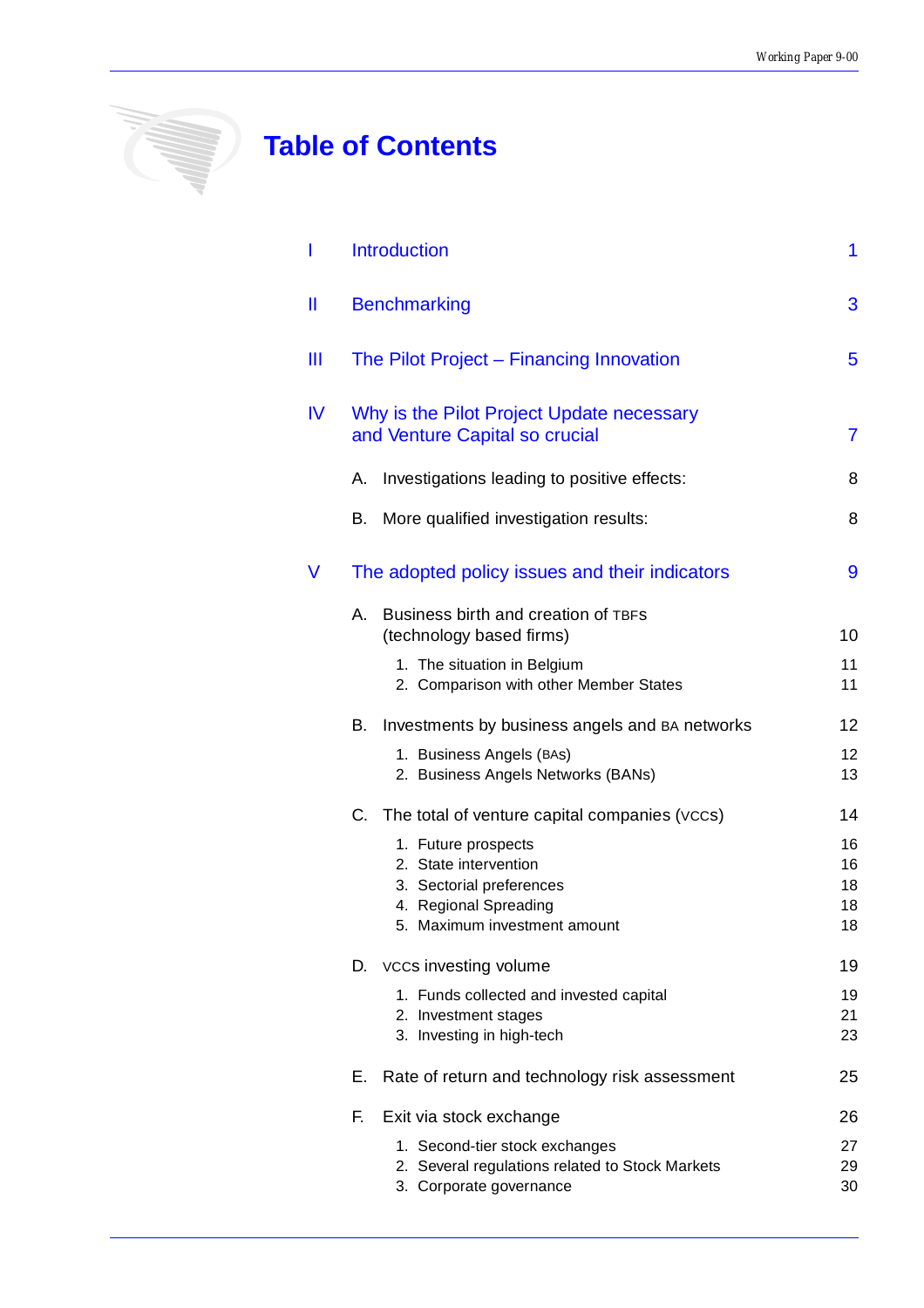|      |    | G. VC-investments by institutional investors and pension funds 32                                                                                            |                |
|------|----|--------------------------------------------------------------------------------------------------------------------------------------------------------------|----------------|
|      |    | 1. Assets and venture capital of institutional investors<br>and pension funds<br>2. Funds raised from institutional investors by VCCs<br>3. Prudential rules | 33<br>35<br>36 |
|      | Н. | Tax system                                                                                                                                                   | 38             |
|      |    | 1. Capital gain (bottom-end regime)                                                                                                                          | 39             |
|      |    | 2. Fiscal incentives for venture capital investments<br>(front-end regime)                                                                                   | 39             |
|      |    | 3. PRIVAK/PRICAF (Private Equity Sicav/Bevek)                                                                                                                |                |
|      |    | (front-end regime)                                                                                                                                           | 40             |
|      |    | 4. Intangible investments (front-end regime)<br>5. Stock options (front-end regime)                                                                          | 40<br>41       |
|      |    |                                                                                                                                                              |                |
|      | I. | Government guarantee schemes for risk capital                                                                                                                | 42             |
| VI   |    | <b>Conclusion</b>                                                                                                                                            | 43             |
| VII  |    | Annexe 1: List of Belgian Venture Capital Companies                                                                                                          | 47             |
| VIII |    | <b>Annex 2</b>                                                                                                                                               | 53             |
|      |    | A. Evca - data                                                                                                                                               | 53             |
|      | В. | Internet Specific (Venture economics)                                                                                                                        | 53             |
|      | C. | Sectors (EVCA)                                                                                                                                               | 53             |
| IX   |    | <b>References</b>                                                                                                                                            | 55             |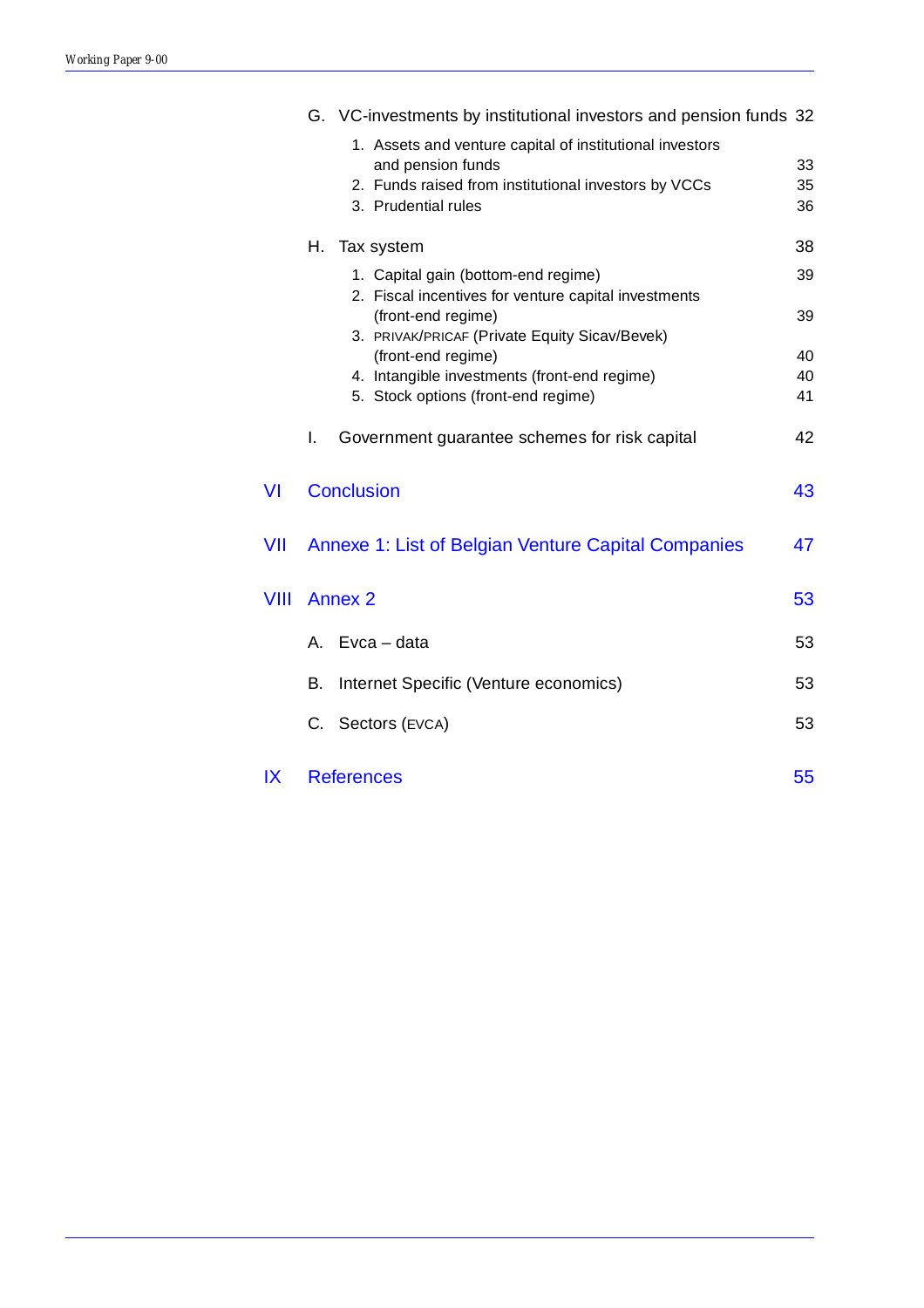

## **Introduction**

The present report mainly deals with some of the determining factors which govern innovation financing, such as **venture capital** (please refer to attached frame 1), **second-tier stock markets**, **institutional investors'** participation (more precisely pension funds) and last but not least the **fiscal** influence. It is based on the results of the European benchmarking pilot project regarding the financing of innovation. Those results already published by the EU in 1998 had unfortunately insufficient impact in Belgium.

In the meanwhile the situation on the venture capital market has changed, and additional data are now to be taken into account. In the wake of the pilot project, Flanders IWT $^{\rm 1}$  carried out and released two studies related to venture capital. Within the framework of the so called "Prometheus project", the Walloon Region has also strived to initiate similar policies on this particular matter.

The EU Commission too went onto the offensive and developed a Risk Capital Action Plan likely to be operational by 2003 as well as a Financial Service Action Plan to be implemented in 2005 as agreed by the Lisbon Council. After having submitted the Risk Capital Action Plan at the end of 1999, the ECOFIN Council urged the Commission to launch a Risk Capital Benchmarking Process. In this perspective the Commission is currently working on defining several key indicators such as venture capital/GDP ratio, the number of companies receiving seed money, the number of new stock market quotations, etc.The Commission also expects the early stage financing level to have trebled by 2003 $^2\!$ .

Meanwhile, in May 2000, the Commission released a second progress report on the Financial Services Action Plan<sup>3</sup> and published last October a second progress report about the risk-capital action plan<sup>4</sup>. All these reports propose sets of measures aiming at improving the overall functioning of the capital markets. The Commission clearly shows its intention to speed up the process.

This report endeavours, from a Belgian perspective, to integrate all these fresh data and advancements.It gives Belgium the opportunity to distinguish itself throughout Europe and gives a general picture of the lately planned and achieved regulation's amendments.

<sup>1.</sup> Flemish Institute for the development of industrial scientific and technological research.

<sup>2.</sup> Commission of the EU: "Progress on financial Services; second report" COM(2000)336 final;p.9.

<sup>3.</sup> European Commission: "Progress on financial services; Second report" COM(2000)336, 30.5.2000

<sup>4.</sup> European Commission: "Communication of the Commission to the Council and the Parliament. progress report on the "Risk Capital Action Plan" COM(2000)658, 18.10.2000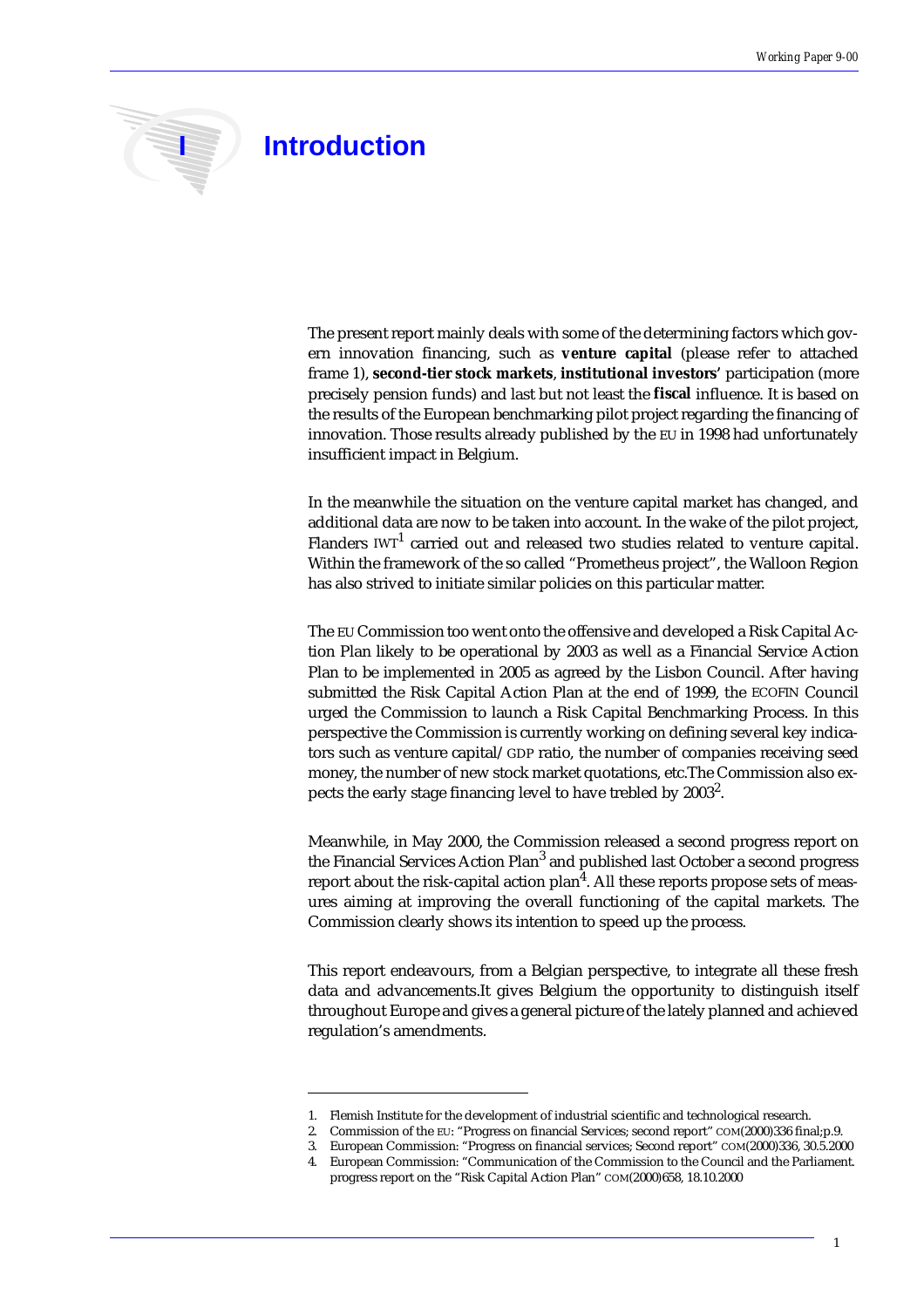#### **FRAME 1 - The financing of Venture Capital**

**Venture Capital** : the financing of companies with equity investments throughout their development stages, (see frame 2 below). Risk capital includes "Private Equity" and Capital raised from "secondary securities markets".

**1. Private equity**:venture capital directed towards unquoted companies.

Although venture capital is only a subset of private equity, the term private equity is used to refer to venture capital.

**Venture capital**: capital needed for the launch, early development and expansion of mostly hightech companies with profit expectations. Since these companies are often associated with intangible investments, an unsecure market and a negative cash-flow, they don't generally benefit from debt financing schemes. Besides money these companies are also granted managerial support which is specific to venture capital investments.

There are several forms of venture capital:

- **a) Formal venture capital :** capital raised by **venture capital funds.** These are funds set up to invest capital during a set period of time and to generate profit in doing so, they are called **close-end funds.** There are also investment firms, the **open- end funds,** which are set up for an undertermined period. Sometimes financial institutions have their own venture capital funds : **captives.** Aside from these funds there are also **venture capital companies (VCCs) i.e.** companies which are responsible for managing capital investments.
- **b) Informal venture capital:** applies to capital invested by wealthy informal private investors called **business angels**.
- **c) Corporate venturing:** big companies which acquire a minority participation in small unquoted businesses.
- **d) MBO/MBI:** In the US venture capital does not include management buy-outs ( management takes over) or buy-ins ( new management buys in), in Europa it does because it is moslty associated with VCC's financial support.
- **2. Second-tier stock exchanges**: stock exchanges specialized in high growth SMEs and high-tech companies (for instance: Nasdaq, Easdaq, AIM, Euro-NM…).
- (1) European Commission: " The competitiveness of European industry. 1998 report" / OCDE: " Venture Capital: supply vs. demand issues" DSTI/IND 10.12.2000 and " Venture Capital and Innovation" GD(96)168 / EVCA yearbook and guidelines.

(2) Including convertible loans and warranted loans.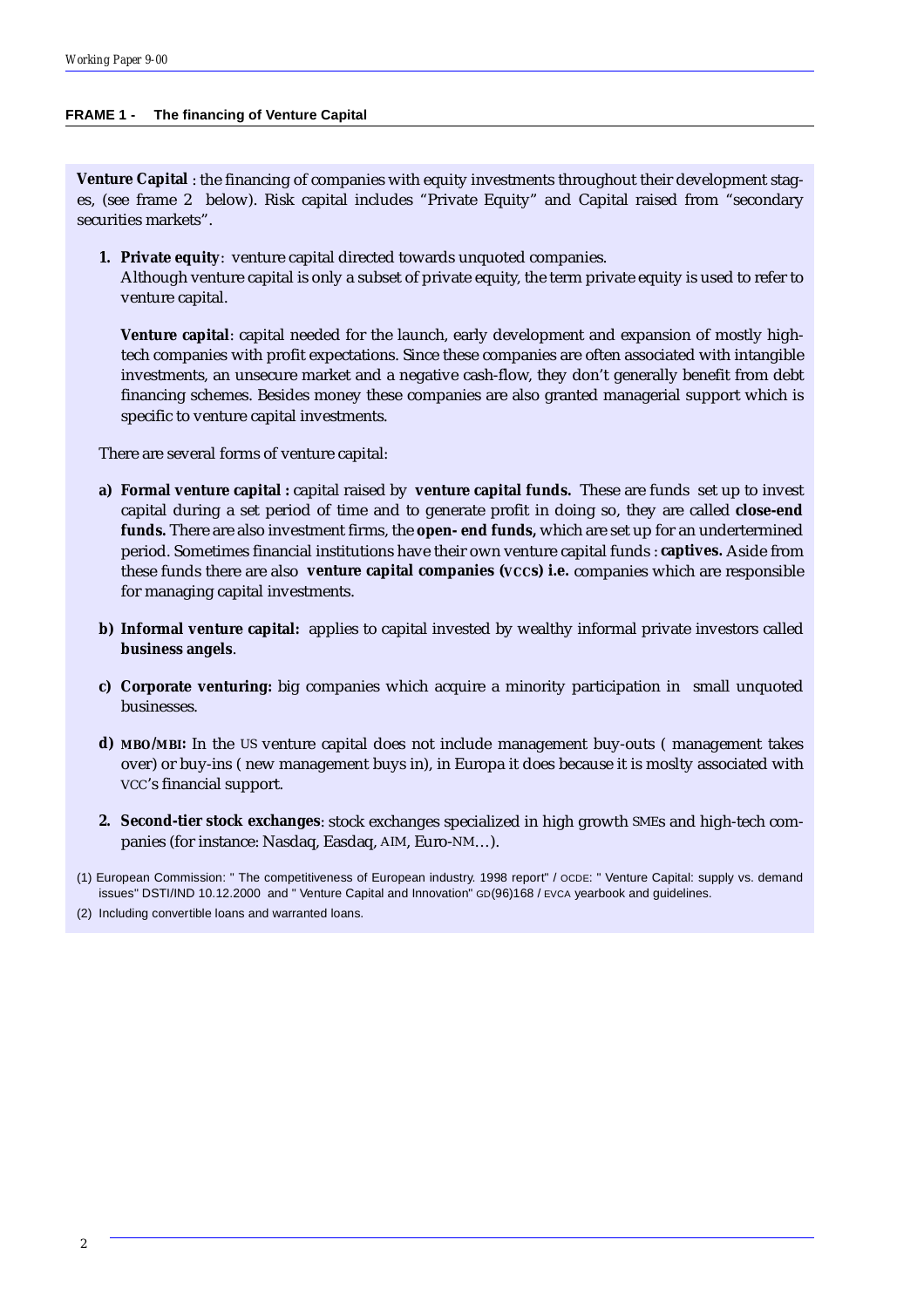

## **II** Benchmarking

Europe had actually been lagging behind the US and Japan in productivity, job creation, and structural reforms regarding new markets opportunities and technologies. That's why the European Commission proposed in 1996 the implementation of the "Benchmarking System" so as to boost the European industrial competitiveness<sup>1</sup>.

Benchmarking (BM) originated in the US in the second half of the 70s as a sustainable and systematic process to assess and compare productivity of organizations and processes with the best performances achieved in the field. The ultimate goal of benchmarking is to learn and make the most of the comparison with the socalled "good or best practices" in order to harmonize one's own policies and subsequently to raise up performances.

Towards the end of 1996 both the EU Commission and the Industry Council urged the Member States to initiate some BM pilot projects. Four of those projects were launched and Belgium collaborated to only one of them, namely: "The Financing of Innovation".

<sup>1.</sup> For further information on benchmarking; see: Van Sebroeck, H., Working Paper 7/99: *Benchmarking in a nutshell*, Brussels, Federal Planning Bureau, 1999 (Dutch and French versions).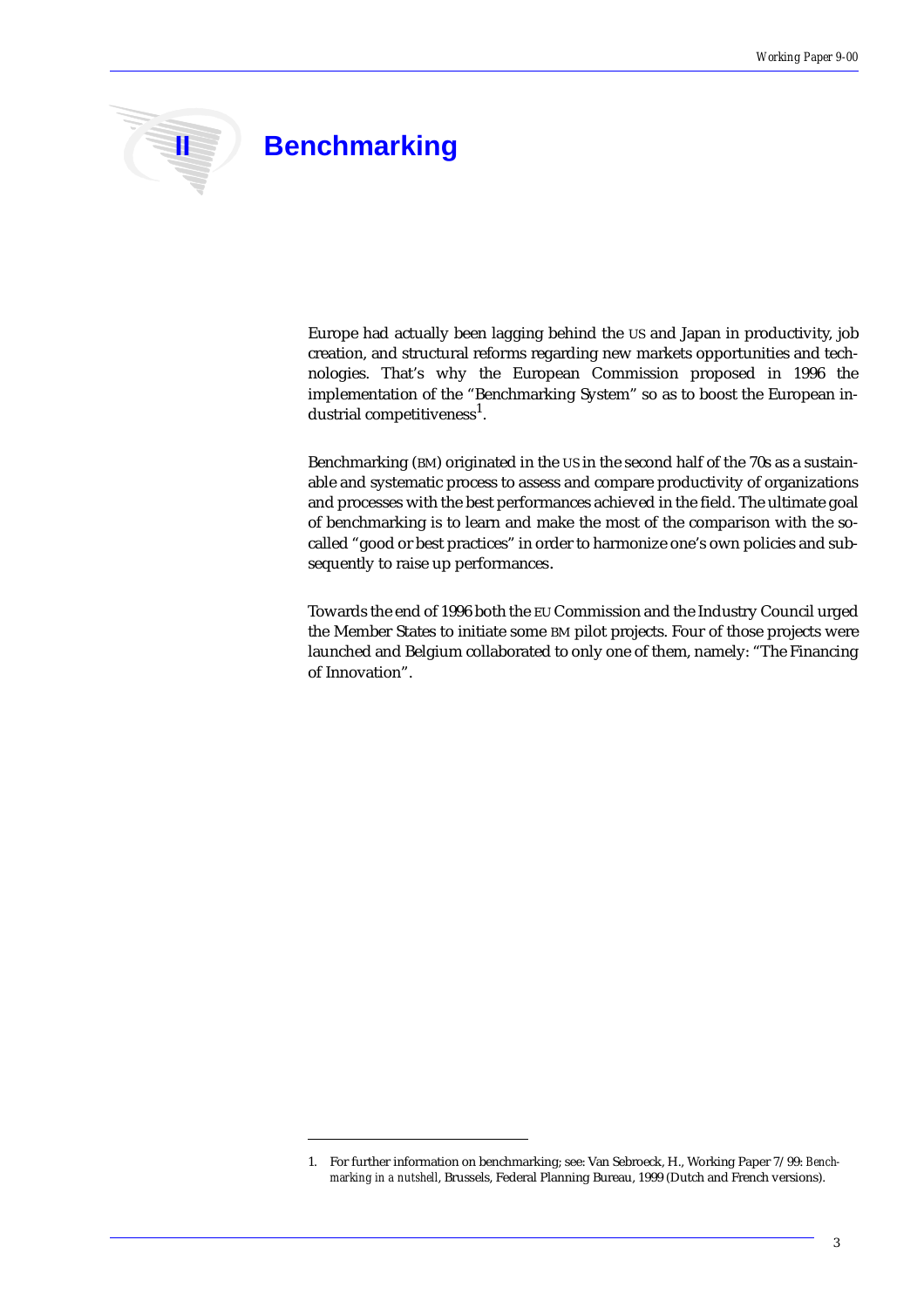*Working Paper 9-00*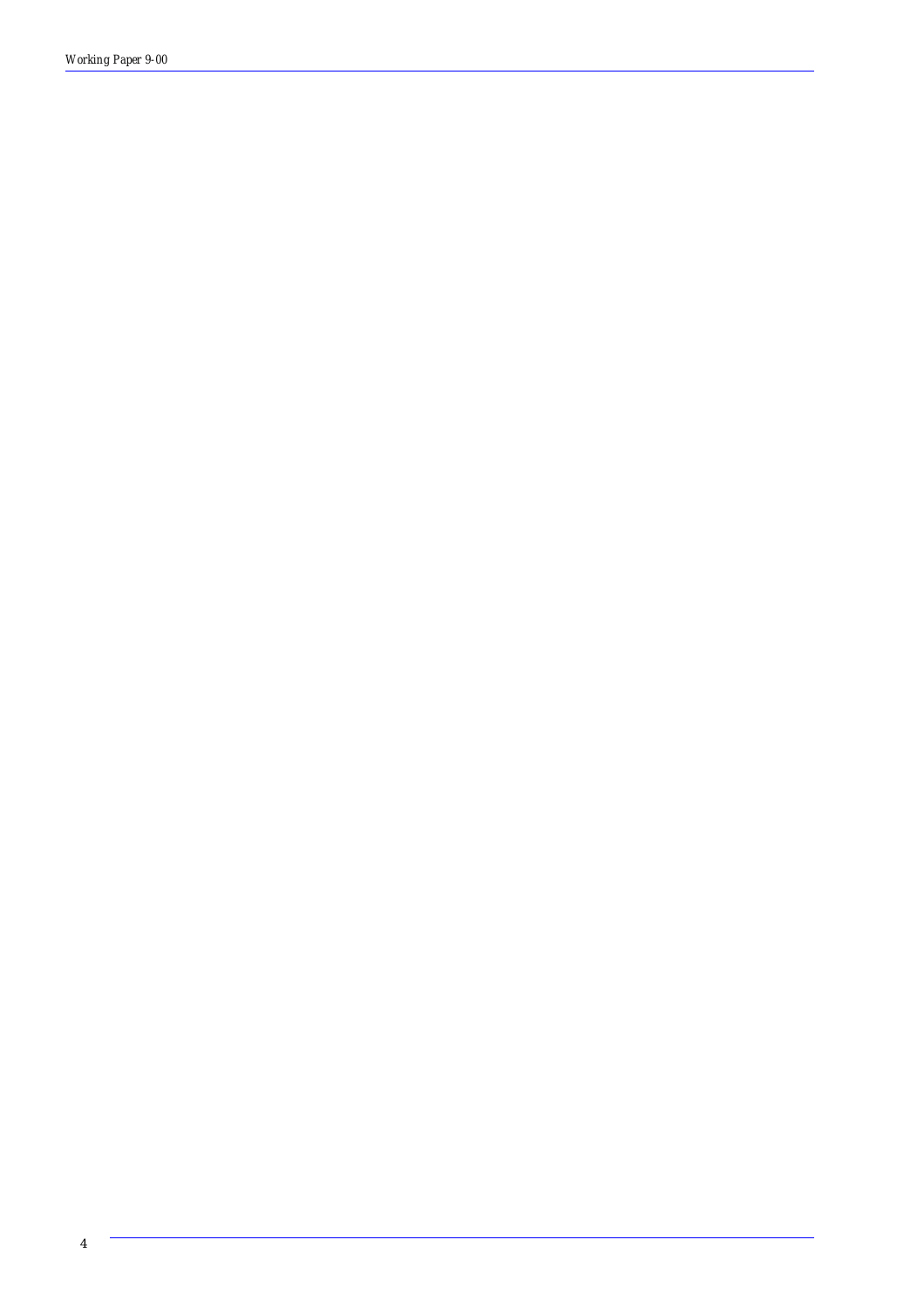

## **III The Pilot Project – Financing Innovation**

All Member States except for Luxembourg took part in the experiment. The pilot project's procedures make provision for that one of the Member States should take on the overall supervision, assisted in this task by an independent advisory committee.The coordination of the plan "Financing of innovation" was handed down to the Danish Ministry of Business and Industry, with the helping hand of the Irish Bannock Consulting.

The 4 projects shared a common approach: firstly, the crucial issues which proved open to improvement had to be selected. Secondly, the key indicators which were the most liable to illustrate those topics had to be described. On the basis of reciprocal comparison of those indicators and their respective underlying regulations, policy measures resting on the already noted "good practices" had eventually to be elaborated.

Through a study group composed by the concerned departments, the National Bank of Belgium, the Enterprise Central Council and the Regions, the project was coordinated at the Belgian level by the "Federal Planning Bureau", the appointed Belgian representative within the European Steering Committee.

This pilot project was set up in one year time, submitted to the European Industry Council in November 1998 and finally released. It can be consulted on the web at: http://www.benchmarking-in-europ.com

The present paper is based on the pilot project but was as fully as possible updated with the latest developments, data and sets of policy measures.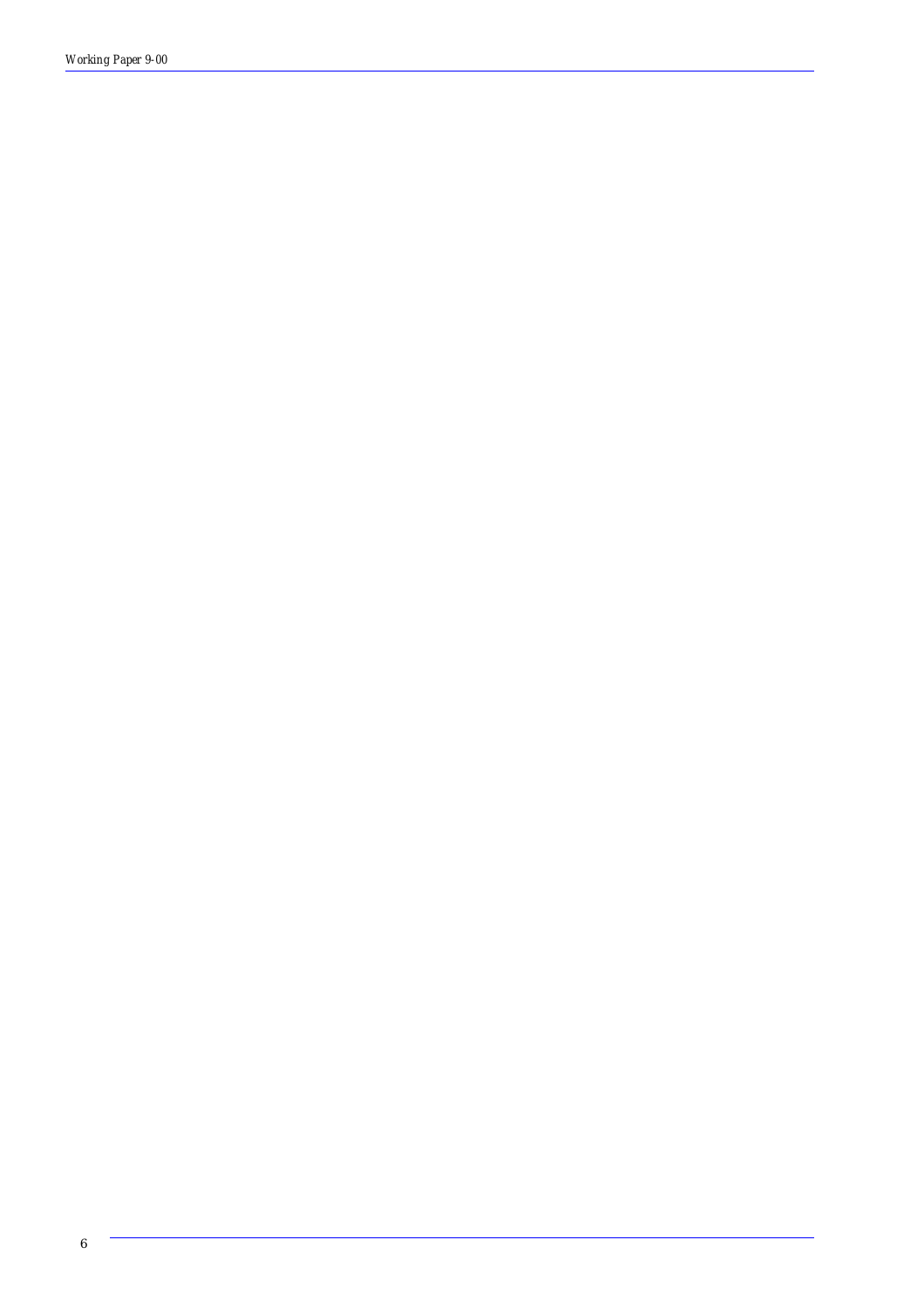

## **IV Why is the Pilot Project Update necessary and Venture Capital so crucial**

The very purpose of the pilot project was to analyse some key indicators and blueprint prerequisites as regards business creation and financing of innovation and to determine their efficiency level which differ form one indicator to the other. The different results should be compared to those obtained by countries which do better in that field, notably the US, Israel, Japan and Taiwan. However the last two nations were ultimately excluded.

The pilot project essentially focused on start-ups and the so-called TBFs (Technology based firms).But SMEs had to be given particular attention as well because they in particular are likely to encounter more difficulties in raising the required capital.

The search was directed towards equity financing of innovation, or in other words towards risk capital or venture capital. This is mainly due to the fact that in order to finance their setting up, SMEs must often recourse to bank loans. This particular financing option however is not always possible notably in the context of innovative projects and start-ups because of the required collateral. As far as high-techs are concerned, such as biotechnological firms and ICT (Information and Communication Technology), huge investments in R&D need to be made long before generating any kind of profit can even be considered. However the recourse to bank loans is still widely used, anyway more than venture capital. In march 2000, bank loans granted to Belgian companies represented no less than 2895.5 billion BEF compared to a 72.4 billion venture capital portfolio in December 1999, that is to say a forty times less volume.<sup>1</sup>

The importance of venture capital to growth and job creation is not that obvious.On the one hand, some factors observed reveal a positive trend due to the fact that young high-tech companies, often originating from university spin-offs, seem, compared to classical businesses, to generate more job opportunities, and to experience a productivity increase thanks to venture capital. On the other hand, recently carried out studies give rise to more mitigated prospects.

<sup>1.</sup> Source: for bank loans: press release www.abb-bvb.be and for venture capital: evca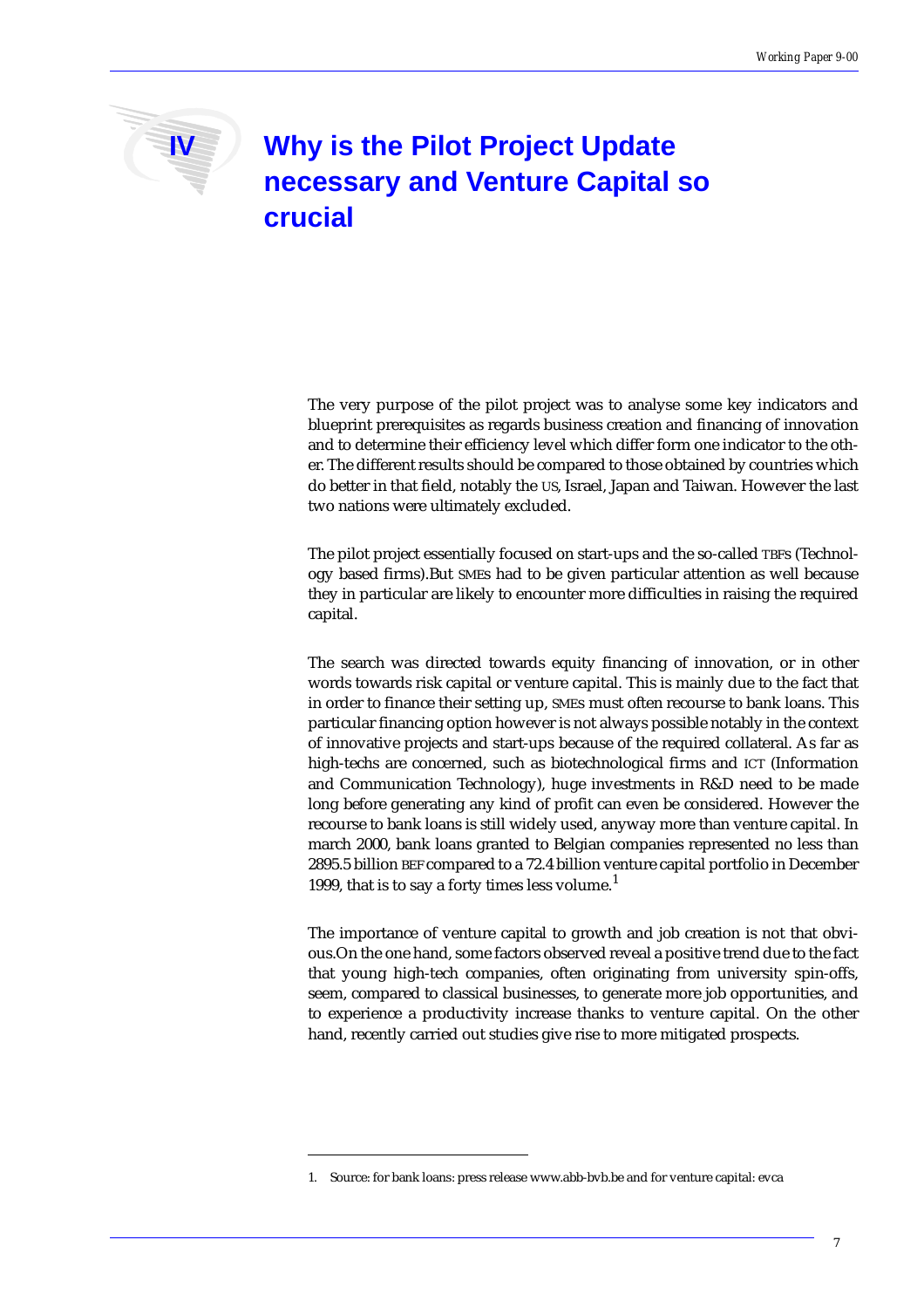#### **A. Investigations leading to positive effects:**

1. According to a study carried out by Coopers & Lybrand over the period going from 1991 to 1995, 500 venture backed companies in the EU, which responded to the survey, experienced a higher economic growth rate than the one achieved by the 500 European leading firms.Their average sales figures increased by 35% annually: which is equivalent to the double of top-ranking companies' turnover.

Their average employment rate grew by a yearly 15% against barely (versus) 2% for the 500 major companies $^{\rm 1}.$ 

- 2. In England, over the period 93/97, the employment rate of venture backed companies has increased by an annual 24% versus the national yearly average of 1.3%.
- 3. The companies listed on the Neuer Markt and the Nouveau Marché by the end of 1998 experienced an employment growth of respectively 40 and 47% per year<sup>2</sup>.

#### **B. More qualified investigation results:**

- 1. A joint investigation conducted by both the Babson College and the London Business School on the "Global Entrepreneurship Monitor" (GEM)<sup>3</sup> indicates that growth and employment and the percentage of start-ups are closely related.
- 2. Manigart and Van Hyfte (Gent) as for them give a more variegated overview through their inquiry targeting 187 Belgian companies into which VCCs have invested between 1988 and 1995.<sup>4</sup> It emerges from this survey that VC-backed businesses on an average do not generate more employment than other businesses, except for the start-ups subgroup whose job creation expansion rate noticeably increased after the 3d and  $4<sup>th</sup>$  years. Furthermore venture capital seems to act as an efficient "remedy" against failures, thanks to the raising of financial resources. But this "antidote", once the capital is invested, proves to be effective for 2 years only. The authors admit indeed that their investigation is to a certain extent restrictive: a larger sampling and an inquiry period beyond 5 years could have entailed more eloquent figures.

Since the publication of the pilot project, the situation on the VC-Market has sensibly changed. The VC- supply is rising, the Stock Markets gained momentum on a global scale, starting high-tech companies apply for stock exchange quotation.The number of spin-offs has also increased. Institutional investors and pension funds in particular play a more and more significant part on the VC-Market and last but not least authorities set about amending their national regulations. In view of all this, an update of the pilot project seemed relevant.

<sup>1.</sup> EVCA: "The economic impact of venture capital in Europe" (without date ref.)

<sup>2.</sup> European Commission: "Risk Capital: Implementation of the Action Plan."; European Economy, suppl. A, no 12-1999, p7.

<sup>3.</sup> A. Zacharakis, P. D. Reynolds, W. D. Bygrave: "Global entreprenuership Monitor. 1999 Executive report", Babson college; Kauffman Center's Web via Babson www.babson.edu/globalstudy.htm

<sup>4.</sup> S. Manigart, W. Van Hyfte: "Post-investment evolution of Belgian venture capital backed companies: an empirical study" Babson College 1999; www.babson.edu/entrep/fer/papers99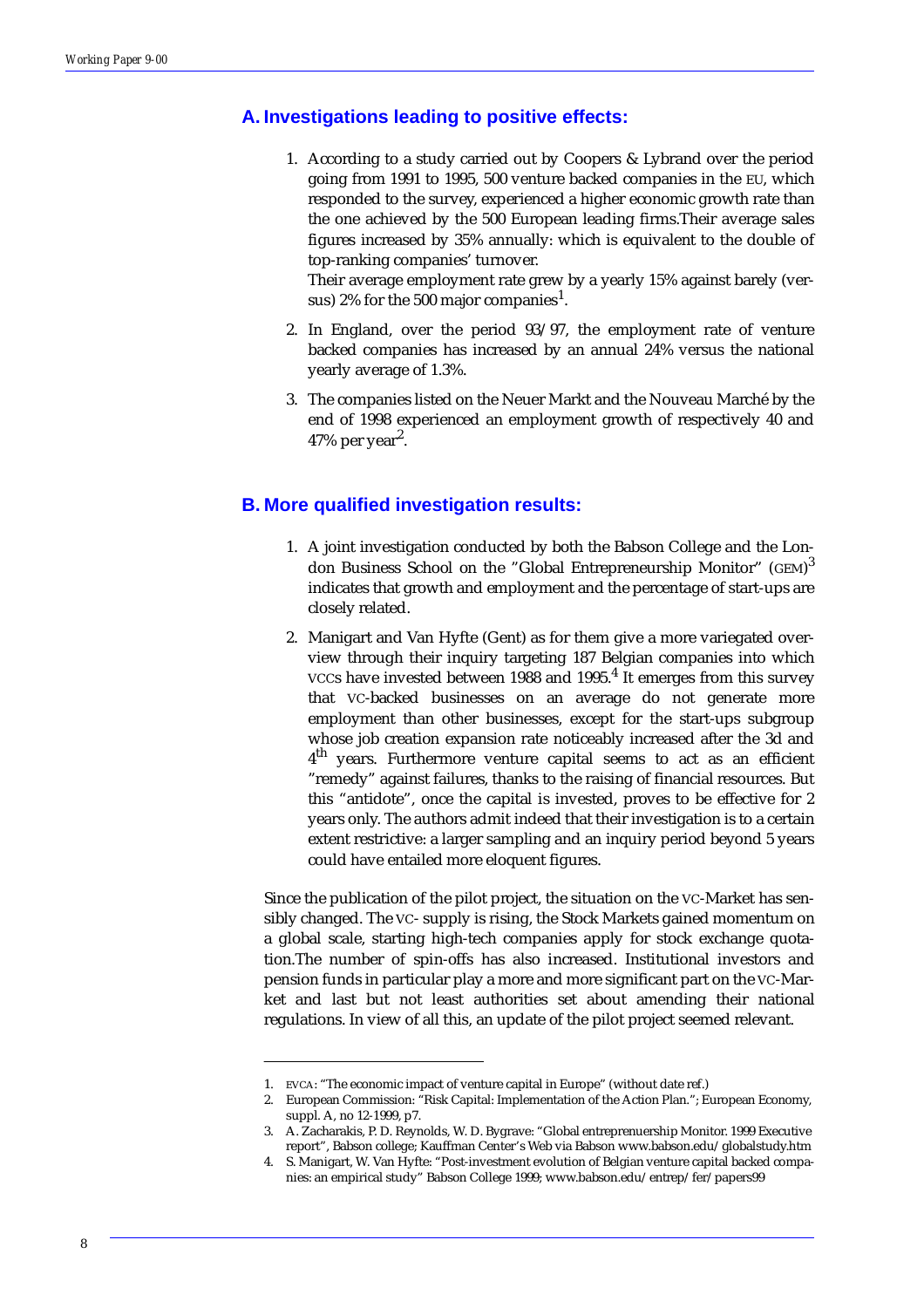

## **V The adopted policy issues and their indicators**

The project steering committee selected 12 policy issues and their indicators on the basis of their relevancy to the matter. Each issue was associated with one or several listed indicators likely to give concrete expression to benchmarking. The purpose was to define and thereafter corrolate international comparable data with the 20 indicators which were eventually adopted $^{\rm 1}.$ 

Table 1 includes a listing of all issues and indicators which have initially been integrated in the project. The indicators can be further divided into three groups: the venture capital market, the exit potentialities for the investors and the framework conditions.

| Policy issues                             | Indicators                                                                                                      |
|-------------------------------------------|-----------------------------------------------------------------------------------------------------------------|
| I. Market conditions and performance      |                                                                                                                 |
| <b>TBF</b> formations                     | 1. Business birth rate                                                                                          |
| Informal investment                       | 2. Investment by business angels as percentage of VCC investement                                               |
| Banking activity                          | 3. Total volume of advances to SME                                                                              |
| Venture capital activity                  | 4. Number of VCFs                                                                                               |
|                                           | 5. Volume of VCC investment by investment stage and proportion of cross-<br>border investments and funds raised |
|                                           | 6. Rates of return                                                                                              |
| II. Exit conditions for investors         |                                                                                                                 |
| Effectiveness of stock markets            | 7. Extent of second tier markets                                                                                |
|                                           | 8. Entry conditions and prospectus rules                                                                        |
|                                           | 9. IPO Costs                                                                                                    |
|                                           | 10. Number of IPOs, technical & non-technical, number of cross border issues                                    |
|                                           | 11. Numver of VCC exits by IPO and trade sale                                                                   |
| III. Other framework conditions           |                                                                                                                 |
| Institutional investment                  | 12. Volume of investment in equities                                                                            |
|                                           | 13. Prudential rules / legal constraints                                                                        |
|                                           | 14. Investment by pension funds and insurance companies in VCFs                                                 |
| Taxation                                  | 15. Treatment of expenses on intangibles                                                                        |
|                                           | 16. Capital gains treatment of options                                                                          |
| Government support for innovation finance | 17. Number and average capital of public funds                                                                  |
|                                           | 18. Market share of public loans and guarantees                                                                 |
| Technology risk assessment capacity       | 19. Description of capacity                                                                                     |
| Industry-university relations             | 20. Description                                                                                                 |

#### **TABLE 1 - Policy issues and indicators**

1. Initially 55 indicators were selected. This figure was later reduced to 13 and eventually widened to 20.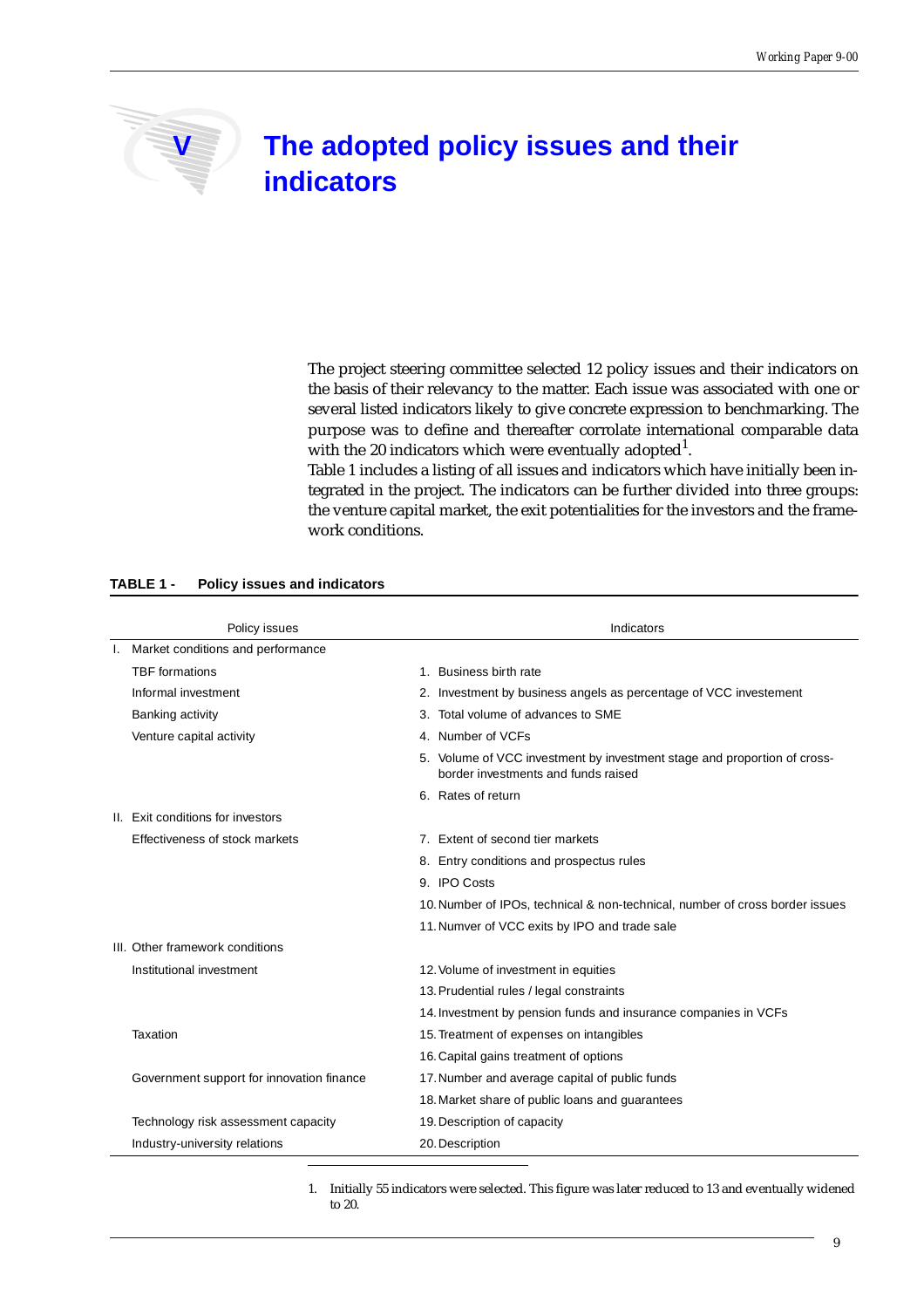This update carried out from the Belgian view point does consider the most meaningful indicators with an emphasis on the so-called "better and less better practices". Taking benchmarking as a starting point it tends to outline as far as possible the potential policy action to be taken in the field. Fresher data published in the meantime elsewhere have been incorporated by way of supplement.

#### **A. Business birth and creation of TBFs (technology based firms)**

The pilot project defines TBFs as "*enterprises founded to develop and produce goods and services which embody a significant element of recent science. TBFs cover enterprises in information technology, biotechnology/life science, medical equipment, scientific instruments and other science based industries with a high research and development (R&D) content* ". Here's a more general definition by Rickne<sup>1</sup> : "*Firms having technological competence as a dominant variable affecting their compatitive advantage*".

Some scientific studies clearly showed that though representing only 5 to 10% of all start-ups, high-tech starters turn out to have a faster growth rate. In the US, over the period 1991 to 1995, only 3% of those firms called "gazelles" for their drive and size, accounted for 80% of job creation. The 5500 companies quoting on the NASDAQ generated 16% of the employment volume in the early 90s. A recent study by the OECD quote Geroski and Baldwin respectively claiming that 30% of productivity growth for the UK and the US is due to business birth $^2$ .

The same report by the  $\mathrm{OECD}^3$  indicates that the creation of new firms is hindered by excessive, tedious and expensive administrative formalities. Those procedures appear to be by far more flexible and milder in the US and in the UK than in the EU. (Belgian figures are not available).

Data related to the creation of TBFs are scarse and unreliable (in the US too) as well as for the setting-up of companies in general. It is due to the fact that statistic methods differ from country to country. To fill in the gap the EU Commission has developed together with the Member States a large scale scheme aiming at the institution of a coherent and consistant database. The first figures should be available by early 2002. The pilot project data below are to be taken as rough unexhaustive indications.

<sup>1.</sup> A. Rickne: "New technology-based firms in the evolution of a technological field. The case of biomaterials" Babson College 1999; www.babson.edu/entrep/index.html

<sup>2.</sup> OECD: "Venture capital: supply versus demand issues"; DSTI/ind(2000)1, p.8.

<sup>3.</sup> Idem p.11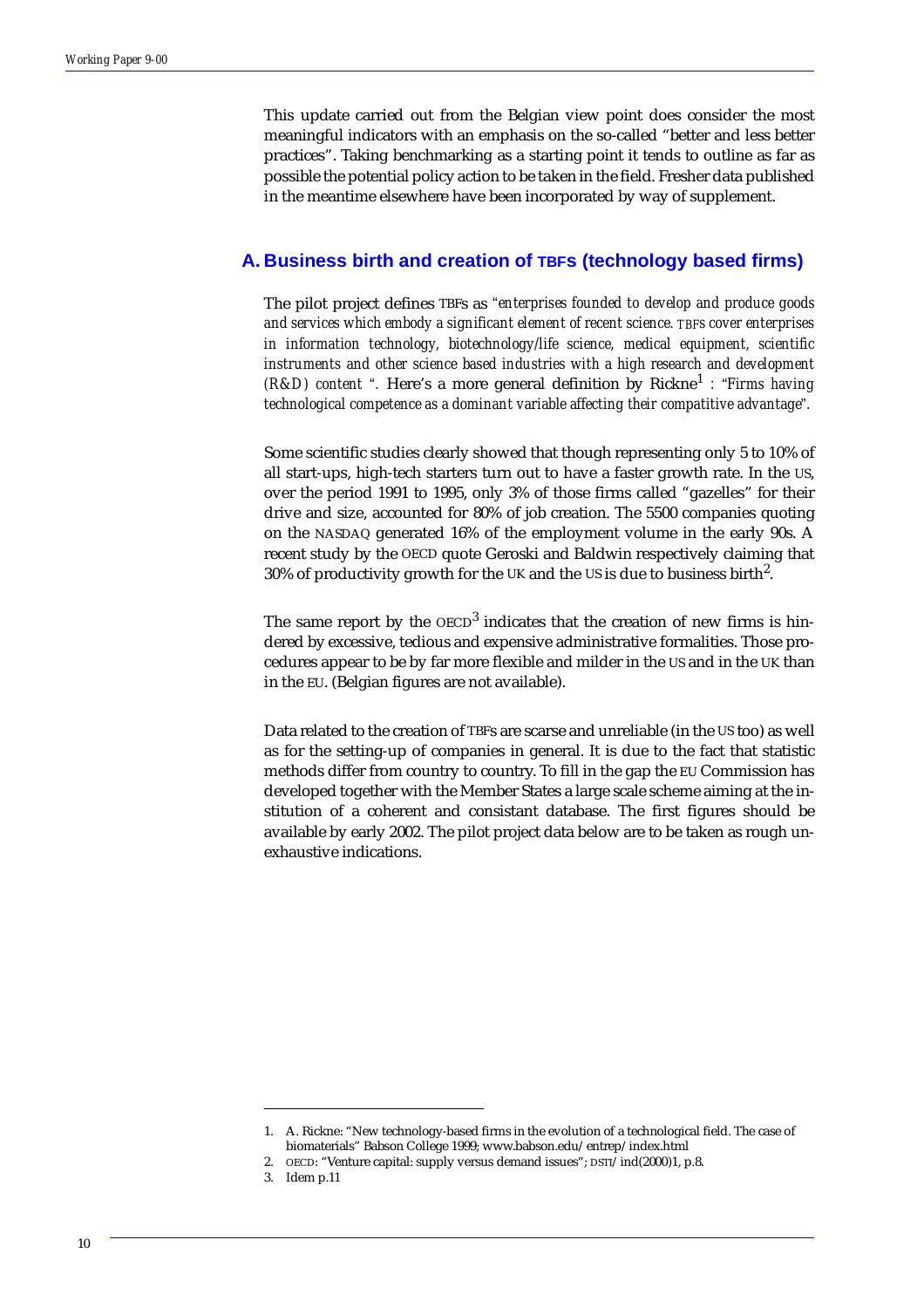#### 1. The situation in Belgium

In Belgium some 20 600 firms which have handed in a balance sheet were created in 1996. That is to say 6.9% of the 297 000 operational companies $^{\rm 1}$ . As for Belgium a rough assessment based on a classification of technology related sectors<sup>2</sup> operated by the OECD reveals a birth ratio comparable to the global pivot. Both the global creation and technology percentages had been remaining quite stable between 1994 and 1997. However since 1998 when the rate was 15.6%, a constant downward trend was observed.

Through the impetus of the BEST-practise implementation (business environment simplification task) a number of indicators were gathered. Indeed the EU (DG EN-TR), aiming at the corporate climate improvement and upturn in competitiveness, has prescribed the enforcement of this very practise in all Member States in 1999. One of these indicators was the so-called 'business birth rate' which applies to all companies without distinction (even those without a balance sheet). In Belgium 60 716 new companies were created in 1996 bringing the total to 685 194 units and inducing a creation rate of 8.86%. Considering the ceasing of trading, we get a net rate of only 0.32%. These data take into account all VAT- liabilities, such as cafés and part time artists for instance. As a result some differences in the figures appear.The pilot project strived to make a comparison on the basis of more or less comparable data.

#### 2. Comparison with other Member States

In view of the previously stated 6.9% creation rate, low levelled Belgium, France, Sweden and the Netherlands are doomed to wear the same dunce's cap. The UK produces the best results with ratios nearing the 17.8% in 1986. However those figures don't really lend themselves to liable comparison.

The question is whether mergers for instance are registered in the same way. In Sweden, unlike in Belgium, figures don't include the changes in legal statuses. There are in all likelyhood not so big differences between the EU countries and the US. That's what emerges from the carefull projects' conclusions which runs counter to the general opinion.

The already above mentioned GEM's study by the Babson College and the London Business School respectively states the following birth- and liquidation rates for enterprises with employees in the US: 14 to 16% and 12 to 14%, meaning a net creation of 2%.

<sup>1.</sup> We are referring to companies' data taken from the balance sheet administration. Among the new firms there are also firms that change their statutes.

<sup>2.</sup> OECD: "Revision of the high-technology sector and product classification" STI working papers 1997/2; OCDE/GD(97)216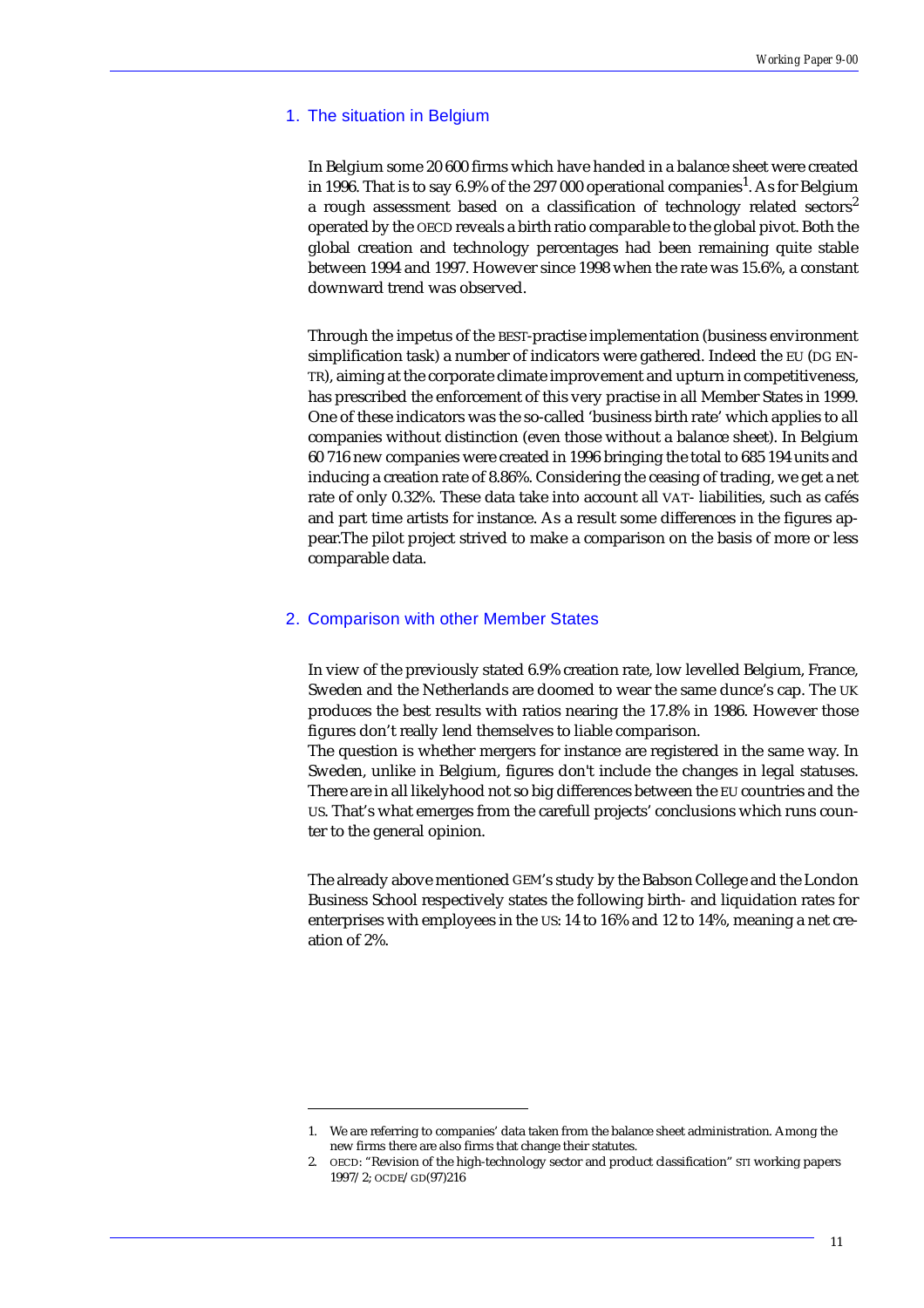On the same way as other SMEs, TBFs can call on bank funding. However this type of funding is not so easy to get for TBF's which on an early stage are mainly and only relying on intangible investments and have therefore a restricted room to manoeuvre. Firstly this requires huge capital and the risk of failure is not to be underestimated. Secondly they often lack the indispensable expertise to be able to assess the investments in question. Consequently venture capital availability proves essential for TBFs. Be that as it may, bank funding remains quite significant in all respects.

#### **B. Investments by business angels and BA networks**

According to the EVCA and the BVA $^{\mathrm{1}},$  private individuals $^{\mathrm{2}}$  invested a global 871 million BEF in 1987 in Belgium, i.e. 11.3% of the total venture capital volume raised the same year. The table below shows a comparison over several years between Europe and the US: Belgium doesn't at all lag behind Europe as a whole. In 1999 Belgium rings up a strong upward trend compared to Europe but partly due to more exhaustive and better statistical basis.

#### 1. Business Angels (BAs)

Business angels are informal private backers, affluent entrepreneurs who mostly put up for sale businesses set up by themselves and subsequently invest a part of their capital in modest not yet quoted, early stage or innovative companies.

#### **TABLE 2 - Percentage of VC invested by private individuals**

|      | Europe | Belgium | <b>USA</b> |
|------|--------|---------|------------|
| 1993 | 3.1    | 0       | 7.3        |
| 1994 | 2.7    | 3.6     | 11.8       |
| 1995 | 3.4    | 6.7     | 16.2       |
| 1996 | 7.4    | 0       | 6.5        |
| 1997 | 4.0    | 11.3    | 12.0       |
| 1998 | 7.6    | 1.8     | na         |
| 1999 | 6.2    | 13.7    | na         |

(Source: BVA, EVCA and OECD(DSTI/IND)2000/1)

In this regard, BAs put their expertise and experience at disposal so as to achieve short-term capital gain on exit especially through direct selling or to a minor extent via stock markets. Hence the contrast between on the one hand BAs experience based investments and on the other hand VCCs expertise based fund $ing<sup>3</sup>$ . Several reports show that most BAs invest an average 15% of their capital in unquoted businesses $^4$  and get involved in maximum three investing operations

<sup>1.</sup> EVCA: European Venture Capital Association / BVA: Belgian Venturing Association.

<sup>2.</sup> Besides all other groups "Corporate Investors, Government Agencies, Banks, Pensionfunds, Insurance Companies, Funds of Funds, Academic Institutions, Capital Markets and Capital Gains".

<sup>3.</sup> K. Debackere, H. Vermeulen, B. Van Looy, E. Zimmerman: "Financing of innovation in Flanders"; VTO (IWT) nr. 15, p.16.

<sup>4.</sup> C. M. Mason, R. T. Harrison:" The rates of return from informal venture capital investments: some UK evidence" Babson College 1999; www.babson.edu/entrep/fer/papers99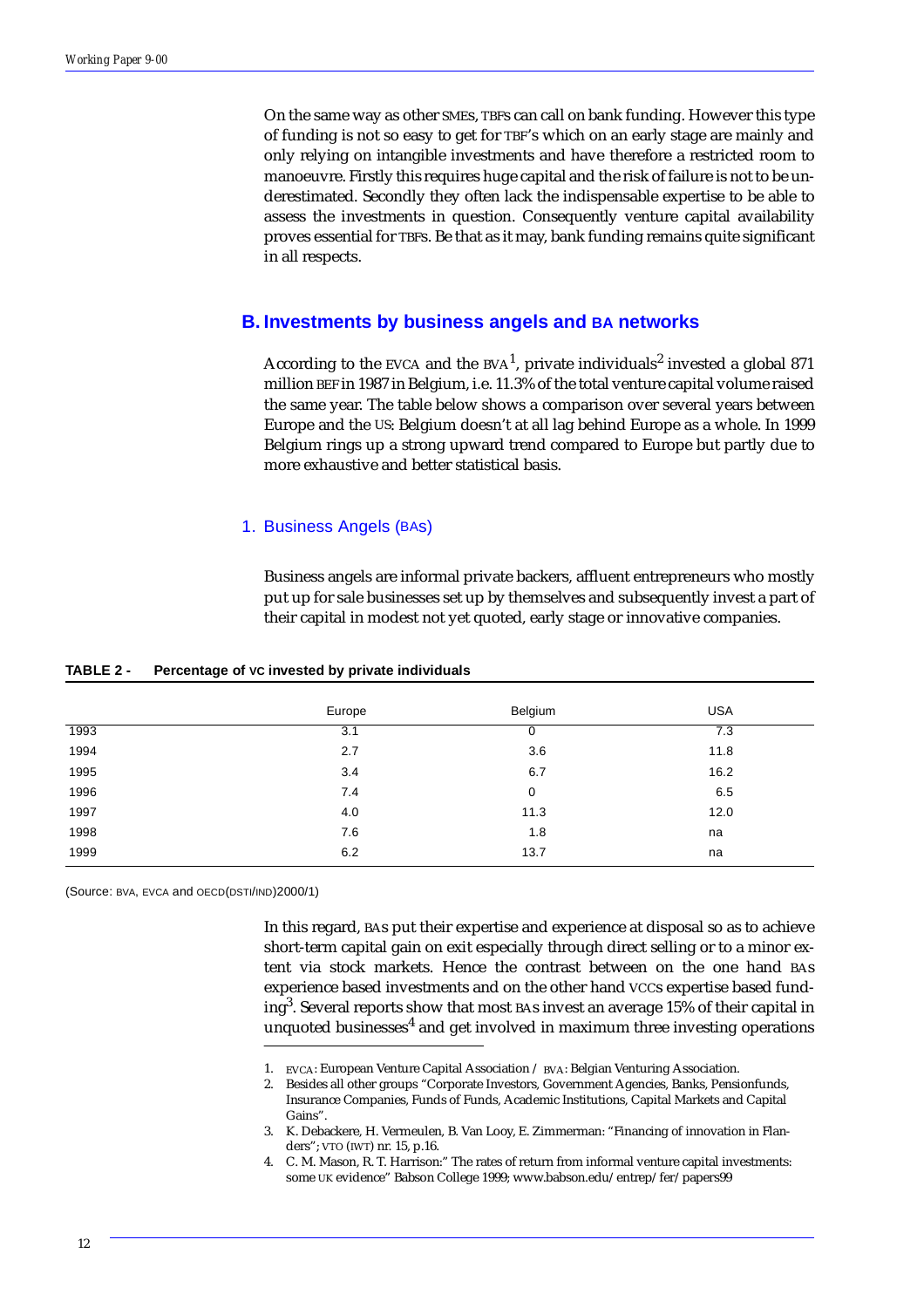at once. In this context, their risk taking margin remains limited which makes room for the preventive detection of fruitless investments<sup>1</sup>. The direct impact on their profit and loss is dealt with ahead in the paper under the heading "internal rate of return". At the moment of BAs exit, sponsored companies set to be prized by VCCs, then willing to finance their growth.

The importance of BAs undoubtedly lies in the investing volume on the US and British markets. By way of comparison with VCCs, BAs invest a respectively 5 and 4 times greater volume in those countries $^2$ . According to the EU, BAs main sphere of activity lies in the UK, the Netherlands and Finland and to a lesser degree in the other Member States, relegated to a position of secondary importance $^3.$ 

In the US it has been recently noticed that numerous service supplying companies, probably under the impetus of the stock market growth, started to play a significant part as BAs. Indeed instead of demanding compensation for the service provided, they ask their running costs to be paid in cash and their profits in shares. Through share ownership they aspire to take advantage of potential capital gains in the long  $\rm run^4$ .

The number of BAs is unknown by definition. The "Centre de Recherche PME et d'entrepreneuriat de l'Université de Liège" counts some 30 BAs established in the French speaking part of Belgium. The amounts invested vary from 500 000 to 5 million  $BEF^5$ .

#### 2. Business Angels Networks (BANs)

For SMEs, business angels are not so easily accessible since often investing as private persons. To go into reverse, business schools and institutions have been setting up BA-networks, i.e. bodies likely to preserve confidentiality in trade talks between on the hand entrepreneurs looking for VC and private investors on the other hand.

So far the UK above all got positive results with networking and there should be some 45 operational networks of this kind. However they find it difficult to make both ends meet and must therefore seek financial support $\rm^6$ . Since 1998 the EC supports half of the BAN creation process through the financing of their feasibility studies and the network set-up. Most European Member States responded the action plan. In 1999 and 2000 the number of BANs increased considerably. There are currently about 110 operational BANs in Europe. But the majority (80%) are exclusively based in only three Member States<sup>7</sup>.

<sup>1.</sup> This is Benjamin and Margulis' point of view (New York 1996) quoted in Mason and Harrison (UK) o.c.

<sup>2.</sup> OECD: "Venture capital and innovation."; GD(96) 168, p.8.

<sup>3.</sup> EC-Commission: "Risk capital: a key to job creation, implementation of the action plan"; European Economy; 12-1999, p 3.

<sup>4.</sup> The Economist; 6.5.2000; p 75.

<sup>5.</sup> B. Surlemont, H. Wacquier, F. Nlemvo: "Logiques des réseaux de business angels" Ulg, Centre de recherche PME et d'entrepreneuriat, mai 2000

<sup>6.</sup> OECD: "Venture capital and innovation" GD(96) 168, p.12.

<sup>7.</sup> Europese Commissie: Progress report risk capital action plan; COM(2000)658, 18.10.2000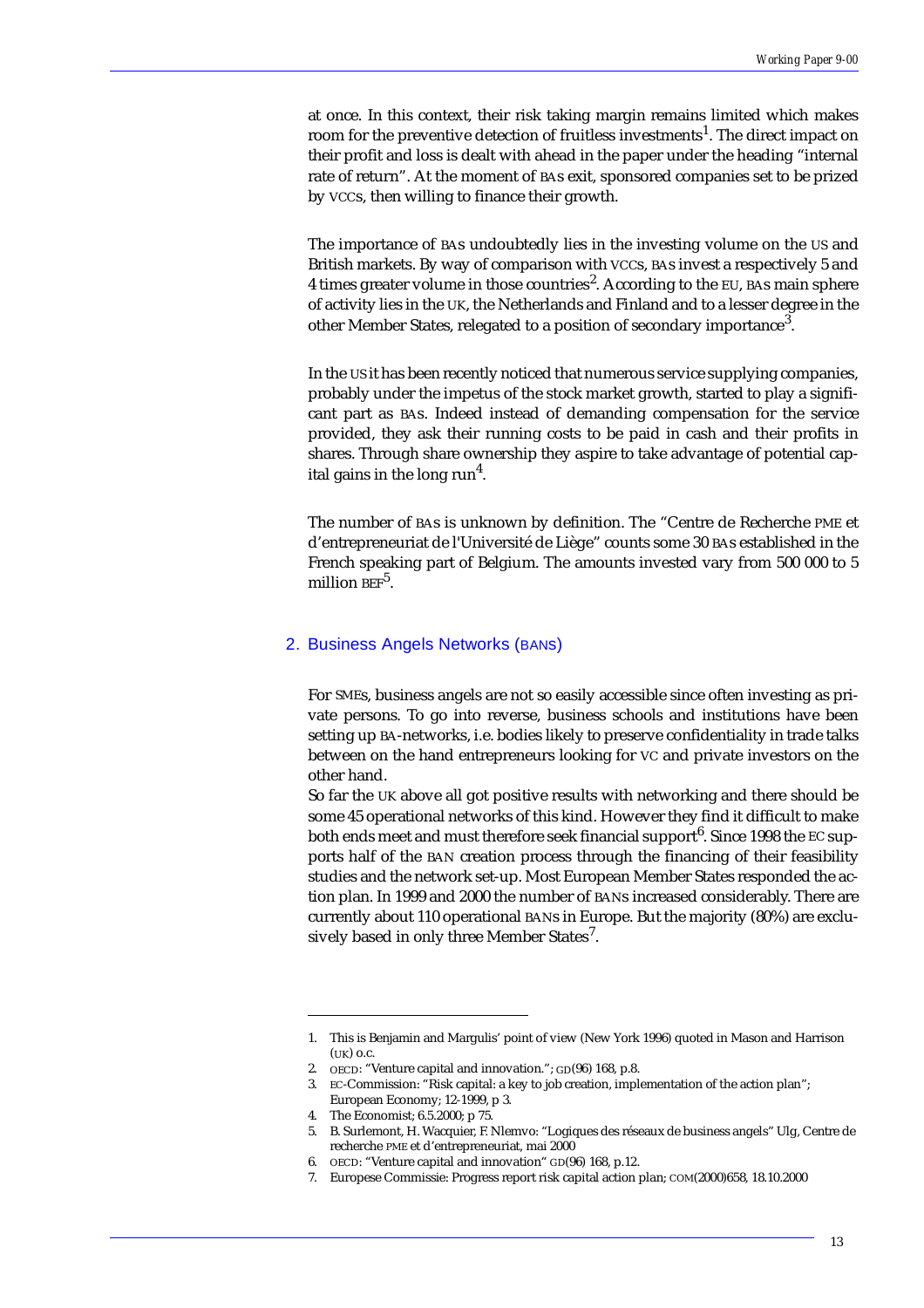In Belgium, on both Brabant-GOM and the NCNV initiative, the Commission subsidized a feasibility study related to the creation of a sector-based BA-project. In Flanders, Europe funded a feasability study and a network while in the Belgian French speaking area, the BAMS counterpart was backed.

The European BAN puts forward on its website (www.eban.org) that government should support and supervise such networks. Indeed, too high management costs in a trade circuit ought to be avoided. An autonomy should be guaranteed. Flanders decided to subsidize a maximum of 5 networks with a 8.5 million BEF quota per BAN and without state interference in management<sup>1</sup>. In April 2000, the Walloon Region set up WABAN.

In Belgium we count some 7 operational networks: Socran (Liège), Vlerick Ban (Gent), BA-Connect (Ulb + Eebic), BA-Limburg (Gom-Limburg), Bams (Business Angels Matching Services), Bizzbees and Waban. They are grouped together in a BEBAN platform linked to the other European networks via EBAN.

In Belgium, the proper functioning of BANs is hindered by several legal barriers. The spreading of information on new projects (via the internet aswell) is restricted to 50 members. Beyond this figure a prospectus in being imposed (Royal Decree 7.7.99).

A recent Belgian study on the ICTsector states the following: "*Present observation of the capital market reveals a strong increase in the volume of liquid assets, and an increased intervention at the seed stage by private companies and Business Angels. This new context of an abundance of liquid assests puts into question the positioning of the public authorities in this field.*<sup>2</sup> ". A response to this can be found ahead in this paper.

#### **C. The total of venture capital companies (VCCs)**

Next to self financing, bank debt financing constitutes the most important financial source for companies. The companies' debt financing rate amounts to 50% in the Netherlands, 70% in France, Germany and Italy and 80% in Spain vs 20% in the US $^3$ . For young high-tech companies and especially starters, debt financing proves delicate because they often still have negative cash flow and are not in a position to offer sufficient business guarantee. Venture capital is vital for such companies and there should be as a result a sufficient high VCCs supply.

For 1997 the pilot project lists the number of VCCs, with a ratio in proportion to the GDP. Belgium turns out to be proportionally not badly positioned at all. We are listed above the European average and even above the UK, which in absolute terms does better than the 14 Member States with the exception of Luxembourg.

<sup>1.</sup> Policy note 2000-2004 Flemish Economy Minister

<sup>2.</sup> Grid Electronic Publishing Consultancy, Lentic, Univ. de Liège: "The Electronic Information Services Industry in Belgium 1997-1999; a survey and report for the European Commission and the Belgian Federal Office for Scientific and Cultural Affairs", Dec. 1999, p.113.

<sup>3.</sup> EC-Commission: "Financial services: building a framework for action" COM(1998)625 final p1.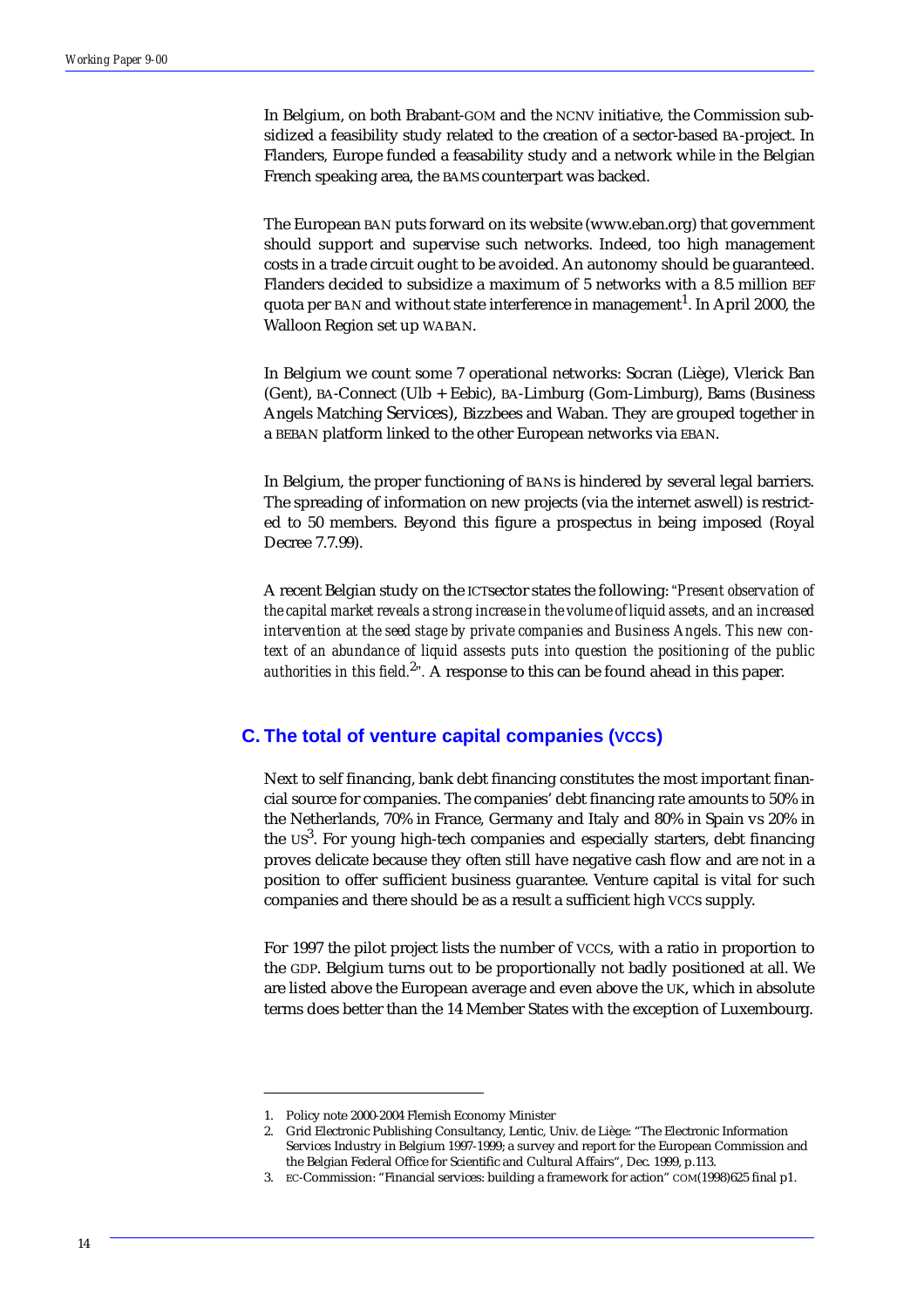However one should note that the quoted 26 VCCs for Belgium were at the time affiliated to the BVA. Since then many more VCCs have been registered. BVA and EVCA are the two most important authorities in the field but not all VCCs are part of them. Furthermore it happens sometimes that the parent company only is affiliated while, in some other cases, a specialized subsidiary joins. Here are two examples illustrating this situation:

- 1. Registered parent company: GIMB unregistered subsidiaries: BRUSTART and BRUFICOM
- 2. Unregistered parent company: SRIW Registered subsidiary: TECHNICOM

|                                    | total          | GDP 1997 (USD) | Ratio |
|------------------------------------|----------------|----------------|-------|
| <b>AUT</b>                         | 40             | 206.2          | 19.4  |
| <b>BEL</b>                         | 26             | 242.5          | 10.7  |
| <b>DNK</b>                         | 15             | 163            | 9.2   |
| ${\sf FIN}$                        | 29             | 117.5          | 24.7  |
| <b>FRA</b>                         | 111            | 1393.8         | 8.0   |
| DEU                                | 115            | 2115.4         | 5.4   |
| GRC                                | $\overline{4}$ | 119.1          | 3.4   |
| $\ensuremath{\mathsf{IRL}}\xspace$ | 17             | 72.7           | 23.4  |
| ITA                                | 56             | 1146.2         | 4.9   |
| <b>NDL</b>                         | 49             | 362.9          | 13.5  |
| PRT                                | 14             | 97.5           | 14.4  |
| <b>ESP</b>                         | 46             | 533.4          | 8.6   |
| SWE                                | 41             | 229.5          | 17.9  |
| GBR                                | 130            | 1278.4         | 10.2  |
| <b>EU14</b>                        | 693            | 8078.1         | 8.6   |
| <b>USA</b>                         | 1800           | 7819.3         | 23.0  |
| Israel                             | 70             | 100            | 70.0  |

#### **TABLE 3 - The total of VCCs according to the pilot project**

(Source: EU Benchmarking-pilot project Financing of Innovation)

It was attempted in the appendice to assess the number of VCCs based in Belgium.The list is without doubt not exhaustive.There is still uncertainty as to the accurate number of so called "invests" interfering with VC (according to the central balance sheet there are in Belgium 185 companies which use the denomination "invest"). The same stock listing problem applies to the number of corporate ventures (companies with a VCC as subsidiary, such Telfin depending on Tractebel). Moreover some insurance companies (such as Mercator-Noordstar and De Vaderlandsche) invest in venture capital without having a distinct company. It is obvious that our country counts many more than the 26 listed VCCs. The table below gives an overview of this list in appendice.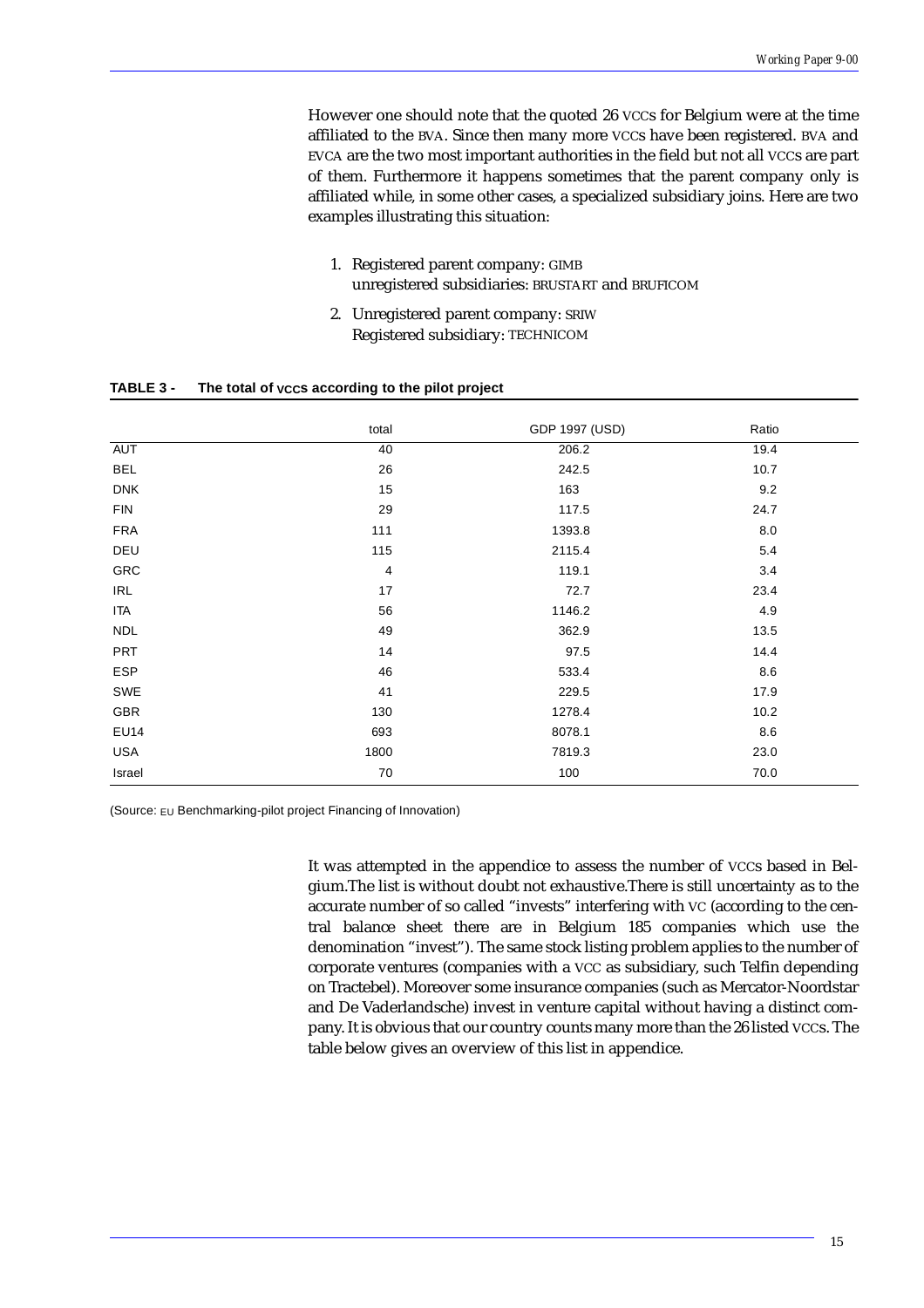| Source                                           | Number                      |
|--------------------------------------------------|-----------------------------|
| 1. Member Companies of EVCA and BVA              | 41                          |
| 2. Other various sources                         | 21                          |
| 3. Unregistered parent companies or subsidiaries | 9                           |
| 4. University VCCs                               | 9 (sopartec-Ucl comes in 1) |
| 5. Regional Invests                              | 22 (Sambrinvest comes in 1) |
| Total                                            | 102                         |

#### **TABLE 4 - Number of companies currently located in Belgium and granting venture capital**

Proportionally to the 1999 GDP, those 102 VCCs should generate a 44.0 ratio instead of 10.7 as mentioned in the pilot study. Those figures should allow us to take a strong leading position in Europe and even to rival with the US. Moreover one should keep in sight that several foreign VCCs are based in Belgium such as the English 3i, the Scandinavian Industri Kapital, the Swiss UBS, Bainlab and Evolution of Bain Capital, etc.

#### 1. Future prospects

Innovation means giving further incentive to economic growth<sup>1</sup>. In this regard it is vital that an increasing number of VCCs are willing to take more risks when investing in high-tech start-ups: in other words VCCs willing to make early stage investments. Information about the investment stage is known for 66 out of the 102 VCCs and out of these 66 remaining, 25 (i.e. 38%) effectively invest in early stages. Should we integrate the VCCs which have no marked preference and from which we can expect early stage investments, we would get a total of 56 VCCs prepared to finance a firm in its early stage.i.e. more than the half of all VCCs.

Sometimes it can be read or heard that the Belgian MBO/MBI market is underdeveloped while at the same time this investing stage arouses more and more interests. At any rate, 14 VCCs out of 41 registered by EVCA or BVA (i.e. one third again) are disposed to invest in MBO/MBI.

#### 2. State intervention

Out of the 102 VCCs based in Belgium, 41 (i.e. 40%) are controlled by the government. This fairly high percentage is to be ascribed to the local Walloons "Invests". Disregarding this, the government still plays even if provisionally a major part in the VC-sector with the stock quoted GIMV, SRIW, GIMB, GIMVINDUS, LRM and VMH. Manigart and Van Hyfte point out in their study $^2$  that government accounts for more than half of the invested VC in the 80s: the highest percentage of the considered countries.

The study also reveals that low VC-investments in starters were inversely proportional to the significant direct state investments and this eventhough the whole VC sector had grown strongly.

<sup>1.</sup> B. Van den Cruysse: "De impact van innovatie op de groei van toegevoegde waarde en tewerkstelling"; Federaal Planbureau; working paper 9-1998; 61 pag.

<sup>2.</sup> S. Manigart, W. Van Hyfte: "Financiering van innovatie in Vlaanderen; de venture capital-sector in internationaal perspectief"; IWT studies nr 24; april 1999; p.12.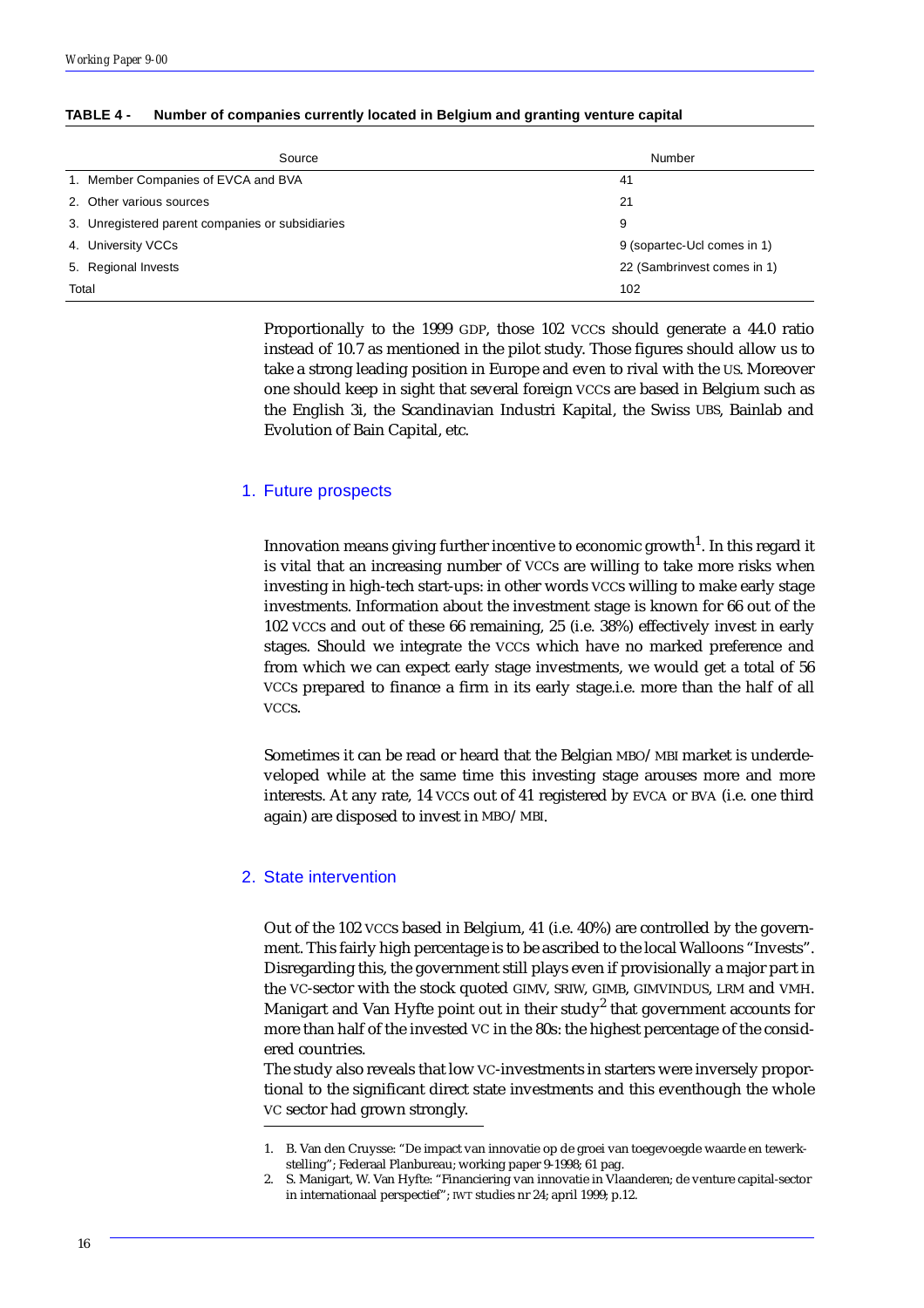Though contradictory it may seem, public funds could be invested in a sector that owes its very expansion to private funded operations. However, the regressions put forward by both authors show that Government committed itself and firmly intended to remedy and compensate the paucity of investments in seed and start phase (refer to frame 2).That was clearly the case in Belgium.Two factors can justify this earlier financiers' disinterest in seed money: the lack of exit opportunities and the several years needed to achieve it (10 years on average in Europe compared to 6 to 7 years in the US)<sup>1</sup>.

Belgian VCCs with state participation have grown from a historical viewpoint and have undoubtedly been playing a stimulating role in the granting of high riskbearing capital. In this context, Belgium has proportionally reached a leading position in early stage financing (this point will be dealt with again further).

Flanders has already decided to reduce its interest in the GIMV. Besides it should be outlined that a VCC willing to be something else than a local pawn is duty bound to get involved in brainstorming regarding technologies and developments in other countries. Otherwise, in the present global economy, VC-seeking companies will turn to larger international VCCs. *"Belgium and the Netherlands together still constitute a minor market. In the field of life sciences for instance 10 deals a year on a average are generated. In this sector the GIMV stikes a maximum of 2 to 3 deals. Should the 3 experts, currently working in the field of life sciences, exclusively deal with Belgium and the Netherlands, their activities should prove counter-productive."* 2Specialization and large scale activities are therefore essential, even for historical VCCs benefiting from state participation.

Through state intervention, the English stock quoted 3i developed into a VCC and now employs some 800 persons, having 30 subsidiaries based in 9 countries (in the meanwhile the state contribution is no longer in force)<sup>3</sup>.

In its recommendations of June 2000 regarding "Broad Guidelines of the Economic Policies<sup>4</sup> ", the European Council asserts that Belgium "*should give high priority to make further efforts to encourage private, as opposed to public, venture capital"*. This stand meets the conlusions of a study by Leleux, Surlemont and Wacquier<sup>5</sup> about private versus public VC within the European Member States.They claim that *"countries with strong public-sector involvement in the VC-industry will tend to develop over time smaller VC-industries and countries with large public VC-firms (expressed as a percentage of total VC-funds invested over the years 1990-1996 accounted for by public investors) tend to be associated with smaller amounts of cumulative funds raised… Public venture capitalists tend to be associated with later stage deals in general"*. This last observation perhaps applies to Europe as a whole but certainly not to Belgium, on the contrary. Moreover the numerous small VCCs don't seem to hamper VC-investments since, as we will see ahead, Belgium is fourth on the

<sup>1.</sup> VEV-snelbericht: "Ronde tafel venture capital"; 26.2.1998; p. 30.

<sup>2.</sup> Flemish Parliament: "Gedachtenwisseling met een delegatie van de GIMV en eventuele andere deskundigen over de ontwikkeling van de Europese markt voor risicodragend kapitaal en een toelichting bij de positie van de belangrijkste spelers" Session 1999-2000 /10 may 2000/paper 289 nr 1, page 11

<sup>3.</sup> idem

<sup>4.</sup> Council of the EC: "Council recommendations of 19 June 2000 on the broad guidelines of the economic policies of the member states and the community" 9223/00 Ecofin 154,p23.

<sup>5.</sup> B. Leleux, B. Surlemont, H. Wacquier: "State vs. private venture capital: cross-spawning or crowding out? A pan-European analysis"; Babson College, Ulg;1999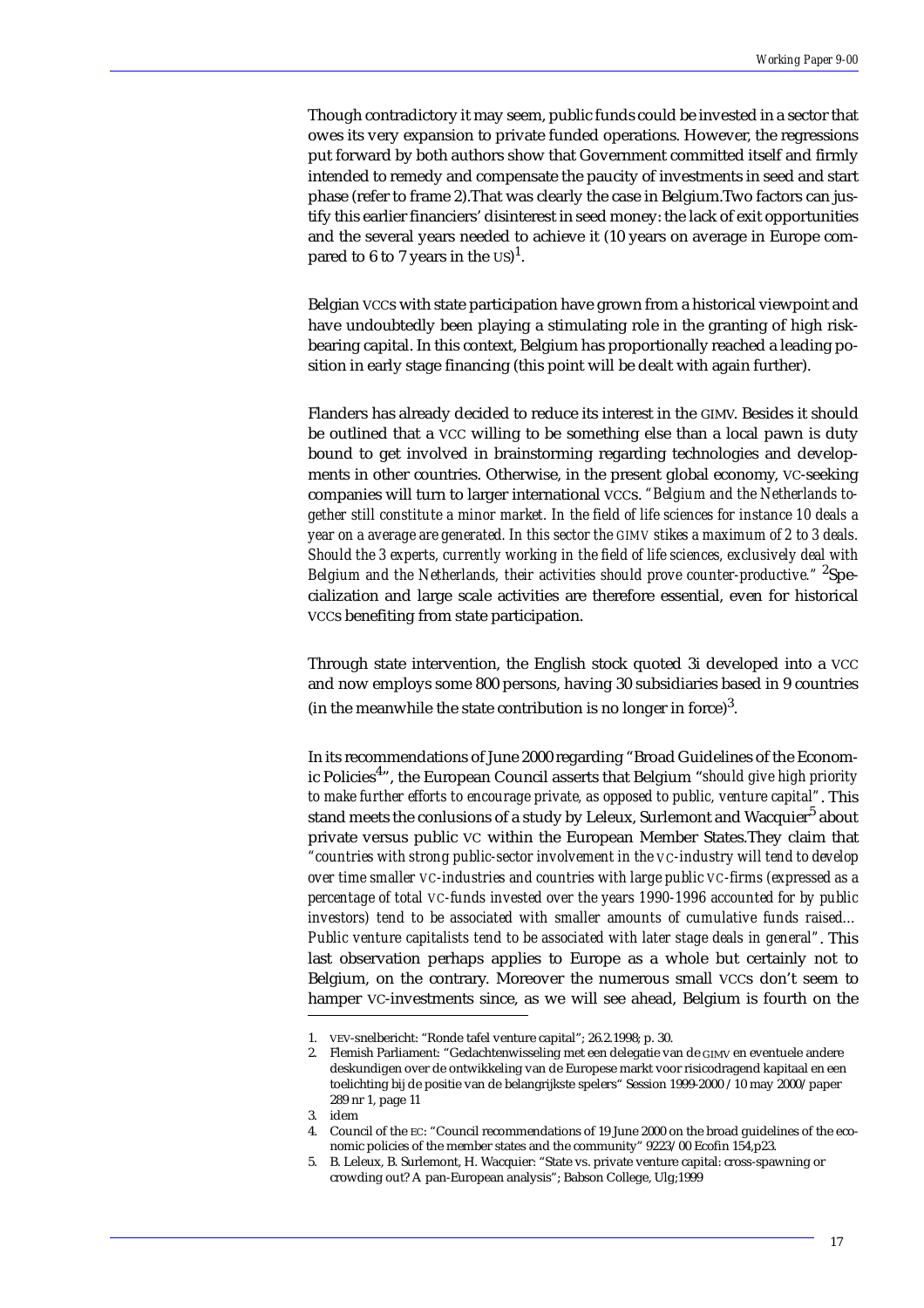European list of invested VCC. Besides Belgium counts far enough operational private and foreign VCCs specialized in sector-based activities and investment stages. A reliable comparison on the subject between the Member States entails considering the state intervention together with the public guarantee system to which VCCs are entitled. (Cf. Point 9 supra)

#### 3. Sectorial preferences

For 52 out of the total 102 VCCs the sector investment preference is known. 30 VCCs have a marked preference and the remaining 21 claim to be unbiased. 12 VCCs are exclusively specialized in ICT, but should the VCCs be added for which high-tech investments deserve priority, than we come to a total of 21. As a result (in absolute terms and disregarding the maximum invested amounts), there are enough VCCs in our country which are likely to take risks investing in the "New Economy".

#### 4. Regional Spreading

The respective head offices of 97 out of the 102 listed VCCs are officially known. The regional spreading occurs as follows:

| -FI  | 35                                                       |
|------|----------------------------------------------------------|
| Wall | 38 (including the 22 invests and their VC-subsidiaries). |
| Bru  | 24                                                       |

#### 5. Maximum investment amount

We know about the maximum investing capacity of some 59 VCCs: most of them invest in fairly minor participations (only 5 out of the whole Walloons backers invest more than 40 million BEF).

For 8 VCCs (Wallonia-based invests excluded), the maximum investing amount per project adds up to only 20 million BEF. Only 3 VCCs happen to benefit from big deals, i.e.: GIMV, Belgacom Multimedia Ventures and Pantheon Ventures Ltd.

|    | 40 VCCs quote a maximum amount dedicated to investments < 202 million BEF (<5million euro) |
|----|--------------------------------------------------------------------------------------------|
| 16 | of 202-807 million BEF (5-20million euro)                                                  |
|    | $>807$ million BEF ( $>20$ million euro)                                                   |

When claiming the available VC-volume is too limited in Belgium, venture capitalists infer large amounts passing the 500 million BEF. Belgium is in a position to contribuate to the birth and growth of SMEs through VC. Yet as soon as significant assets are needed in view of setting up overseas expansion for instance, several backers should rally to raise the funds. But this demands both time and energy. The possible anchoring of major firms implies large VCCs as well as cohesion between Belgian and European VCCs. As regards anchoring, our own reference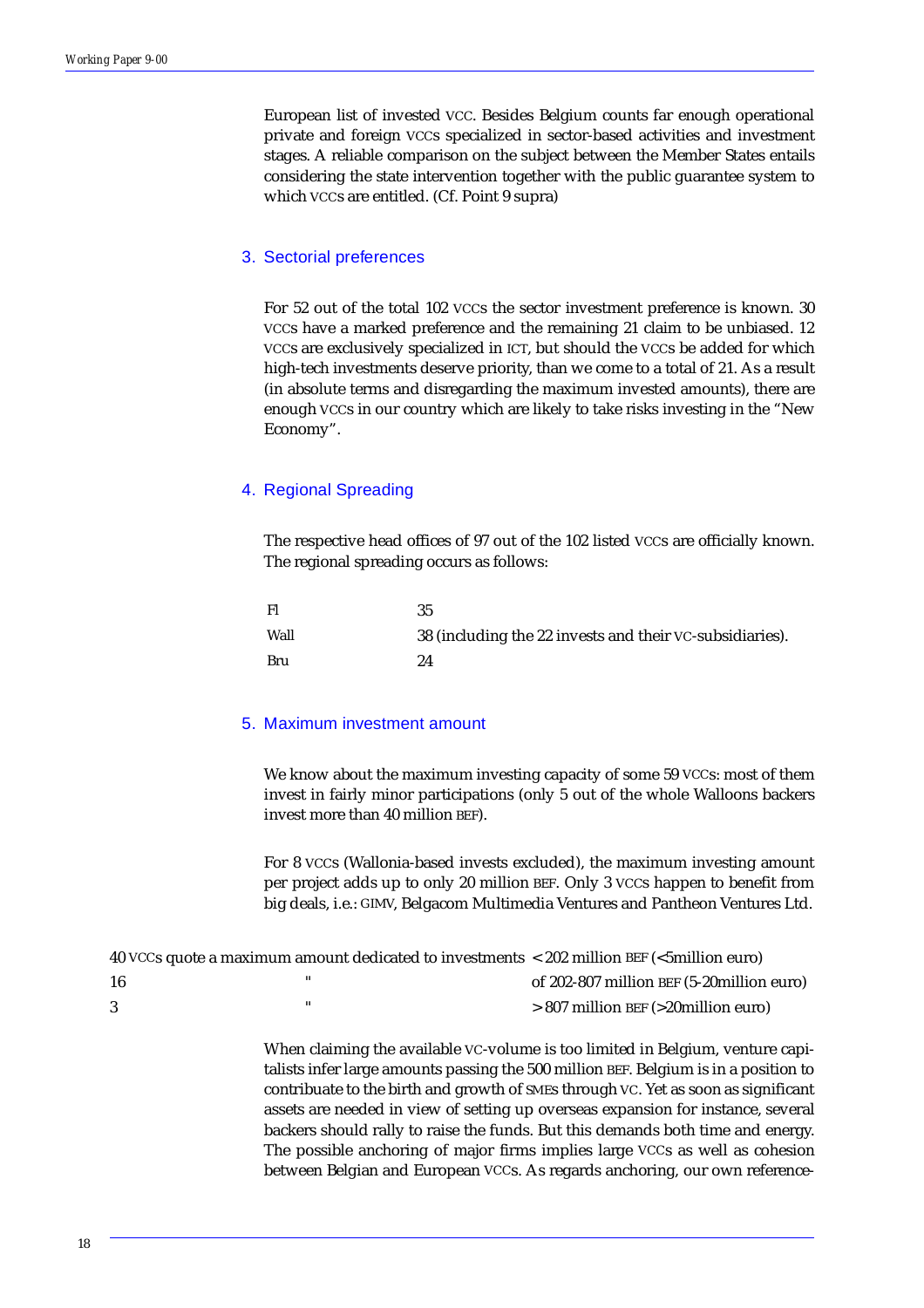shareholding system plays a significant role. Many Belgium firms' growth is actually being hampered by the control position enjoyed by the majority shareholders. Contrary to Belgium, the Netherlands have opted for "structural companies" within which the shareholder plays a less important part than the management, a system making anchoring easier. (Euronext, the Belgian-French-Dutch Stock Market has decided upon this very company type). This topic is dealt with again further in the chapter dedicated to Stock Markets.

#### **D. VCCs investing volume**

#### 1. Funds collected and invested capital

#### **a. Comparison between the EU and the US**

The first comparison point between Europe and the US lies in the volume of annually raised VC. The contrast is so to speak distorted by the fact that the US definition of VC is more restrictive than in Europe. To this must be added that the European EVCA data are based on a survey in which we are not sure all VCCs have been listed $^{\rm 1}$ .

The table below shows that the VC volume is still 4 times as big in the US than in the EU.

|      | US        |          | Europe<br>(excl. Lux.) |          | Ratio: US/EU |          |
|------|-----------|----------|------------------------|----------|--------------|----------|
|      | collected | invested | collected              | invested | collected    | invested |
| 1995 | 35.50     | 5.93     | 5.56                   | 4.11     | 6.4          | 1.4      |
| 1996 | 40.32     | 9.88     | 9.64                   | 5.15     | 4.2          | 1.9      |
| 1997 | 64.39     | 13.06    | 22.44                  | 8.31     | 2.9          | 1.6      |
| 1998 | 89.14     | 16.67    | 22.06                  | 12.55    | 4.0          | 1.3      |
| 1999 | 91.18     | na       | 26.26                  | 20.29    | 3.5          |          |

#### **TABLE 5 - Yearly collected and locally invested VC-funds** (billion USD) **2**

(Sources: Venture economics (VC+Buyout+Mezz.) / EU: EVCA / Invested VC: OESO / own calculation)

From the table has to be inferred that the ratio "raised/invested capital" is larger in the US than in the EU: Europe does not, domestically seeing, invest less than the US (for Europe only 5% was invested outside Europe in 1999). The differences lie in the fact that not all the available capital is invested at once and, more important, VCCs often invest their capital abroad. Hence the gap between the raised and invested capital in the US and the EU.

<sup>1.</sup> In their study "State vs private VC" (o.c.), Leleux, Surlemont and Wacquier mention that 3i, which is the most important VCC in England, does not report to the EVCA

<sup>2.</sup> The invested amounts for the EU are extracted from the OESO study "demand vs supply" $(0.c.)$ , and coincide with the EVCA-data on domestic investments, reason why the 1999 EVCA figures have been used.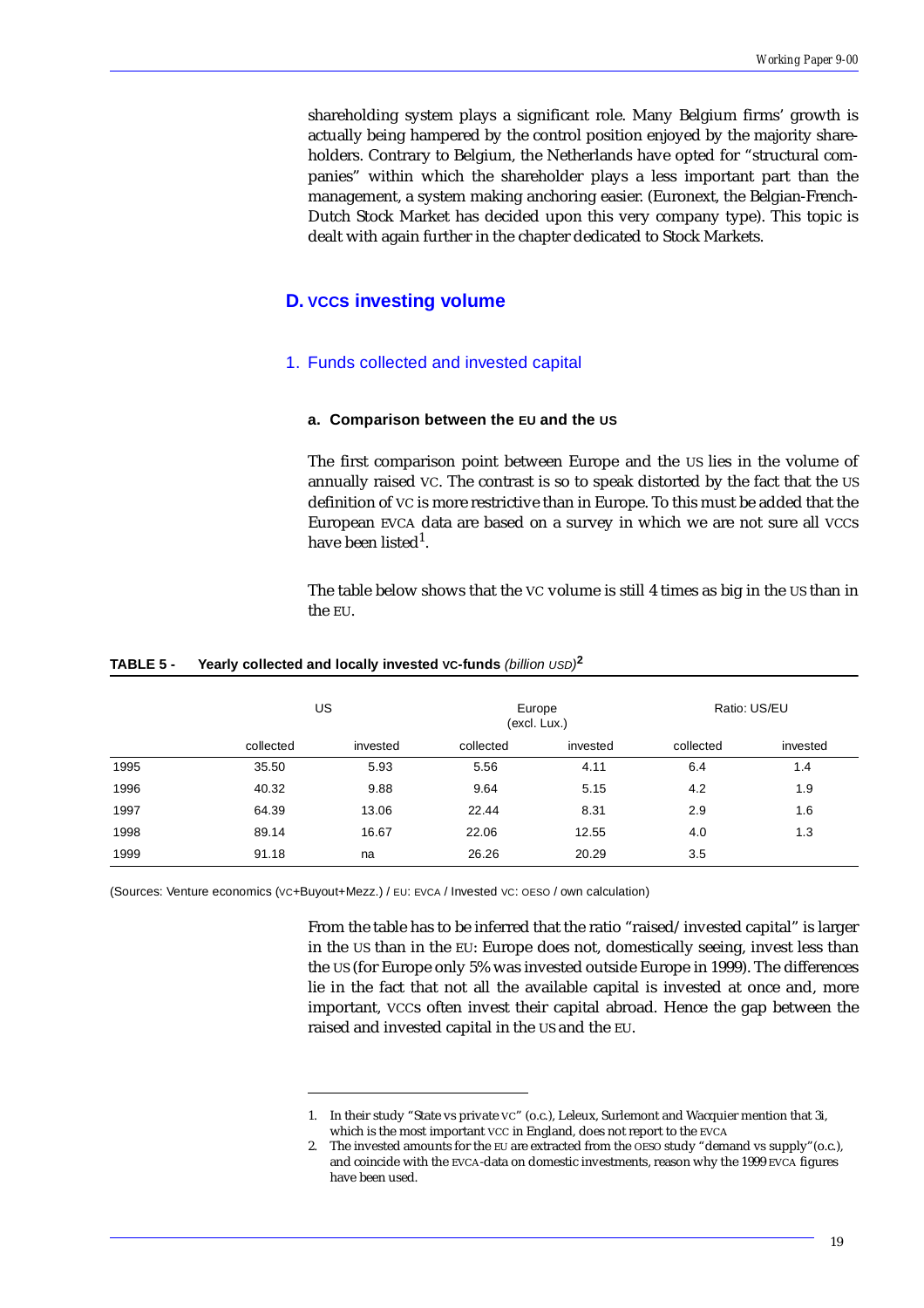#### **b. Reciprocal comparison between the EU Member States**

Compared to the other Member States, Belgium comes  $8<sup>th</sup>$  a regards invested VC, but  $4<sup>th</sup>$  if in proportion to the GDP in 1999. All Member States have been ringing up a sharp growth of the invested VC over the period 1996/1999. This rise, as can be seen in the table below, had a direct impact on the ratio Investments/GDP. Especially in 1999, most countries, Belgium included, noted a big rise of about 60% of their VC-investments volume. (With sharper peaks for Sweden, Greece, Denmark, Portugal and Spain). Considering the GDP/VC proportion, the UK as well remains unassailably top-listed, directly followed by Sweden and the Netherlands. While most countries roughly keep the same position, Belgium together with Finland and Germany gain ground: we come from the  $7<sup>th</sup>$  to the 4<sup>th</sup> place.

|            | 1996      | 1999       | Ratio: VC/GDP |      |       |      | %domestic investments |      |
|------------|-----------|------------|---------------|------|-------|------|-----------------------|------|
|            |           |            | 1996          | rank | 1999  | rank | 1996                  | 1999 |
| <b>GBR</b> | 2 972 641 | 11 500 859 | 320.6         | 1    | 853.2 | 1    | 84                    | 75   |
| DEU        | 715 492   | 3 158 817  | 38.1          | 11   | 159.4 | 8    | 91                    | 85   |
| <b>FRA</b> | 848 664   | 2816735    | 69.3          | 4    | 209.1 | 5    | 95                    | 80   |
| ITA        | 509 777   | 1778934    | 52.5          | 6    | 161.9 | 7    | 79                    | 95   |
| <b>NLD</b> | 593 458   | 1710361    | 182.9         | 3    | 462.3 | 3    | 75                    | 67   |
| <b>SWE</b> | 419 995   | 1 276 925  | 203.6         | 2    | 570.8 | 2    | 74                    | 65   |
| <b>ESP</b> | 192 912   | 722796     | 40.2          | 8    | 129.2 | 9    | 99                    | 92   |
| <b>BEL</b> | 108 759   | 673 441    | 51.5          | 7    | 289.0 | 4    | 85                    | 65   |
| <b>FIN</b> | 40 351    | 248 527    | 40.2          | 9    | 205.9 | 6    | 91                    | 86   |
| <b>PRT</b> | 34 154    | 118 591    | 39.1          | 10   | 113.9 | 11   | 98                    | 92   |
| <b>DNK</b> | 34 008    | 116 004    | 23.6          | 13   | 71.1  | 12   | 95                    | 97   |
| <b>IRL</b> | 37746     | 104 976    | 66.2          | 5    | 123.6 | 10   | 89                    | 91   |
| <b>AUT</b> | 844       | 89 289     | ٠             | 14   | 45.5  | 14   | 69                    | 87   |
| <b>GRC</b> | 32 168    | 71 208     | 32.8          | 12   | 60.7  | 13   | 44                    | 60   |

**TABLE 6 - Total annual invested vc** (ECU 1000)

(Source: EVCA and own calculation)

On the same way as Greece, Sweden and the Netherlands, Belgium jumped on the bandwagon of the group that invests the most abroad. In view of the globalisation context, it can be inferred that the proportion of local investments is decreasing on the European scale.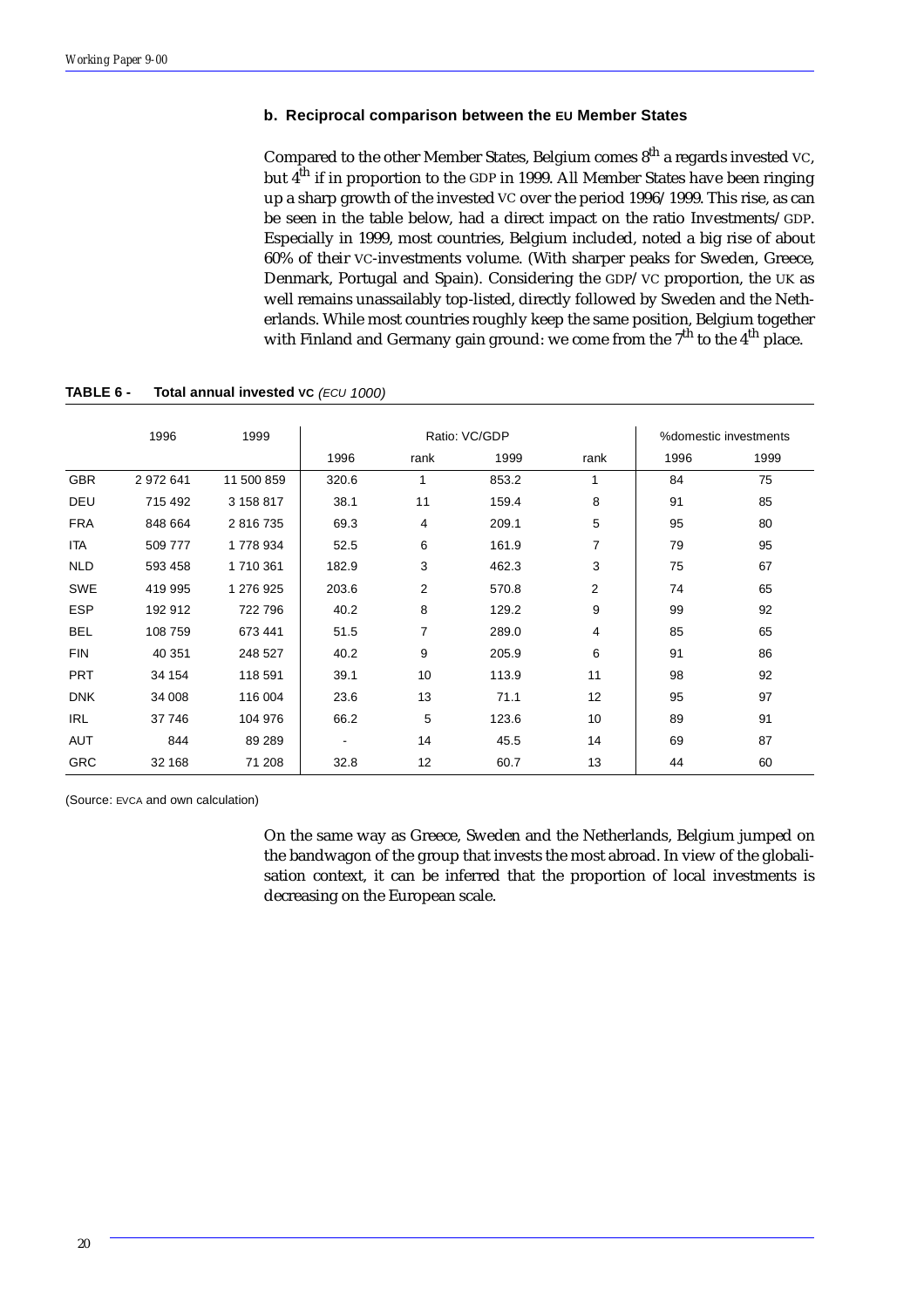#### 2. Investment stages

Venture capital can be granted at different stages of a company's life cycle. We have successively:

- "Seed money", allocated to research and the achievement of prototype;
- "Starters", the product is not on the market yet;
- "Other early stage", for companies needing money to start trading, production and sale;
- "Expansion":
- "Bridge or mezzanine financing", for transition towards quotation;
- "Buy-out or buy-in", take-over by the current or newly appointed management.

The chart below gives a general picture of the different possible investing stages during the life cycle of a company.





Entrepreneurs need seed money to finance their product conception and prototype. This venture capital is mostly brought in by what is called the 3 F's (friends, family and fools) and sometimes by a busines angel. At the moment of product introduction, bearing still a great risk of failure, the financing is called early-stage financing. This capital is brought in by business angels and venture capital companies or funds. Development funds are given for expansion and finaly bridge- or mezzanine financing for growth before an IPO.

Bron: M. C. Adam, A. Farber: "Le finacement de l'innovation technologique" Presses univ de France, 1994, 195p.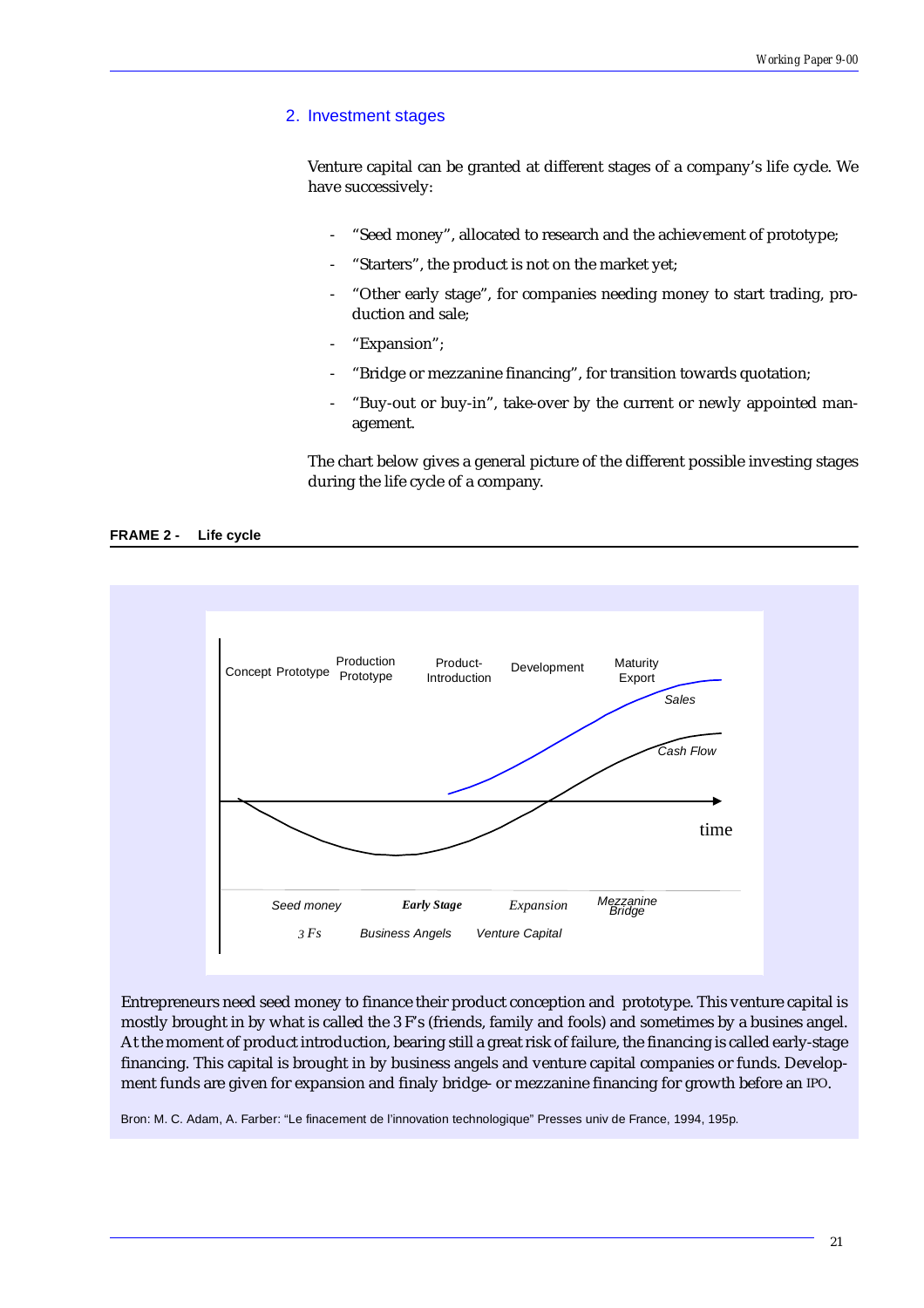Regarding "Great economic guidelines" the European Council says about Belgium in its recommendations of June 2000*: "The shortage of private venture capital, and bridge financing in particular, may in the longer run restrict the growth of the ven*ture capital market"<sup>1</sup>. The issue of private vs public VC has already been dealt with previously in the debate centered round state intervention.The table below nevertheless questions the so called shortage of bridge financing. It turns out from this observation that our country, besides early stage and buy-out related VC gets the third place in the field of expansion and bridge financing, expressed in terms of GDP. The table below has been expressed in ratios since investmentpercentages compared to GDP prove to be insignificant. In 1999 for instance, the Belgian ratio between GDP and the global VC-investments was amounting to 3% so that we shared the first rank in Europe together with The Netherlands, England and Sweden. Results similar to the American figures just one year before.

A more outstanding, meaningful example lies in the fact that, proportionally to the GDP, Belgium got the top place between 98 and 99 as far as seed money and early stage financing are concerned. Innovative and young growth-orientated start-ups are therefore more than in other countries likely to collect the needed VC. Moreover, our investments in seed money are constantly increasing. In 1996, those investments came to only 1% of the whole VC- investments, to afterwards reach 2% in 97, 3% in 98 and finally 8% in 1999. Over 1998 and 1999, Belgium emerged as a leader in the field of participation through seed money, with an average of 6.6 %. Should start-up investments be taken into account, Belgium would also be first-ranked. We only lag behing in the matter of buy-outs and make no secret of it.That's why GMIV and other VCCs are getting down to bridge the gap because it is part of the most profitable area of the VC-market. In England, buy-outs account for 2/3 of the VC-investments.

|            | Seed  |                          | <b>Early stages</b><br>(Seed+Start-up) |                | Buy-out |              | Rest  |             |
|------------|-------|--------------------------|----------------------------------------|----------------|---------|--------------|-------|-------------|
|            | Ratio | Rank                     | Ratio                                  | Rank           | Ratio   | Rank         | Ratio | Rank        |
| <b>GBR</b> | 2.5   | 6                        | 16.6                                   | 8              | 528.5   | $\mathbf{1}$ | 170.4 | $\mathbf 2$ |
| DEU        | 8.0   | 3                        | 37.6                                   | 6              | 26.4    | 10           | 66.8  | 6           |
| <b>FRA</b> | 2.1   | 8                        | 29.4                                   | 7              | 71.4    | 4            | 72.9  | 4           |
| <b>ITA</b> | 1.7   | 9                        | 13.6                                   | 10             | 68.0    | 5            | 43.7  | 9           |
| <b>NLD</b> | 1.6   | 10                       | 71.1                                   | $\overline{2}$ | 103.2   | 3            | 210.4 | 1           |
| <b>SWE</b> | 3.8   | 4                        | 61.0                                   | 3              | 207.8   | 2            | 70.7  | 5           |
| <b>ESP</b> | 3.2   | 5                        | 13.0                                   | 11             | 27.5    | 9            | 60.1  | 8           |
| <b>BEL</b> | 13.5  | 1                        | 76.8                                   | 1              | 15.5    | 11           | 111.8 | 3           |
| <b>FIN</b> | 9.3   | $\mathbf{2}$             | 55.0                                   | 4              | 66.0    | 6            | 64.6  | 7           |
| <b>PRT</b> | ۰     | $\blacksquare$           | 10.6                                   | 13             | 33.4    | 7            | 39.3  | 10          |
| <b>DNK</b> | 1.6   | 11                       | 13.7                                   | 9              | 9.9     | 12           | 25.4  | 13          |
| <b>IRL</b> | 2.4   | $\overline{7}$           | 38.1                                   | 5              | 31.7    | 8            | 35.2  | 11          |
| <b>AUT</b> | ٠     | $\overline{\phantom{a}}$ | 6.9                                    | 14             | 7.3     | 13           | 22.1  | 14          |
| GRC        |       | $\overline{\phantom{a}}$ | 10.7                                   | 10             | 1.9     | 14           | 27.5  | 12          |

#### **TABLE 7 - Investment stages: investments /GDP** (ratios, no percentages) (averages 1998 / 1999**)**

(Source: EVCA, own calculation)

1. Council of the EC: 9223/00 ecofin 154; o.c.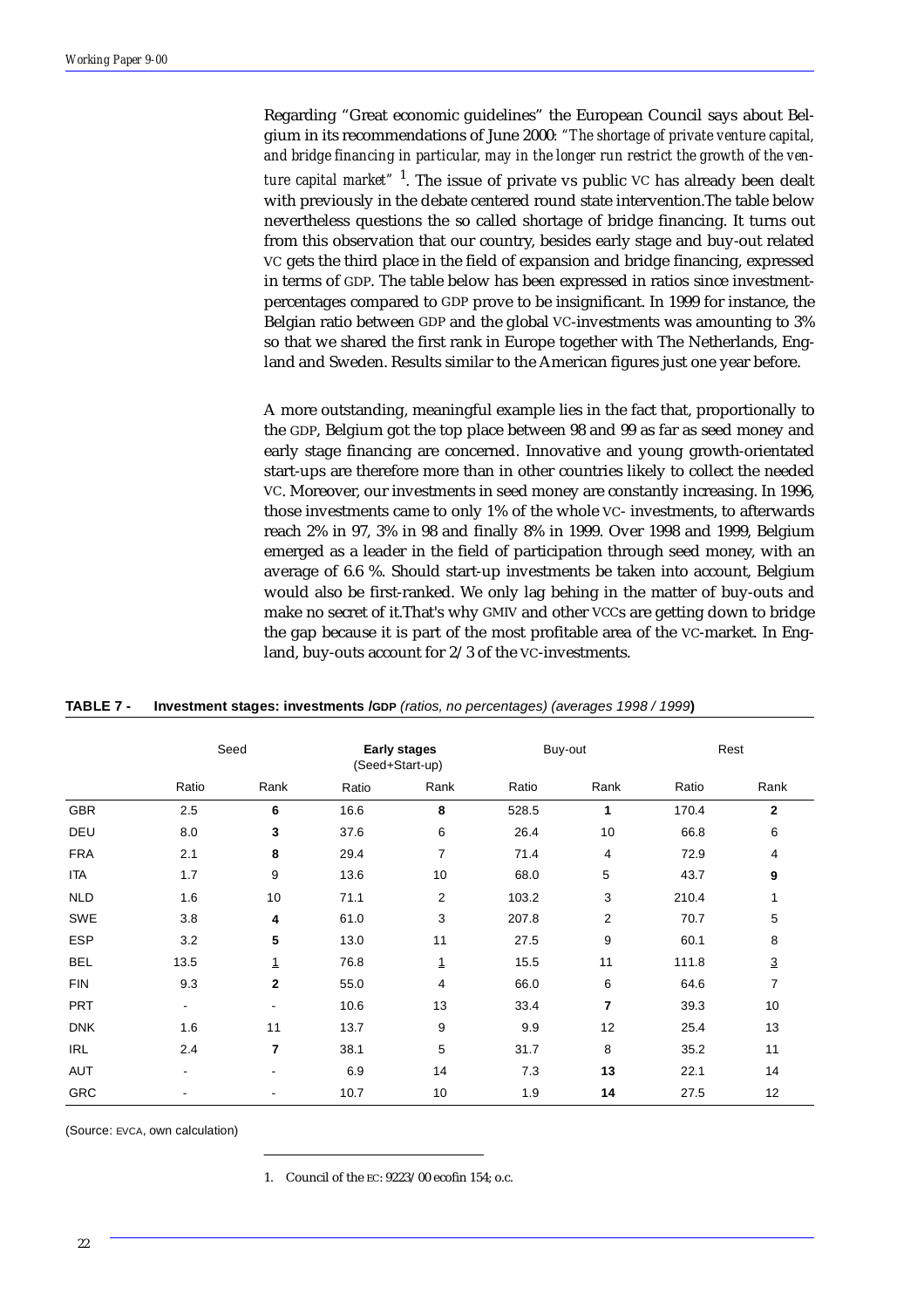#### 3. Investing in high-tech

#### **a. Comparison of Belgium versus the EU and the US**

The United States are ahead as far as investing venture capital in high-tech companies is concerned. Those companies as already mentioned above, do not often benefit from debt financing and must thus turn to venture capital: in 1995 these investments were three times as important as in Europe and in 1999 even five times important. Venture capital helps creating and growing new high-tech companies, this is why we are speaking of a lead. In 1999, 85% of the American venture capital investments were oriented towards the high-tech sector compared to only 30 % in Europe. With 61 % Belgium sits in a relatively good position compared to the other Member States because in 1999 our country invested much more venture capital in computers and biotechnology.

It is outstanding to note that today's venture capital investments in the United States are first oriented towards the Internet sector (for the detailed description of this sector refer to annex 2). These investments absorb 39 % of the total investments in 1999 compared to only 17 % in 1998 (an increase of 471 %). It concerns companies which need large investments to achieve fast acquisitions in reaching a leading position. The majority of investments within this sector benefited the Internet economy. Nevertheless their level seems to be declining: the B2B seems to be the trend setter in the first quarter of 2000 in comparison with the same quarter the year before. In second position comes the B2C. The comparison with Europe falls somewhat short because, as shown in table 8, no figures are available regarding the Internet sector.

| Sector                       | <b>US</b> |     |         | EU (excl. LUX) |     | <b>BEL</b> |  |
|------------------------------|-----------|-----|---------|----------------|-----|------------|--|
|                              |           | %   |         | %              |     | %          |  |
| Communication                | 8 3 6 6   | 17  | 2922    | 11             | 183 | 25         |  |
| (Computer hardw.)            | (1309)    |     |         |                |     |            |  |
| (Computer softw.& serv.)     | (7500)    |     |         |                |     |            |  |
| <b>Computer Total</b>        | 8809      | 18  | 2 7 3 4 | 11             | 171 | 24         |  |
| Medical/Health               | 2 4 5 7   | 5.1 | 1 0 2 2 | 3.9            | 19  | 2.6        |  |
| Electronics                  | 1740      | 3.6 | 536     | 2.1            | 10  | 1.4        |  |
| <b>Biotech</b>               | 1 1 8 2   | 2.4 | 645     | 2.4            | 53  | 7.4        |  |
| Internet                     | 18757     | 39  | na      |                | na  |            |  |
| Total high-tech <sup>a</sup> | 41 311    | 85  | 7859    | 30             | 436 | 61         |  |
| Rest                         | 7025      |     | 18 162  |                | 283 |            |  |
| Total                        | 48 336    | 100 | 26 0 21 | 100            | 719 | 100        |  |

#### **TABLE 8 - VC-investments in high-tech** (1999 millions USD)

a. growth 98-99: US 181 % / EU 134 % en BEL 191 %

(Source: US: venture economics / EU and Belgium: EVCA)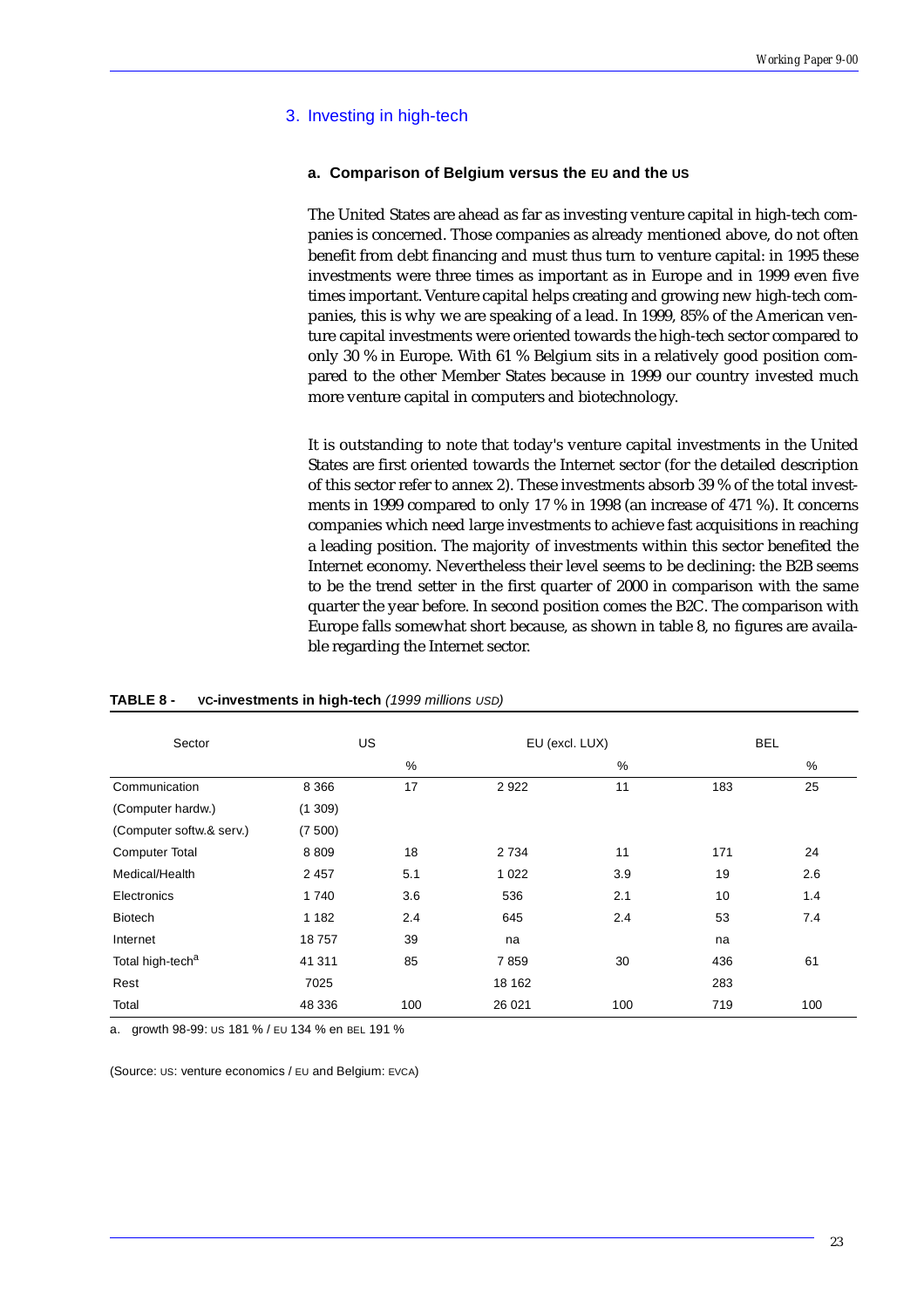Belgium stands the comparison with the EU rather well. In 1999 the percentage of VC- investments in high-tech was twice as high, proportion however which still remains significantly lower than in the US. The percentage of Belgian investments in telecommunications reached 25% compared to 11% for the EU. The evolution is even more significant when the comparison is made for 1998: we invested 4% then (for 25% today) while EU were of 8% to reach 11% today. We score relatively better than the US for our investments in the computer related sectors and more importantly in biotechnology where our results are definitively better than in the US. Let's underline that these statements are based on 1999 figures. Hereafter an average was drawn based on 1998 and 1999 results for each Member States in order to level off potential peak quotations.

#### **b. Comparison of the EU Member States among themselves**

Two things emerge from table 9. Belgium comes second after Ireland for VCinvestments in the high-tech sector. More than half of these investments are oriented towards the five selected sectors referred to below, this proportion is not reached in the other Member States. The UK which is so to speak the land of venture capital invests only 23% in high-tech. In Ireland as well as in Belgium more than half of high-tech investments go to the computer related sector. Another observation is that the Member States show a different pattern. Comparatively Italy and Portugal invest the most in the telecommunication sector; Denmark and Germany in biotechnology; Sweden in the medical and healthcare sectors and Ireland, Finland and again Sweden and Italy in electronics.

|            | percentage of total high-tech in<br>total VC-investments |      | Comm. | Computer | Biotech.       | Medical | Electr |
|------------|----------------------------------------------------------|------|-------|----------|----------------|---------|--------|
|            | %                                                        | rank | $\%$  | $\%$     | %              | %       | %      |
| <b>GBR</b> | 23                                                       | 12   | 36    | 32       | 7              | 16      | 9      |
| DEU        | 40                                                       | 3    | 22    | 44       | 20             | 10      | 4      |
| <b>FRA</b> | 38                                                       | 4    | 48    | 23       | 4              | 17      | 8      |
| ITA        | 18                                                       | 11   | 73    | 10       | 3              | 3       | 11     |
| <b>NLD</b> | 31                                                       | 9    | 25    | 49       | 8              | 9       | 9      |
| <b>SWE</b> | 37                                                       | 5    | 24    | 22       | 3              | 40      | 11     |
| <b>ESP</b> | 24                                                       | 10   | 52    | 30       | $\overline{2}$ | 10      | 6      |
| <b>BEL</b> | 62                                                       | 2    | 31    | 52       | 10             | 3       | 4      |
| <b>FIN</b> | 34                                                       | 8    | 17    | 37       | 12             | 23      | 11     |
| <b>PRT</b> | 35                                                       | 6    | 66    | 31       | 0              | 3       | 0      |
| <b>DNK</b> | 35                                                       | 7    | 19    | 41       | 26             | 7       | 7      |
| <b>IRL</b> | 64                                                       |      | 26    | 57       | 2              | 2       | 13     |

**TABLE 9 - Percentage of the total high-tech sector per country in the total VC- investments and percentages of high-tech sectors in the total per country.** (Percentages based on averages from 1998 and 1999)

(Source: EVCA, own calculations. Austria and Greece were not mentioned because of the small amounts invested.)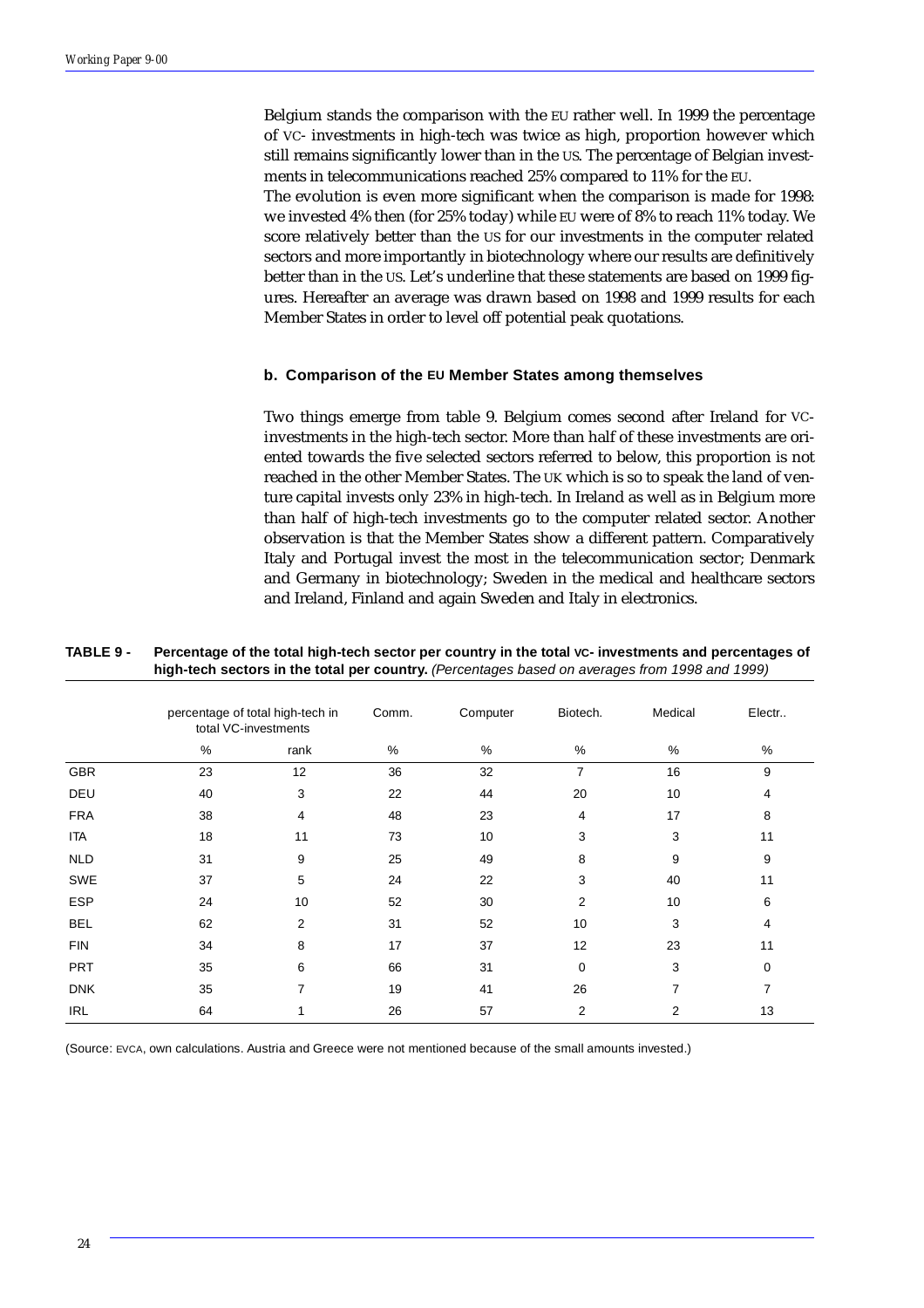#### **E. Rate of return and technology risk assessment**

Generally, in terms of return the sole difference between a banker, a business angel and a VCC lies in the fact that a banker wants to be refunded, that the BA expects to generate a capital gain and the VCC longs for the maximum profitability on exit.

Since BA and VCC's invest in risk-bearing projects which stand great chances to fail and imply long investment terms, their profit margin must be greater than in safer classical capital expenditure.

Table 10 gives a general picture of the ratios achieved, but one should notice that, in case of huge investments and in the highest quartiles, we get higher ratios than the previously stated ones.

| TABLE 10 - | Internal rate of return $(IRR)$ <sup>a</sup> |  |
|------------|----------------------------------------------|--|
|            |                                              |  |

|              | VS   | EU   |            |
|--------------|------|------|------------|
|              | 1996 | 1996 | 1999       |
| Overall      | 16.5 | 18.6 | $14.5^{b}$ |
| Early stages | 14.2 | 5.7  | 10.8       |

a. IRR: "rate of discount which equates the present value of the outflows with the present value of the inflows and the present value of the valuation of the unrealized portfolio. It is a pooled rate by taking cash flows and residual valuations from inception to a stated date for each fund and aggregating them into a pool as if they were a single fund."(EVCA).

b. By comparison: in 1999 Belgian pension funds who invested 53% of their assets in shares, had an average return of 15% (source: Belgian Association of Pension funds)

(Source: Pilot project o.c. and EVCA: European Private Eq.Update no 15/June 2000)

A recent survey $^1$  gives a clearer insight for England's profit and loss percentages of BAs and VC-funds.

| IRR (%)   | $VC$ -Fund $(\%)$ | BA (%) |
|-----------|-------------------|--------|
| Negative  | 64.2              | 39.8   |
| $0 - 24$  | 7.1               | 23.8   |
| $25 - 49$ | 7.1               | 12.7   |
| $50 - 99$ | 9.5               | 13.3   |
| >100      | 12.0              | 10.2   |

#### **TABLE 11 - IRR of BAs and VCCs** (England)

(Source: Murray, Mason, Harrisson)

It clearly appears from the table above that the investing percentage generating profits superior to 50% is almost similar for both. However one is forced to recognize that the loss-making investment ratio is also fairly high and that the BAs got by far better results than venture capital funds. This could be explained by the fact that BAs are not like VCFs liable to their investors and furthermore they usually get more heavily involved in their investments.

<sup>1.</sup> C. M. Mason, R. T. Harrison: "The rates of return from informal venture capital investments: some UK evidence" Babson College (o.c.) with data from Murray;1999.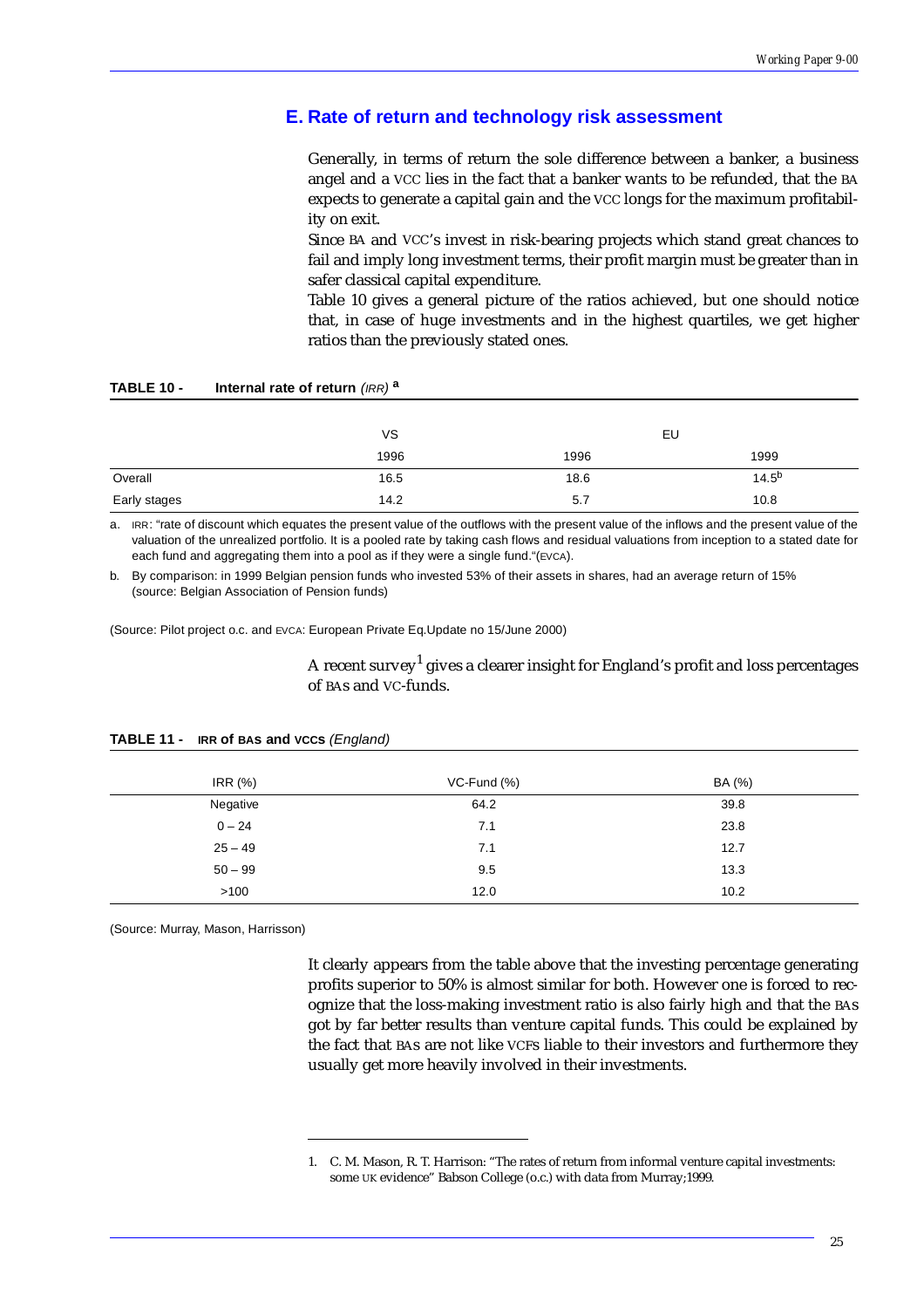It is widely admitted that before Europe invested little in early-stage because of the low return rate, which goes against the statement according to which 'the greater the risk, the greater the margin'. The rather limited exit opportunities accounted largely for this tendency. If we refer to table 9, it is obvious that Europe is catching up. This is mainly due to the fact that more experienced assessment is gradually made available to European investment managers. After all for early stage investments in high-tech, not only does the VCC needs to estimate the commercial risk (Is there a realiable business plan? Will the business be profitable and how much money will it bring in?) but also the technological risk (Is the project totally new? Is it technically achievable? Is it competitive?). The VCC must either be of big enough size or operate in a determined sector in order to be able to rely on an specialized investment manager. Resulting from this, Belgium must often have subcontractors carry out the study. The European Commission acknowledges the problem and states<sup>1</sup>: "Too few backers have the *technological skills to assess the investment possibilities in the advanced technologies and the charges to buy information and the necessary know-how are high".* Therefore the European Commission gives financial support to VCCs which commit themselves to dedicate within the three years following their creation 25 % of their funds to support early stage projects of innovative technological SMEs. Amongst the currently 28 businesses concerned, two are Belgian: Capricorn-VP and ITP-Management.<sup>2</sup>

The Belgian authorities can also play a stimulating role here through research institutions which can be referred to (such as the VITO in Flanders) or through guarantee schemes which reduce the large risks. We will come back on this later.

#### **F. Exit via stock exchange**

The goal pursued by the VCCs when investing is not to build a portfolio or a financial holding, but to sell their shares after a given period to raise surplus value. There are two ways for the VCCs to exit their investments. The most commonly used is to sell its shares to a group or to the very founder of the venture backed company. For young high-tech companies which need funds to complete acquisitions and growth, applications for a stock exchange quotation (IPO i.e. Initial Public Offering) is often the best way for VCCs to exit. The side advantage for such companies is that by getting listed on the stock exchange, they can also grant their personnel with effective valued shares and this might constitute a decisive hiring criteria to attract more skilled and reliable employees. The exit issue and consequently the VC-financing also, is closely related to the control perception of the company owner. While VCCs are only giving a helping hand at early stage, an exit often implies that the leaders of a company must give up control. (This can be prevented to a certain extent. Lernhout & Hauspie for instance had still some control though holding only 10% of the company's shares.)

<sup>1.</sup> Transfert & Innovation Technologiques, Vol 1 /98, p9.

<sup>2.</sup> The I-TEC project started in 1997. Website: www.cordis.lu/finance.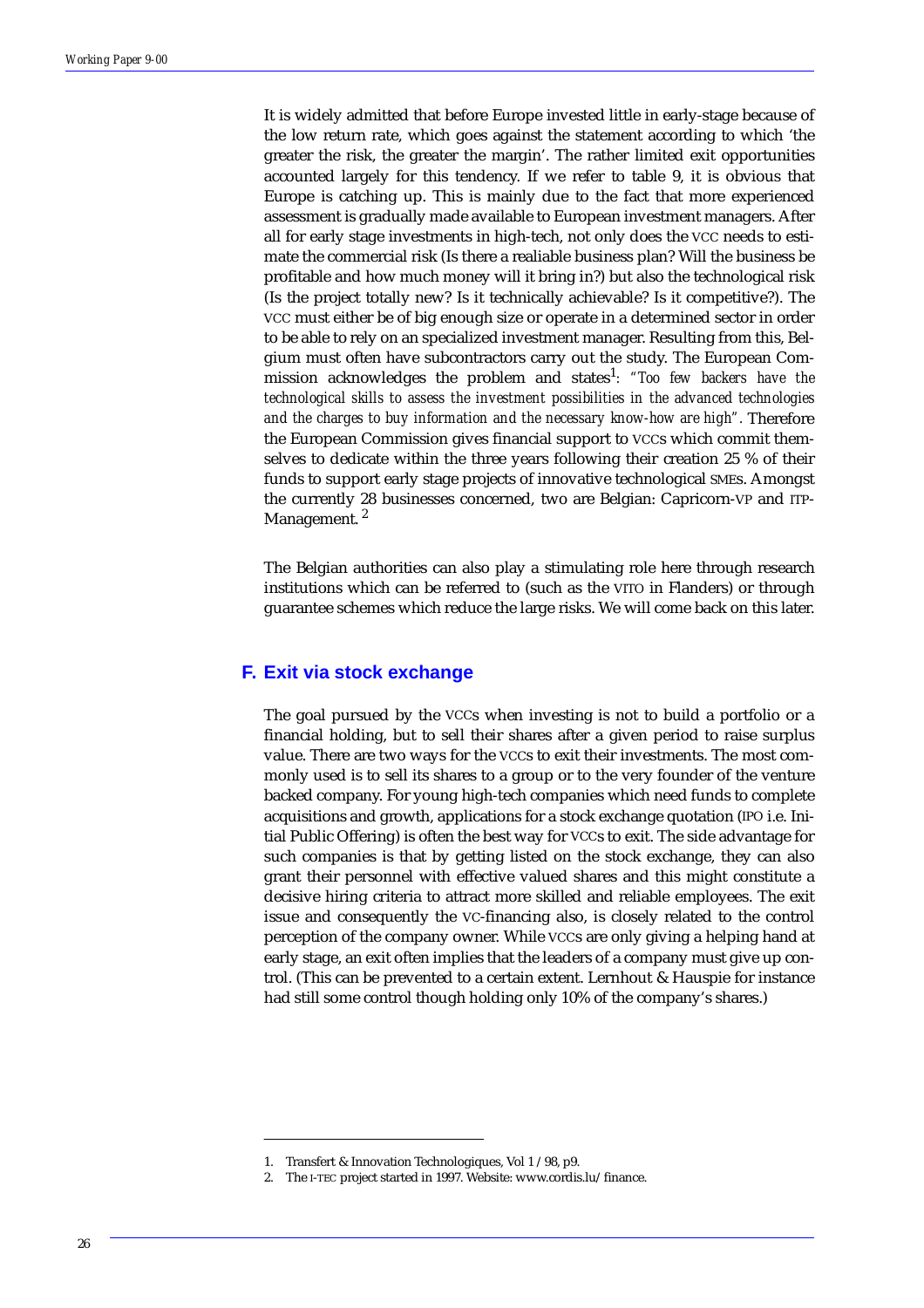#### 1. Second-tier stock exchanges

For IPOs of young high-tech companies and thus implicitly for VCCs, which do not always have exit opportunities even though these are the most profitable to them, is the existence of second-tier stock exchanges essential because they turn out to be cheaper and to ease things.

Besides, It has been noticed that the growth of venture capital is closely linked to the IPO activity $^{\rm 1}$  development, in other words to the existence of a thriving secondary market.

Some time ago, European stock exchanges were mainly directed towards well established capital-intensive companies, but owing to the success of the NASDAQ (National Association of Security Dealers Automated Quotation), set up in 71, Europe strived on its turn to create special departments, for small and mediumsized companies as to reduce the volume of administrative burden and cut down running costs. In most cases, they proved unable to compete with the Nasdaq-model, on the first hand, because the difference with the primary Stock Exchange was not clear enough and, on the second hand, because the minor obligations were felt as less reliable. All this resulted in a lower liquidity which on its turn keeps back potential institutional investors. In august 2000 some 4800 concerns, amongst which only 3 Belgian companies were quoted on the Nasdaq share price index (Icos Vision, Lernout & Hauspie, Xeikon).

All European Member States (apart from Finland) have secondary stock markets, the most famous are:

- EASDAQ (European Association of Security Dealers Automated Quotation): a Pan-European Stock Market set up in 1996 and located in Belgium: in August 2000 some 84 companies amongst which 14 Belgian ones had been quoted.
- EURONM (European New Markets): the very first European trade association (1996) of secondary Stock Markets for high-tech companies based in Paris. Followed in the wake: Amsterdam, Brussels and Frankfurt in 1997 and Milano in 1999. At the end of July 2000, 438 concerns had been quoted, amongst which 16 Belgian companies. This Stock Market was finally wound up to make room for Euronext. The quoted securities should each be integrated on their respective domestic stock markets.
- AIM (Alternative Investment Market): a London-based stock market set up in 1995. In June 2000, 429 companies were quoted.

Those 3 secondary stock markets together represent only a minor proportion in comparison to the Nasdaq.

Let's mention in passing that the Brussels MIM (Interprofessionnal Market) was instituted in 1997 to the benefit of new SMEs not ready to be quoted at the time. The capital had to be raised by banks as opposed to private individuals. This stock market did no come up to expectations.

<sup>1.</sup> D. Boogmans: "Venture Capital een analyse van het verschijnsel"; GIMV, 1988, p15 and OECD: "Venture Capital supply vs demand"; o.c., p6.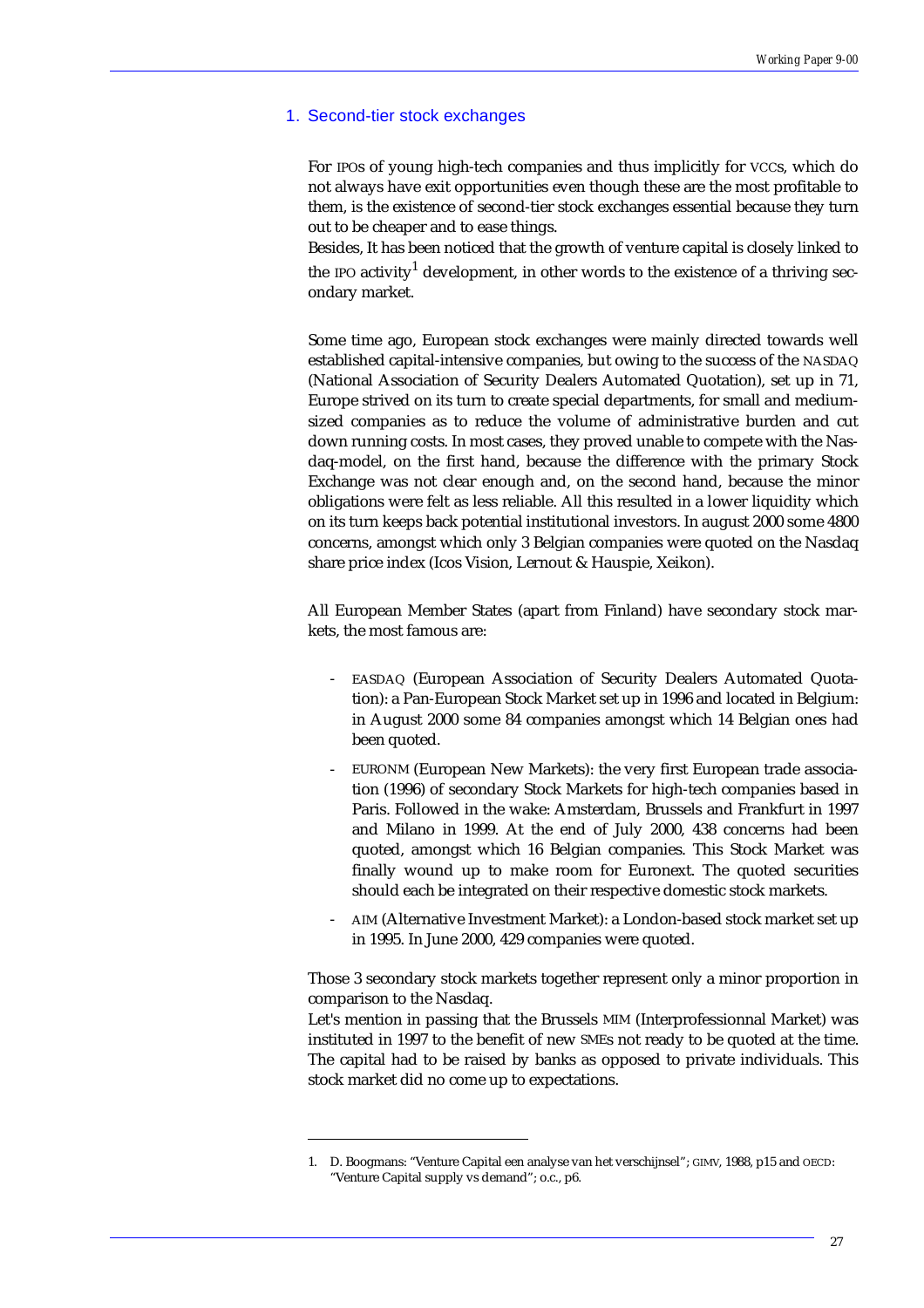The European stock market sector's efforts rapidly bore fruit by force of circumstances and owing to several decisive factors. Globalisation with cross-border activities and a more free competition; the population ageing implying henceforth a larger volume of liquid assets to be invested by pension funds. The major institutional investors (i.e. pension funds, banks and insurance companies), eager for secure investing, ask for large-scale and capital-intensive markets involving big multinationals.This change is of great benefit to stock markets. Those requirements had a negative impact in our country with its comparatively small stock  $\rm{exchange}^1$  and, considering the lack of volume and liquidity, resulted in a too low quotation for basically major stock listed companies. They became therefore potential "takeover preys" and were incapable to redeem on their turn. Europe with its by far smaller markets was not in a position to offer the required volume and liquidity and threatened to regress. Hence the great efforts being made to achieve a more integrated Europe (In 1997 the EU had still 33 markets; compared to 10 in the US, amongst which 3 large ones).

Due to the decrease of the national debt and the low interest rates, shares started taking precedence over Government bonds. The risk culture, implemented long before in the US compared to Europe, saw to it that starting companies as well could be prized by potential backers.

The Brussels Stock Market had grasped the scope of this globalisation trend and hence merged at the national level into BSX and thereafter with the Amsterdam's and Paris' Stock Markets into EURONEXT. In August 2000, EURONEXT totalled 1861 listed companies.

The Stock Market scene is now facing an ultra-fast development. Schemes are being worked out in view of the creation of a NASDAQ-EUROP, a virtual Stock Market for the setting up of various types of mergers and associations. Due to practical problems such as opening hours, clearing (a central middleman stands between buyer and seller) and settlement (liquidation and payment), this evolution does not operate that easily. In 1999 Europe still had 31 CSDs (central securities depositories, where clearing and settlement are carried out).  $^2$ 

<sup>1.</sup> A rough size order: the stock capitalization capacity on the Brussels' first and secondary stock markets amounts to 1/4th compared to Amsterdam. The Amsterdam capacity accounts itself for 1/2 compared to Frankfurt while the Frankfurt global capitalization volume represents ½ compared to London (itself representing 1/5 in proportion to the global New York volume).

<sup>2.</sup> European economy; "Risk capital, a key to job creation"; o.c. p 6.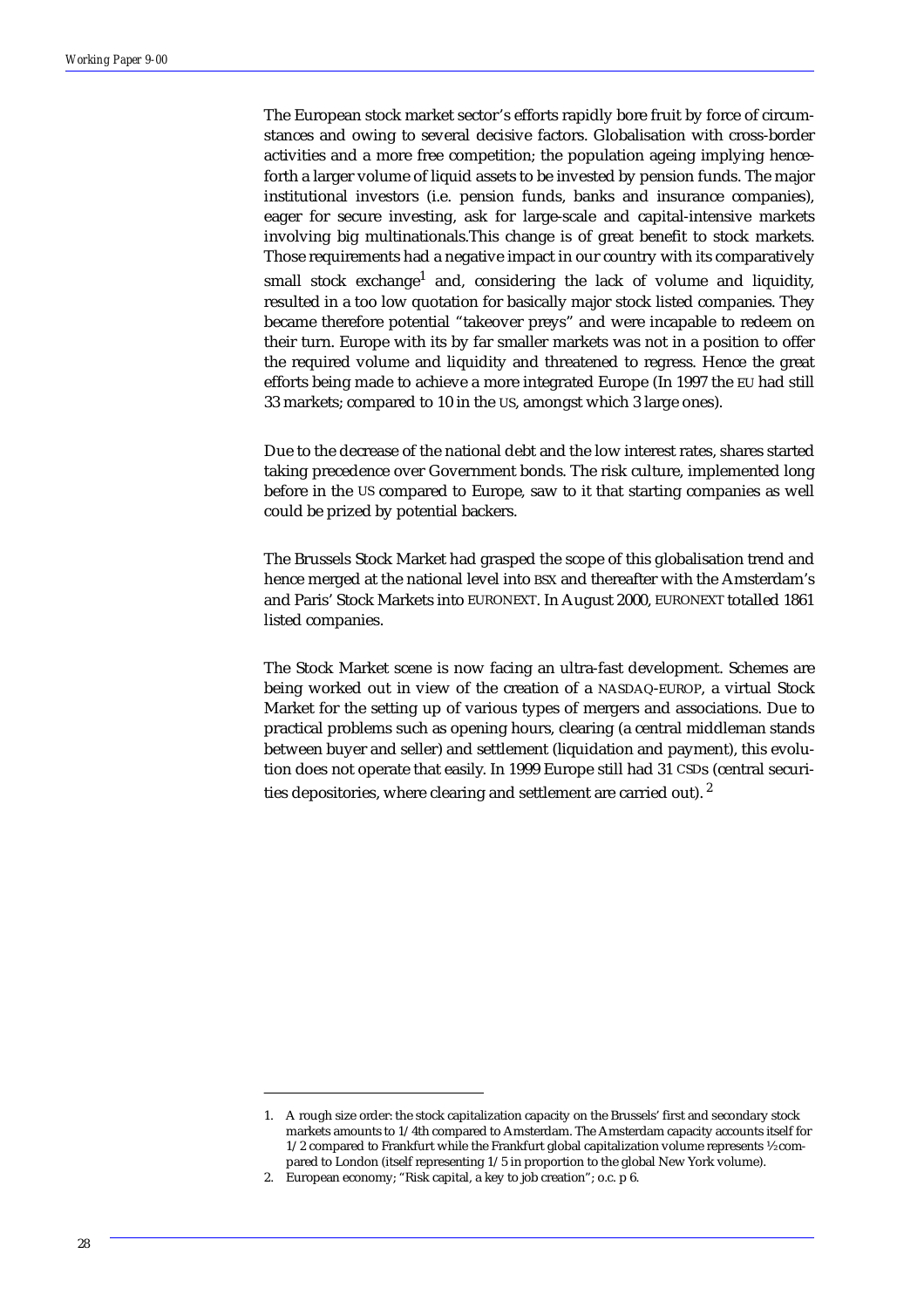#### 2. Several regulations related to Stock Markets

In a global economy with more and more multinationals and an enlarged European Market stimulated by both a single currency unit and a greater activity of institutional investors, overseas transactions intensify and this all has a certain global impact on markets, as a whole. Companies willing to be quoted abroad or institutional backers and private persons aiming at foreign markets have to cope with various constraints and costs.

Those investments can indeed be stimulated on certain sine qua non conditions: transparency, uniformity and more flexible overall regulations. High-tech companies eager for quotation on at least one of the largest secondary markets claim unified regulations in the fields of accountancy, corporate governance and IPO'srelated prospectuses. The potential quotation of a Belgian company on EASDAQ or EURO-NM for instance, implies accounting adjustments of the national standards to the IAS or US GAAP<sup>1</sup>. Regarding practical membership's prerequisites, there is still a long way to go towards standardization on the different markets i.e. shareholder value, public distribution, free-float ratio (stocks that can be acquired freely without possible interference by majority shareholders), lock-up period (period during which the current shareholders or the management are not entitled to sell), balance periodicity, content of issue prospectuses and the authority empowered to ratify, etc.

At the Lisbon Summit, it has been agreed upon to implement the "Financial Services Action Plan" by 2005. The plan embodies a Commission's proposal aiming, for all European listed companies, at the drawing up of a consolidated balance sheet, in compliance with the IAS. In such a system, European stocks could be traded on the basis of the same accounts. This alignment can already be allowed by the Belgian Finance Minister as regards the consolidated balance even though the Belgian standard is still in force. A double bookkeeping implies more expenses. From 2005 on, the Member States will be free to impose or not the IAS<sup>2</sup> to the other companies. But by 2007, all companies preparing an IPO will be compelled to adopt IAS.

According to the plan, the EU as well will make use of the mutual recognition of prospectuses and common rules for corporate governance $^3$ . By the end of 2000  $\,$ the Commission intend to amend through a draft directive the European text currently governing the prospectus, so as to make foreign markets more accessible. Indeed mutual recognition is a quite controversial matter. This accessibility will be eased thanks to a "single passport for issuers"<sup>4</sup> based on shelf registration. The system is divided in two stages: a restricted prospectus linked to the

<sup>1.</sup> Belgian accounting rules are also used for the tax return but gives no clear insight due to the diverse assessment and writing off possibilities The IAS is more rigorous and less favourable in terms of taxation. (A. Van Opstal: licenciate's thesis: Twee balansen voor Belgische ondernemingen; FET 25.8.99)

<sup>2.</sup> Europe is opting for IAS because "*it has the distinct advantage of being drawn up with an international perspective, rather than being tailored to the US environment. US GAAP, on the other hand is voluminous and is based on very detailed rules and interpretations. Considerable education and training is neccesary in order to use its standards."* EU-Commission communication to the Council: "EU financial reporting strategy: the way forward"; COM(2000) 359 final; p6

<sup>3.</sup> EC-Commission: COM(1998)625 final; o.c. p 6-7

<sup>4.</sup> EC-Commission: COM(2000)336 final; o.c. p 10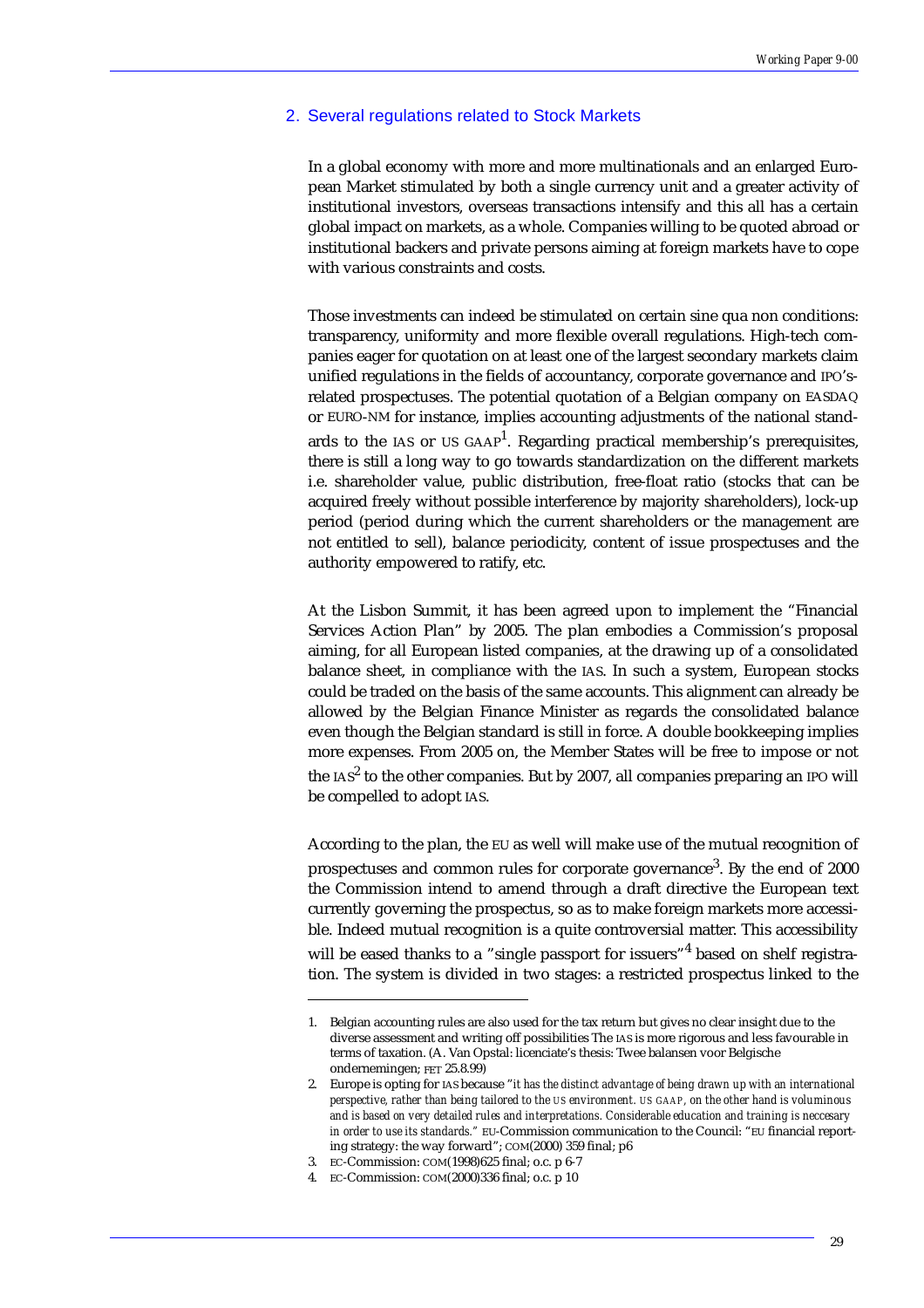yearly report with information followed by an issue note at the very moment of issuing (aside from securities related information). This note is supposed to detail the supply and to list securities. Belgium, Spain, France, England and Italy already implemented this method.<sup>1</sup>

#### 3. Corporate governance

Corporate governance is nothing else than companies' management par excellence. The reason why this topic is linked to the financing of innovation lies in the fact that the European and foreign institutional investors take more and more interest in euroinvestments for quoted companies.Those backers of course first look into the firms' results but are mainly motivated by the future profit prospects. Those prospects heavily depend on the management ability and reliability within the company. In England for instance (where management abuses were fairly common occurrence: i.e. the granting of royal compensations in the outline of privatisation) a commission has been set up to put right the situation. This resulted in the so-called "Cadbury Code" for model management named after the commission chairman. France followed in the wake with the code Viénot and the Netherlands with the code Peters<sup>2</sup>. Those codes are all recommendations but sometimes aimed at totally opposite purposes. In England the purpose was to protect the shareholder against the management whereas in the Netherlands, with its " structure-companies", one wanted to protect the management from the shareholders.

In Belgium the need for corporate governance emerged much later and was approached from a different way. Our country adopted long ago the so-called reference shareholders system within which the shareholding was chiefly held by holdings (as opposed to the United States, where stocks are mostly being alloted to private persons). It ensues from this that the reference shareholders are especially empowered to appoint the members of the Board. Since the shareholding's interests do not always coincide with those of the company in itself – i.e. the allocation of dividend can take precedence over a long-term strategy or one can decide so sell instead of going on - directors do not always act along the same lines as the minority shareholders, investors or institutional backers, etc...The fact that the reference shareholders system proves not always profitable to location-anchoring is to be taken as a side effect, Belgium is know used to.

This all, through the impetus of the Stock Exchange, resulted in an attempt by the 3 involved bodies (The Stock Exchange and the Belgian Commission for Corporate Governance-the so-called Commission Cardon-, the Banking and Finance Commission as well as the Federation of Belgian Companies) to establish a Cardbury-compatible code. Each authority was assigned a particular market segment. However this tripartite cooperation implied a concerted coordination.The Commission Cardon had to deal with quoted companies, the BFC with yearly reports and the FBC with all types of companies.The recommendations taken were not binding and possible violations could as a result not be punished. In spite of this, more and more companies take them into consideration. In

<sup>1.</sup> European economy: "Risk capital a key to job creation"; o.c.; p 26

<sup>2.</sup> Several member States now have a code and since 1996 there is even a "European corporate governance network' at the ULB in Brussels. The website can be visited at: www.ecgn.ulb.ac.be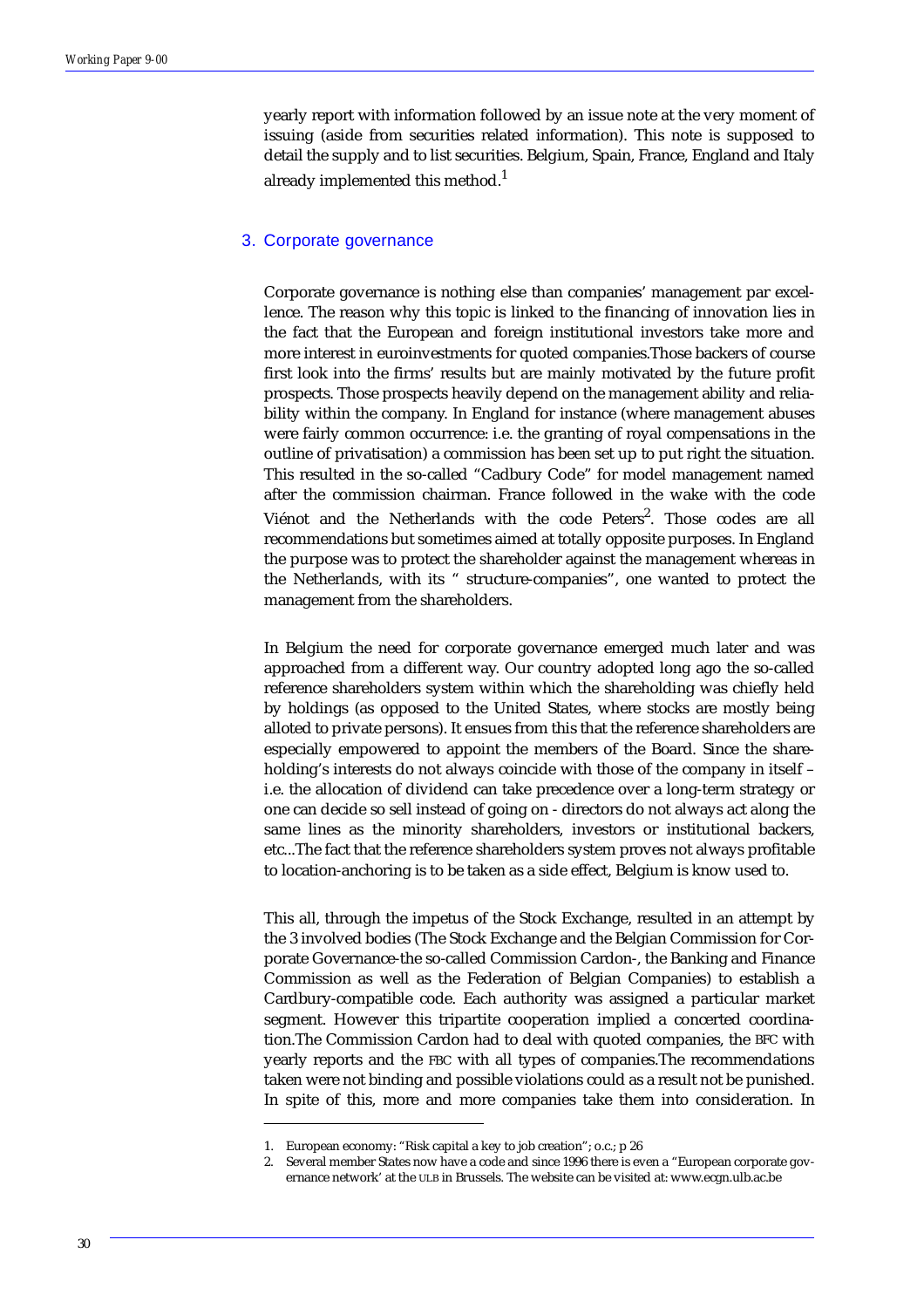December 1999, the Finance Minister announced that he was setting up a working group so as to determine whether Parliament should take measures on the subject. In March 2000, this working group presented a report with suggestions about legislative action. On this basis, the government has drawn up a bill that should be promoted in Parliament by the end 2000. By the end of 2001, the European Commission intends opening an inquiry related to the current codes so as to detect potential legal and administrative barriers.

An interesting benchmark study on corporate governance has been carried out by DEMINOR, an independant consulting office set up in 1999 and standing up for minority shareholders' interests. In 1999, at the request of some major pension funds (and this is a determining factor in the framework of this study), DEMINOR, on the basis of some corporate governance standards, conducted a survey on 160 big stock quoted concerns. The number of companies is divided as follows: Belgium:18, France: 38, Germany: 30, the Netherlands: 25, England: 29, Sweden: 13. The corporate governance characteristics are further divided into 4 subgroups: right to vote, absence of takeover protection, information on the management and eventually on the Board of Directors. DEMINOR makes a classification with a marking and coefficient system from 1 to 5 of bad and good practices. But one should keep in mind that we are dealing here with a sampling of leading companies which are linked to share price indexes.

|            | Right to vote | No takeover<br>protection | Management | <b>Board of Directors</b> | Total out of 20 |
|------------|---------------|---------------------------|------------|---------------------------|-----------------|
| <b>GBR</b> | 4             | 4                         |            | 5                         | 17              |
| DEU        | 4             |                           | 2          |                           | 10              |
| <b>FRA</b> | 3             |                           | 3          | 3                         | 12              |
| <b>NDL</b> |               |                           |            |                           | 6               |
| <b>BEL</b> | 3             |                           | 3          | 4                         | 11              |

**TABLE 12 - Corporate Governance rating** (1999)

(Source: Deminor website: www.deminor.be)

Our country gets outstanding marks as regards the Boards of Directors composition. But a most significant factor lies in the number of independant directors, a modest board (max.12 according to Cardon), the presence of an audit-, compensation- and appointing committee. The UK is top of the list and Belgium manages as well because among the 18 considered companies, all linked to the Bel 20 Share price index, 23% of the directors are independant and 67% have an auditand compensation committee. Our country only proves badly positioned in the column "Absence of takeover defence system", which seems quite strange in the context of all the recent takeovers. However the DEMINOR - rating integrates the monitoring possibilities and the possibility to increase capital. So in Belgium, due to our holding system (56 % of the 18 considered companies control up to 50% of the capital) and in view of the possibility of an authorized capital system, there is a positive effect upon our rating.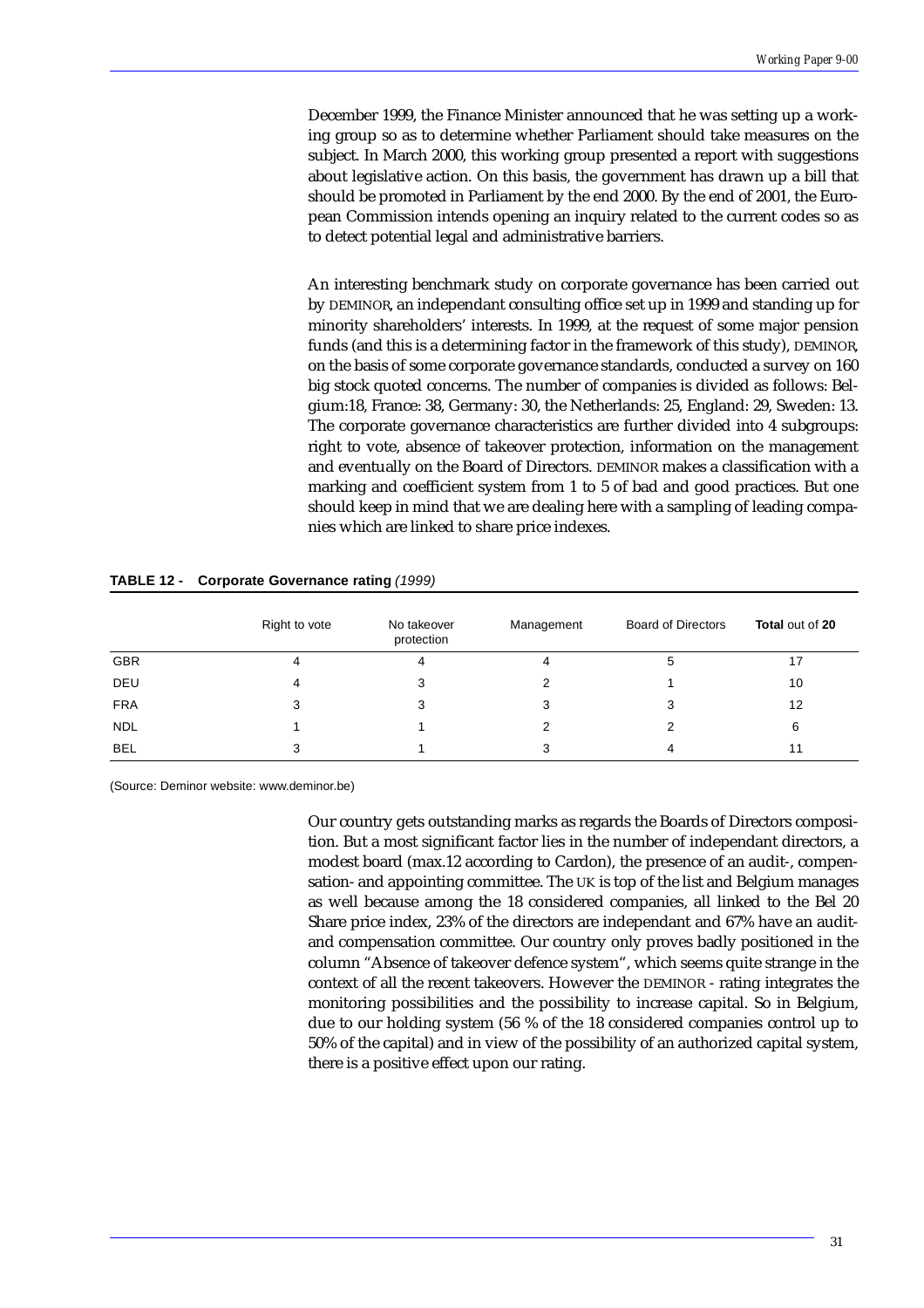#### **G.VC-investments by institutional investors and pension funds**

As pointed out formerly on several occasions, institutional backers own huge potential liquidity. Although the differences are becoming vaguer and vaguer owing to the breaking down into smaller groups, we have three big groups of institutional investors: pension funds, insurance and investment companies (the third group includes all companies raising funds from the public through equity participations for the purpose of acquiring financial assets). Those companies have become more and more influential on the VC-market for three particular reasons $^{\rm 1}$ :

- 1. the population ageing and its direct corollary: the need for pensions,
- 2. the investment products achieved by ICT,
- 3. the deregulation of capital markets.

The benchmarking's pilot project puts forward $^2$  that the volume of pension funds investments, clearly dependant on the population ageing rate, could on the short run become the most significant factor in the financing of innovation's upturn. Indeed, if we work on the assumption that pension funds within the 15 Member States could achieve an assets volume adding up to 70% of the GDP (this figure does not seem unworkable in view of the fact that the Netherlands get 93.3 %, the UK 77.5 % and Switzerland 75.1 %) and that 60% of this ratio could be invested in shares, than we would get a stock capitalization almost 3 times as big as the current one on the primary and secondary European stock markets of the 15 Member States<sup>3</sup>.

Even if the capitalization was to dubble instead of trebling, it would induce an enormous boost, not only for the European stock exchanges but also for all the service related companies. This would moreover increase the transaction volume and the rising competitiveness would induce a reduction in costs. And soon the global climate improvement would benefit risk capital financing and stimulate initial public offerings.

The impact of pension funds on the stock market can be illustrated by the following anecdote. In the course of 1998, the exchange rate of "Alcatel" once dropped by 38% and saw its stock capital almost divided in half because the big American fund "Fidelity" sold out shares massively because the French company had not in a timely manner notified a decrease of profit  $4$ .

<sup>1.</sup> European Economy: "risk capital, a key to job creation" o.c., p.7.

<sup>2.</sup> Pilot project: o.c., p 29.

<sup>3.</sup> Source European stock capitalization: Federation of European Stock Exchanges: www.fese.be

<sup>4.</sup> Deutsche Bank: Making money; July 1999, p 30.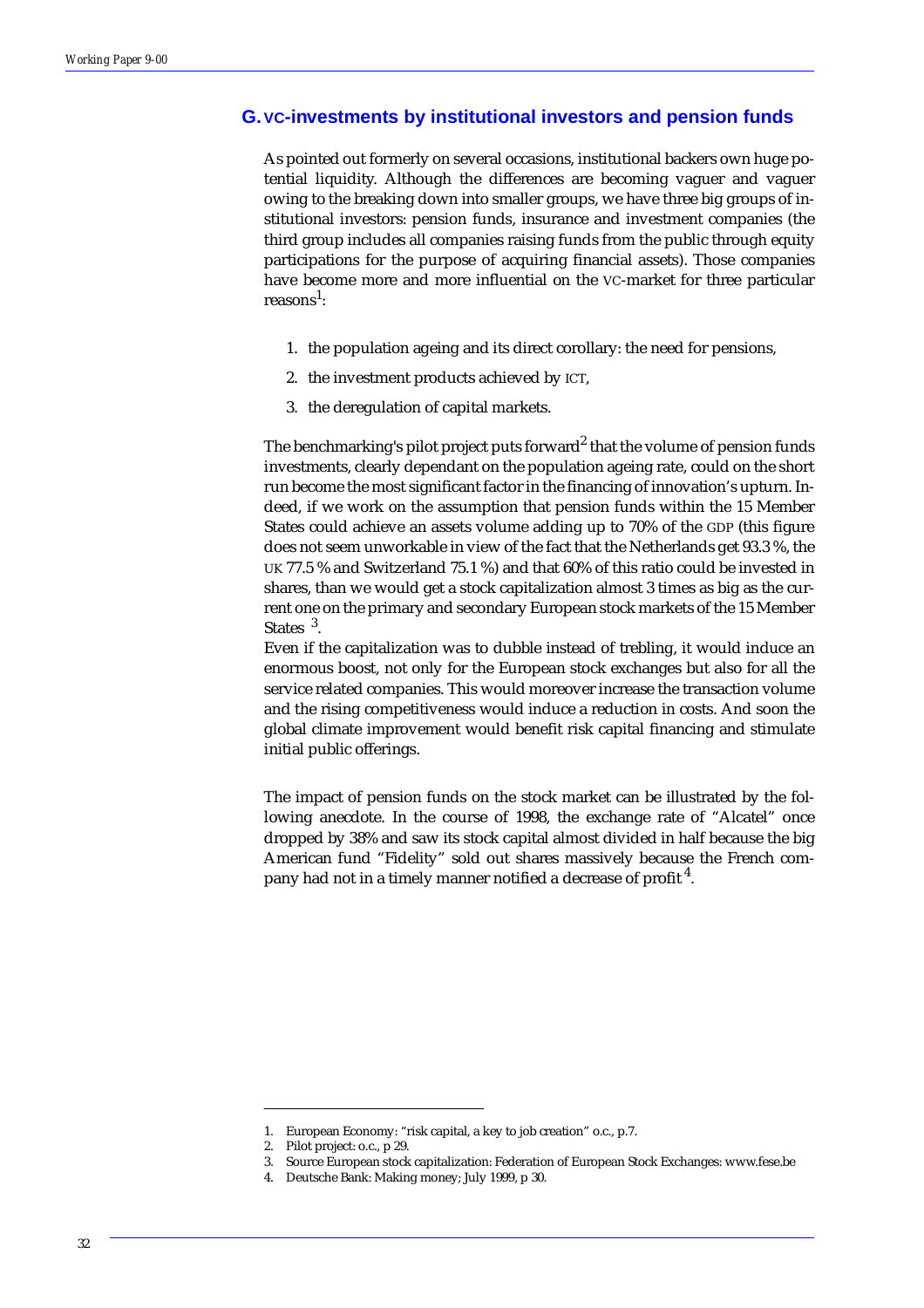#### 1. Assets and venture capital of institutional investors and pension funds

Institutional investors in the US seem to have twice as much assets as in Europe, but Europe seems determined to slowly fill the gap (at least till 1996 because no later figures are made available).

|                | <b>TABLE 13 - Financial assets from institutional investors 1996 (in billion USD)</b> |                          |
|----------------|---------------------------------------------------------------------------------------|--------------------------|
|                |                                                                                       |                          |
| US.            | 13382                                                                                 | (growth 93-96: $+$ 39 %) |
| EU (excl. IRL) | 7202                                                                                  | $(* + 52\%)$             |

(Source: OECD Institutional Investors, Statistical Yearbook 1998)

As shown in table 13, the differences within Europe are strong as these assets are expressed in percent of the GDP and as the percentage invested in shares is also mentioned. Belgium is in the average for both indicators. The UK is the absolute leader (trend-setter) in the area, together with the Netherlands. Let's point out that the Netherlands invest slightly more in shares in comparison with our country. (28 % for 23 % in Belgium). Out of all the European countries, only Sweden invests as much as the US in shares and only the UK does significantly better than the US with 67 %.

The reserves of the Belgian pension funds (second pillar) and of the pension **saving** funds (third pillar) amounted in 1997 respectively 1121 and 1070 billion BEF, i.e. 12.9% and 12.3% of GDP<sup>1</sup>, what is said to be low compared to the other member countries.

*"Major efforts still need to be made in Belgium. On the basis of some simplified hypotheses, we can assume that the reserves of the second pillar (company pensions) and the third pillar (individual pension generation) will have to grow by 8 to 10 % per year during the next 25 years in order to be able to guarantee today's active population an income 20 years after retirement (which fills the legal requirements and thus represents 60 % of the last netto salary). This means that a structural increasing portion of the savings of private individuals will shift* towards pension *funds, investment funds or life insurance funds in the coming years*2*".*

According to the European Commission, the assets of the European pension funds could rise from around 2000 billion euros (which represents half of the bank deposits) to 3000 billion euros by the end of 2005 $^3\!$ .

<sup>1.</sup> Belgian Pension Fund Association

<sup>2.</sup> KBC: "De opkomst van geïntegreerde financiële groepen"; Economisch financiële Berichten; nr 9; 7/5/1999;p7

<sup>3.</sup> Commission of the EC: "Second report on progress on financial services"; COM(2000)336final; 30.5.2000; p.5.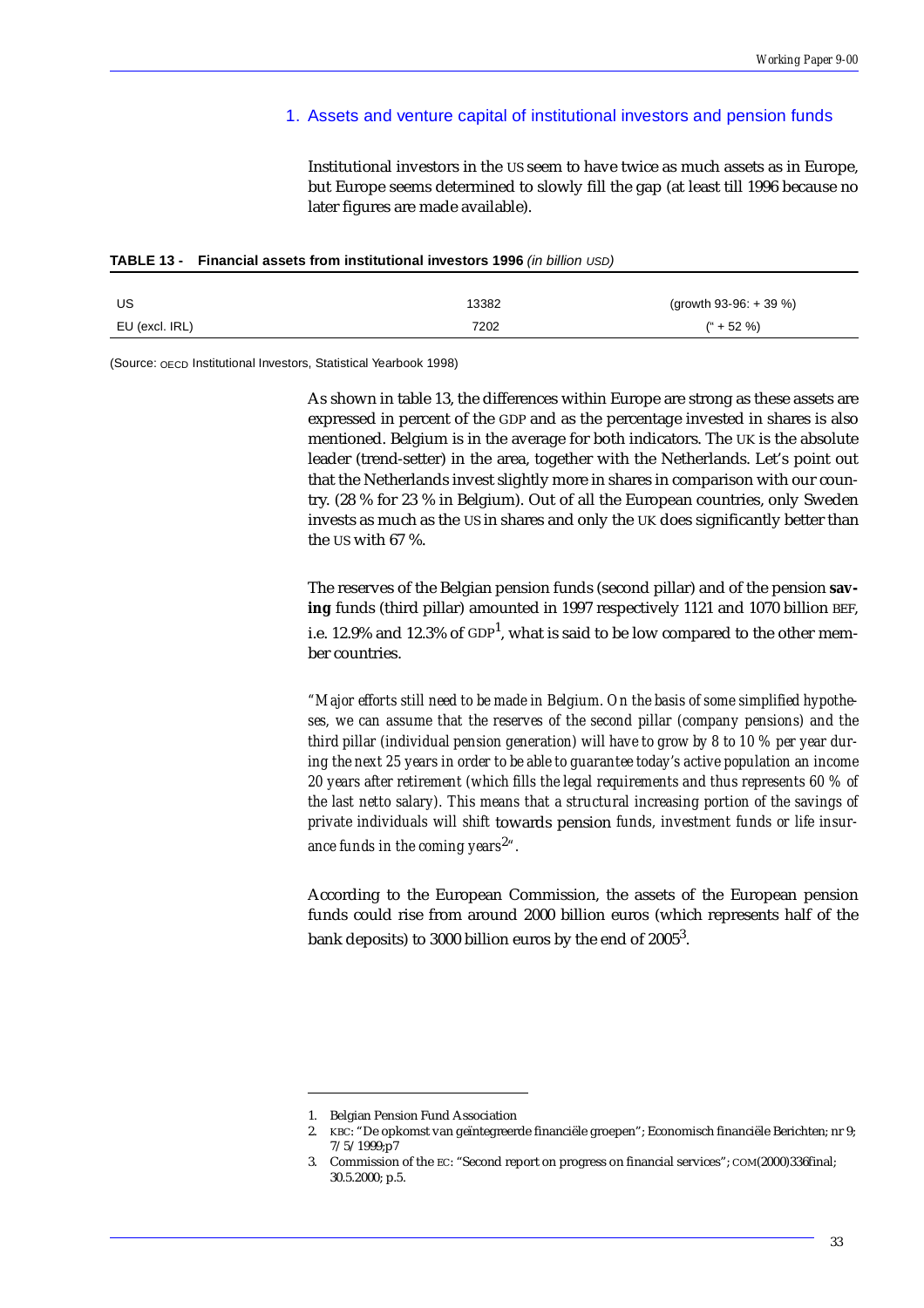|            | Institutional Investors (incl. Pension funds and pension saving funds) |          |  |
|------------|------------------------------------------------------------------------|----------|--|
|            | In % GDP                                                               | % shares |  |
| <b>USA</b> | 181                                                                    | 40       |  |
| GBR        | 193                                                                    | 67       |  |
| <b>NLD</b> | 169                                                                    | 28       |  |
| SWE        | 120                                                                    | 40       |  |
| <b>FRA</b> | 83                                                                     | 26       |  |
| <b>DNK</b> | 67                                                                     | 31       |  |
| <b>BEL</b> | 63                                                                     | 23       |  |
| <b>FIN</b> | 57                                                                     | 23       |  |
| DEU        | 50                                                                     | 14       |  |
| ESP        | 45                                                                     | 6        |  |
| <b>ITA</b> | 40                                                                     | 12       |  |
| AUT        | 39                                                                     | $\,8\,$  |  |
| PRT        | 34                                                                     | 9        |  |
| GRC        | 29                                                                     | 6        |  |

| TABLE 14 - Financial assets of Institutional Investors in % of $GDP(1996)$ |
|----------------------------------------------------------------------------|
|----------------------------------------------------------------------------|

(Source: OECD: Institutional Investors, Statistical Yearbook 1998)

The recent takeover of the Dutch venture capital fund "Alpinvest" by the Dutch pension funds ABP and PGGM to become the capital holding APCH, acknowledges the growing influence of pension funds on the venture capital market. Therefore both pension funds invest from now on their capital in their proper risk fund in order to reap all the profit. But given the fact that these investments must serve as collateral to pay off future pensions, the investment policies will have to be rather cautious and probably to a more limited extent directed towards more riskfull early stage.

The Belgian pension funds invest more and more assets in venture capital (their margins are stated in table 15); already in 1999 half of their assets were invested in shares. (In 1990: 27.6 %; in 1997: 47.3 % and in 1999: 53 %). On the contrary, insurers only invested 26.9 % in shares in 1998 (but in 1997 and 1998 they doubled their cross-border shares to reach 10.6 % in 1998). The above mentioned 53 % represent an amount of 5116.2 million euros, which corresponds to more or less 3 % of the stock capitalization on the Brussels' primary and unlisted securities market. But these 53 % are of course not fully invested on that stock exchange. It is said that pension funds investments in Belgian and Luxembourg shares, (which till 1997 had constantly rised from 15.7 % in 1994 to 19.8 % in 1997) only reach 10.2 % in 1999, which demonstrates that the funds redirect their assets towards foreign investments. *"Since the introduction of the euro institutional investors tend to ignore small stock exchanges like the ones of Brussels and Lisbon. They'd rather diversify through investments in large shares on the most important Euro-*

#### *pean financial markets".* 1

This trend is also observed in the US. The more the pension funds grow, the more they tend to invest in high growth companies in order to reduce their costs and yet benefit from a predictable return.2

<sup>1.</sup> Budget Week; nr 937; 18/10/99.

<sup>2.</sup> European Economy: "Risk capital, a key to job creation"; o.c.; p.7.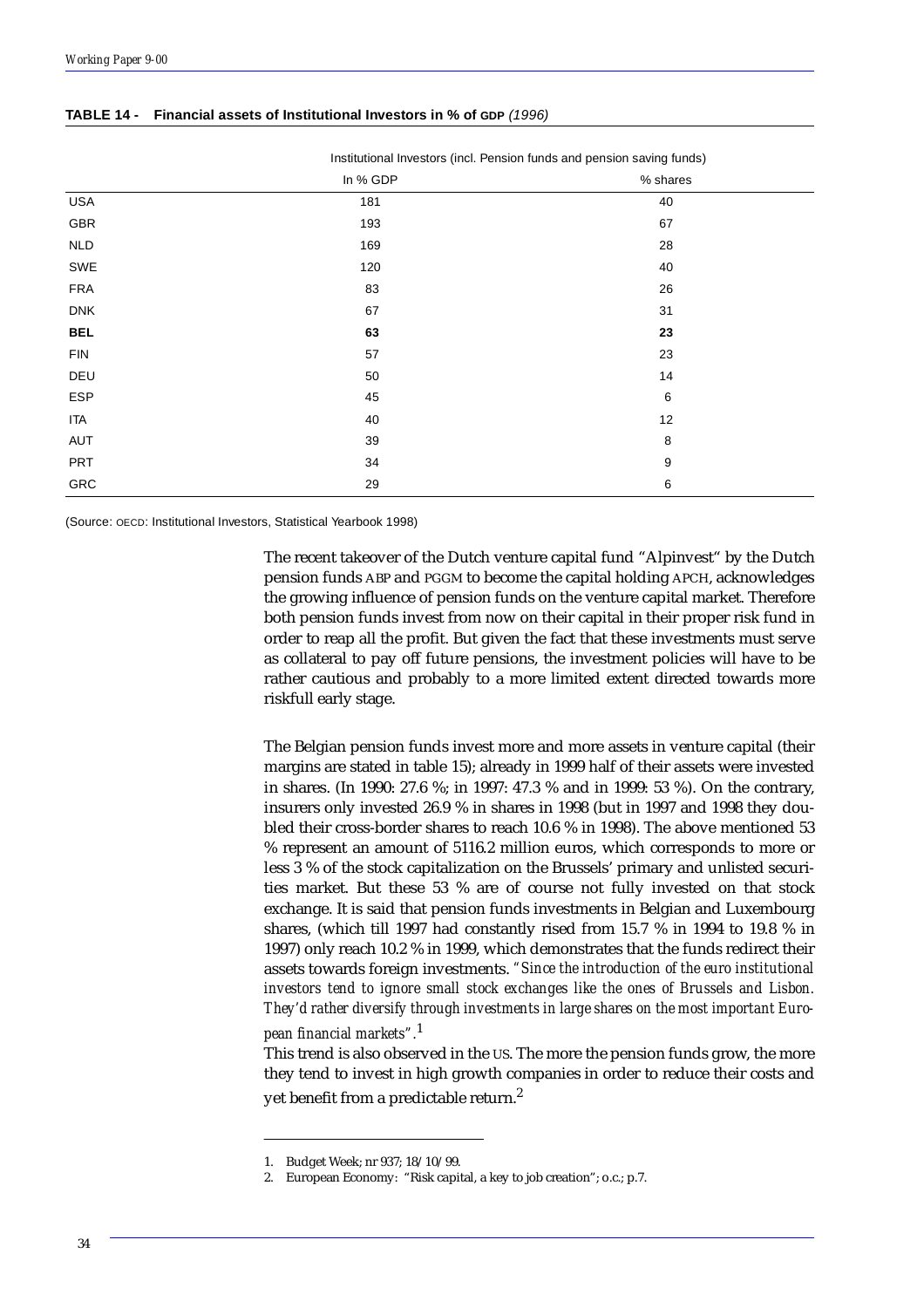The Belgian pension saving funds (third pillar; individual pension generation) are by means of a tax regulation, bound to invest 30% of their investments in Belgian shares since individual savers are otherwise denied the right of tax allowance.

#### 2. Funds raised from institutional investors by VCCs

For most European countries more than 50 % of the resources of the VCCs come from institutional investors, with a prevalence of bank institutions. It is striking to note that although the Dutch pension funds have large assets they invest little in VCCs on the contrary to Sweden, the UK, Ireland, and Finland. In Belgium, pension funds do not invest in VCCs (also in 1998) and even the other institutional investors invest little. We remain significantly behind with only 20 % of the total funds raised dedicated to specialized VCCs. This can partially be explained by the fact that no less than 36 % of the resources of our VCCs come from achieved capital gain which is reinvested. This is less observed in the other countries: 0 % in England, 0 % in Germany, 2 % in Finland and only 15 % in the Netherlands. Some insurance companies (such as Mercator & Noordstar and De Vaderlandsche) do invest in venture capital and are even considering founding their own VCC. This is only to show that a positive trend is beginning to emerge.

American pension funds invest 0.3 % of their assets in venture capital. However this low percentage represents 47  $\%$  of the American venture capital $^1$ . The table hereunder shows that only Sweden, the UK, and Ireland as well as Finland are close to that percentage. In this regard it is also worth mentioning that the UK's VCCs are mainly financed by American pension funds $^2$ .

Consequently if in the future a greater integration of the European stock market, the accounting regulations, of the corporate governance, etc. can be established it is likely that American institutional investors will invest more here.

|            | <b>Banks</b>   | Pension funds  | Insurance companies | <b>Total institutionals</b> |
|------------|----------------|----------------|---------------------|-----------------------------|
| GBR        | 26             | 31             | 14                  | 71                          |
| DEU        | 40             | 9              | 11                  | 60                          |
| <b>FRA</b> | 25             | 9              | 15                  | 49                          |
| <b>ITA</b> | 41             | 6              | 6                   | 53                          |
| <b>NLD</b> | 60             | $\overline{2}$ | 15                  | 77                          |
| SWE        | $\overline{7}$ | 35             | 22                  | 64                          |
| <b>ESP</b> | 46             | 13             | 3                   | 62                          |
| <b>BEL</b> | 15             | $\mathbf 0$    | 5                   | 20                          |
| <b>FIN</b> | 13             | 26             | 36                  | 75                          |
| <b>PRT</b> | 35             | 0              | 0                   | 35                          |
| IRL        | 25             | 27             | 7                   | 59                          |
| <b>AUT</b> | 56             | 0              | 9                   | 65                          |
| GRC        | 42             | 0              | 0                   | 42                          |

**TABLE 15 - Funds raised by VCCs from institutional investors** (1999) (in % of the total of raised resources)

(Source: EVCA)

1. EC-Commission: COM(2000)336 final; o.c. p11 footnote.

2. idem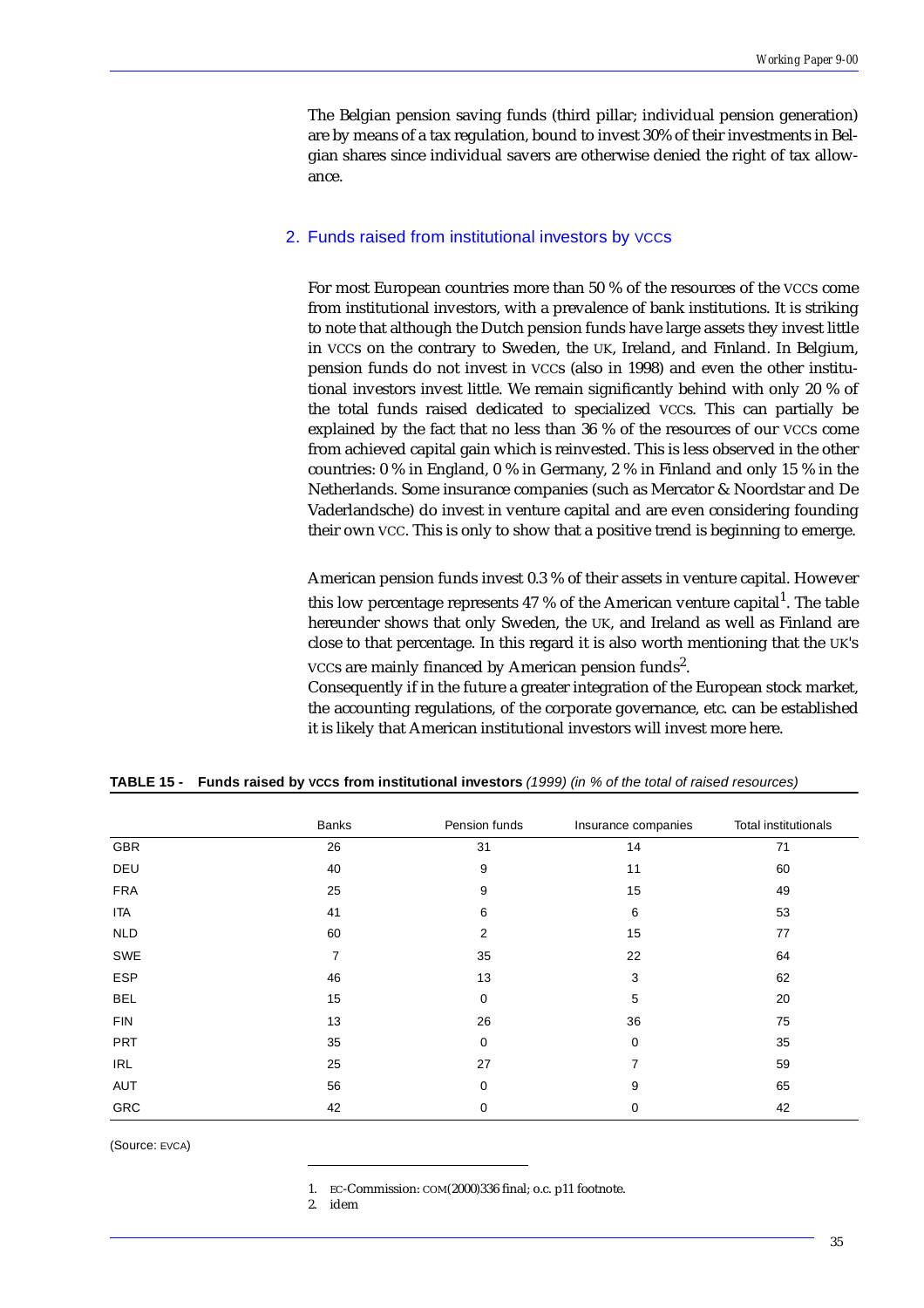#### 3. Prudential rules

In Europe institutional investors are not free to do what they want with their investments. On the one hand, they are submitted $^{\rm 1}$  to some restrictions aimed at protecting savers and, on the other hand, they are also bound to direct a portion of their provisions towards financing the government debt. These restrictions mainly concern investments in companies not listed on the stock exchange, thus in majority young companies and SMEs, because this type of investment is more hazardous. The European Commission favours a more relaxed regulation based on the "prudent man principle" comparable to the prudential rules in the US. It states:

*"What is required is sensible, prudential rules that allow pension funds to optimise their portfolio structures with appropriate allocations for pan-European equity, international equity, real estate and fixed income assets. The Commission, in the follow-up of its Green Paper on supplementary pensions in the single market is exploring ways of alleviating the burden of restrictions in this field without threatening the prudential soudness of the funds. This can be done, for example, by ensuring that there is appropriate diversification of assets, transparency for pension plan-holders, and emphasis on rigorous supervision. This could ultimately contribute to job-creation and employment, while improving security of savings for old-age retirement provision."*<sup>2</sup> In the early 80s, American pension funds were allowed under the amended "*Employment Retirement Income Security Act" (ERISA)* to make more risky investments on the condition that the manager would take decisions as a "prudent man". This meant that they were allowed to invest in new companies and in VCCs and that the manager of the pension fund was not accountable for the investment decisions taken by the venture capital fund towards which the investments were directed. This has boosted the American venture capital market.

The European Commission has approved a guideline regarding the regulations and administrative constraints of pension funds $^3$ . Among other things, this directive deals in its common rules with accounts, the publication of the investments, cross-border activities, etc. As far as the investment rules are concerned the general prudential principle was adopted (article 13) and article 13.4 holds that no restraints should be imposed to force investment in a specific category of shares.

Only four Member States (i.e. Finland, Ireland, the Netherlands and England) have no legal restraints and only rely on the prudential rules like in the US. Other Member States have recently relaxed their investment restrictions. Since 1998 French insurers are fiscally encouraged to invest 50 % of their portfolio in shares. In Spain and Italy restrictions for specific funds were also relaxed. In Sweden the new regulation has even led institutional investors to become the most important providers of venture capital $4$ .

<sup>1.</sup> As of 1934, due to the crash in 1930, banks were no longer allowed to invest their interests in non financial companies and this restraint was only relaxed in 1993 and 1996.

<sup>2.</sup> Commission of the European Communities: "Financial services: building a framework for action"; COM(1998) 625 final; p. 8.

<sup>3.</sup> European Commission: "Proposal for a directive of the European Parliament and of the Council on the coordination of laws, regulations and administrative provisions relating to institutions for occupational retirement provision" COM(2000) 507; 11.10.2000

<sup>4.</sup> European Commission: "Progress report on the venture capital action plan " 18.10.2000; o.c.;p.14.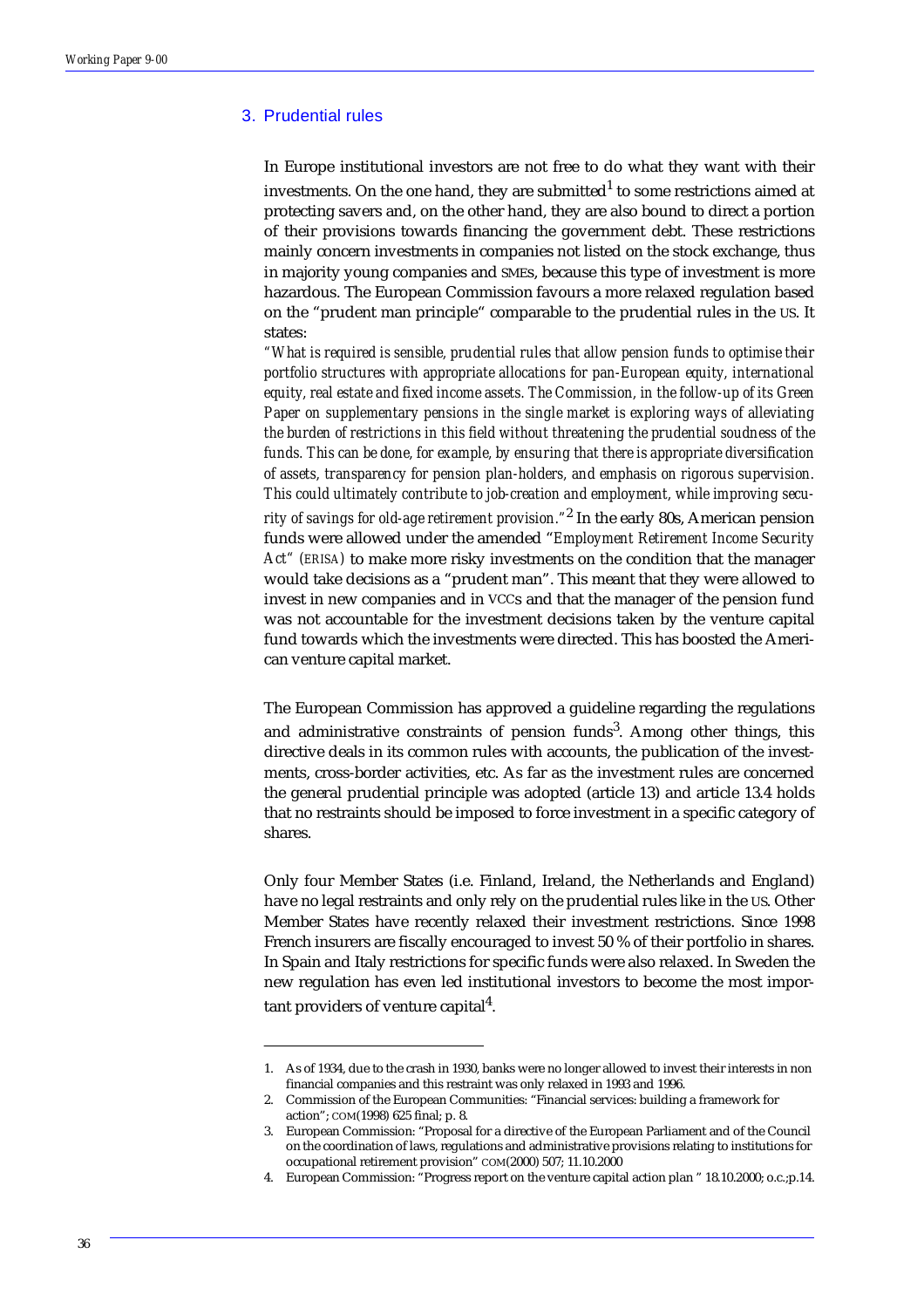Since the 1st of January 1999, Belgian regulations for pension funds and insurance companies were also relaxed and meet the new European regulation standards.

In the light of what precedes, we will henceforth essentially focus on pension funds and pension saving funds. Since January 1999  $^{\rm 1}$  the investment rules for pension funds and insurance companies were relaxed. The obligation to invest 15% in government bonds has ceased to apply whilst futures and options are from now on permitted. Of crucial importance is the fact that with this new regulation applying to pension funds and insurance companies a rule was introduced which is at odds with making increasing investments in unquoted companies. The previously in force legislation allowed pension funds to invest up to 30% of their assets in unquoted companies, this percentage being now of only 10 %. In addition, let's stress that in practise for 1998 and 1999 these funds only invested 0.5% in these companies by way of precaution and due to the lack of experienced appraisal regarding that matter. If the above mentioned 10% were to be reached, it would give a real boost to the market.

The pension **saving** funds are bound, as stated before, to invest 30% of their investments in Belgian shares. This treshold restriction is not consistent with a European free market but the discrimination also exists in France and Italy. The moment the draft directive will come into effect the threshold must disappear. There is uncertainty about the consequences of this change for the stock exchange. If the pension saving funds should sell out their shares and shift their investments cross-border this would be pernicious for Belgian stock values. The pension saving funds however have no interest in decreasing quotes and therefore one is inclined to assume that the shift – if any - will occur gradually through new participations. However, even in this hypothesis, an extra boost for Belgian stock values will disappear.

<sup>1.</sup> Royal Decree 12.1.99 published in the Law Gazette 20.3.99.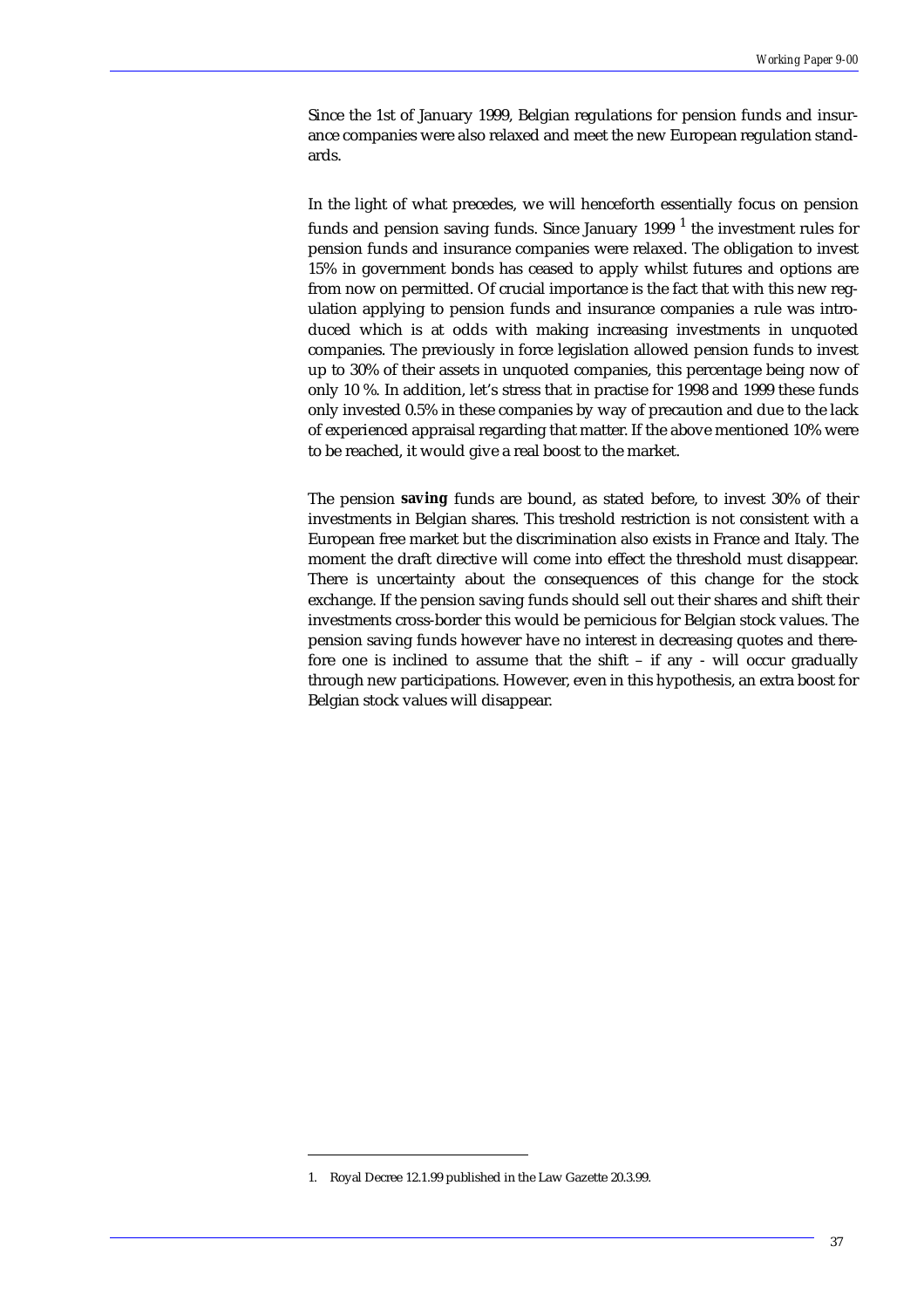#### **TABLE 16 - Prudential rules for institutional investors in Belgium**

| 1. Pension funds<br>- debentures issued by governments, or companies, governments oustide area A <sup>a</sup> max. 10 % of the tot. reserve |                                                                                              |
|---------------------------------------------------------------------------------------------------------------------------------------------|----------------------------------------------------------------------------------------------|
| - unquoted securities                                                                                                                       | max. 10 %                                                                                    |
| - stakes in collective investment institutions not bound by the regulations<br>of a Member State agreed guideline 85/611/EEG                | max. 10 %                                                                                    |
| - options, futures and other derived products which are not used as securities                                                              | max. $5\%$                                                                                   |
| - shares of one issuer and obligations of one borrower                                                                                      | max. 5 % per issuer                                                                          |
| - not guaranteed loans                                                                                                                      | max. 5 % of total and max. 1 % per issuer                                                    |
| - real estate certificates                                                                                                                  | max. 5 % per issuer                                                                          |
| - direct investments in real estate                                                                                                         | max. 10 % per issuer                                                                         |
| 2. Insurance companies                                                                                                                      |                                                                                              |
| Generally for the insurance companies the same rules apply<br>as for the pension funds.                                                     |                                                                                              |
| 3. Banks                                                                                                                                    |                                                                                              |
| - shares in the commercial portfolio of the bank                                                                                            | no limit                                                                                     |
| - shares in financial or insurance companies                                                                                                | no limit                                                                                     |
| - shares above 10 % in one company                                                                                                          | - max. 15 % of the banks' shareholder value<br>per investment                                |
|                                                                                                                                             | - max. 45 % of the banks' shareholder value for<br>the total of investments                  |
| - shares below 10% in one company                                                                                                           | - no limit but total shares and loans must not<br>exceed 25 % of the banks shareholder value |

a. Area A: EU-countries, Hungary, Iceland, Norway, Poland, the Czech Republic, Turkey, Sweden, the us, Canada, Mexico, Japan, Australia, N-Zealand, Korea, S. Arabia.

> The second Cardiff-report draws the following conclusion: "*Unnecessary regulatory restrictions for institutional investors should be lifted in order to support the accelerating rate of capital market integration. At the same time, transparency, supervisory and prudential regulations should be adopted to the new market realities along the lines proposed in the Action Plan for Financial Services."*<sup>1</sup>

#### **H. Tax system**

It goes without saying that tax system is a crucial factor on the investment scene which influences the development of venture capital.

In all Member States except for Finland and Italy, the tax systems favour the debt financing rather than the risk financing $^2$  because there's a possibility to deduct interests but not dividends.

Fiscal incentives for venture capital can be offered to the investor either when the investment is made (front-end), or when the capital gain is achieved (bottom-end). The first scenario suits everyone while the second one only favours the winners $^3$ . It appears as shown below that Belgium enforces both systems.

<sup>1.</sup> Commission of the European Communities: "Economic reform: Report on the functioning of Community product and capital markets"; COM(2000)26 final; p11.

<sup>2.</sup> European Commission: "Progress report on the venture capital action plan" 18.10.2000;o.c.;p.16.

<sup>3.</sup> OECD: "Venture capital: supply vs demand"; o.c.; p.26.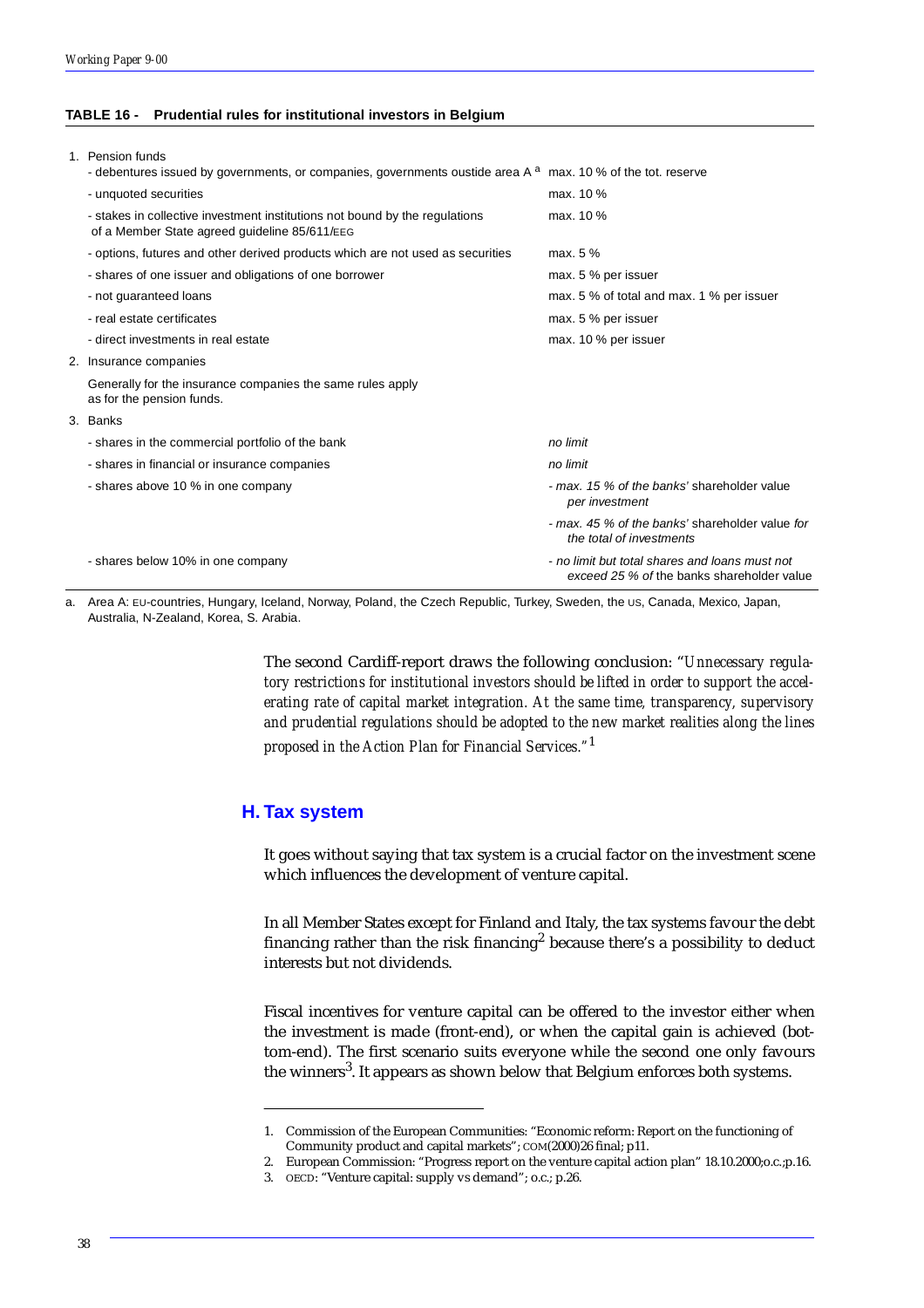#### 1. Capital gain (bottom-end regime)

Given that VCCs get the return on their investments via exit (see above), the tax rate on an eventual capital gain is crucial to them. Belgium and the Netherlands have the most favourable systems being that capital gain is almost unlimitedly exempted from taxation. England and France have a more restrictive system, but on the other hand losses on capital investments can there be fully deducted. It is also the case in the Netherlands but to a smaller extent. In Belgium this is only possible in case of a liquidation.

The first system (tax exemption on capital gain) is pretty interesting for our VCCs, but the fact that in our country the VCCs can not deduct their capital losses (second system) represents a barrier to investments because the risks of failure are really high in early stages.  $1$  Let's point out that in Belgium the deduction of capital losses are well allowed when the company from which the VCC is a shareholder is liquidated $^2$ . For a VCC, which invests in riskfull projects, this exception to the non deduction rule is of crucial importance.

A huge fiscal reform took place in Germany in mid 2000. Among other things, this reform holds that as of 2002 capital gain will be fully exempted from taxation (due to a 40% to 50% tax rate on capital gain, shares in Germany were not liquid assets. This also hindered among other things mergers and acquisitions). Since 1999 a gradual decrease of taxation on capital gain is also allowed in England for asset holdings of at least 5 years.

#### 2. Fiscal incentives for venture capital investments (front-end regime)

The UK, Ireland, Austria, France, Italy and Sweden grant tax benefits to start up and expand a business $^3$ . In the UK, persons who invest in early-stage companies either directly or through a venture capital investment fund (for instance via Pricaf/Privak in Belgium, see below) are offered on certain conditions, tax benefits. In Ireland private individuals who invest in new equity benefit from tax reductions and those who wish to launch a business get an income tax rebate.

As far as Belgium is concerned the pilot project mentions the law "Cooreman-De Clercq", which is considered to have given venture capital investments an enormous boost in the 80s. This law pursued two goals: on one hand it stimulated investments by making possible for private investors to deduct the invested amounts from their income and on the other hand companies which increased their capital got a reduction of their corporate tax for paid-out dividends. Resulting form that the number of households investing in equity trebled between 1982 and 1985. And in 1982, 1983 no less than 25 768 businesses showed a capital increase.This system is no longer in force but people who invest in life insurances and pension saving funds can still deduct part of their investments from

<sup>1.</sup> This paragraph is mainly borrowed from: "Réformes économiques des marchés des produits, des services et des capitaux Rapport belge destiné à l' UE" (Cardiff-Report); dec 1999; p 35.

<sup>2.</sup> When the company from which the VCC or an other institution is a shareholder is liquidated the losses on paid capital (difference between paid-up capital and capital received after distribution) can be deducted as professional costs. Since recently the losses which were before written off through capital decrease can also be considered as paid-up capital.

<sup>3.</sup> European Economy: "Risk capital…" o.c.; p 16 and 31.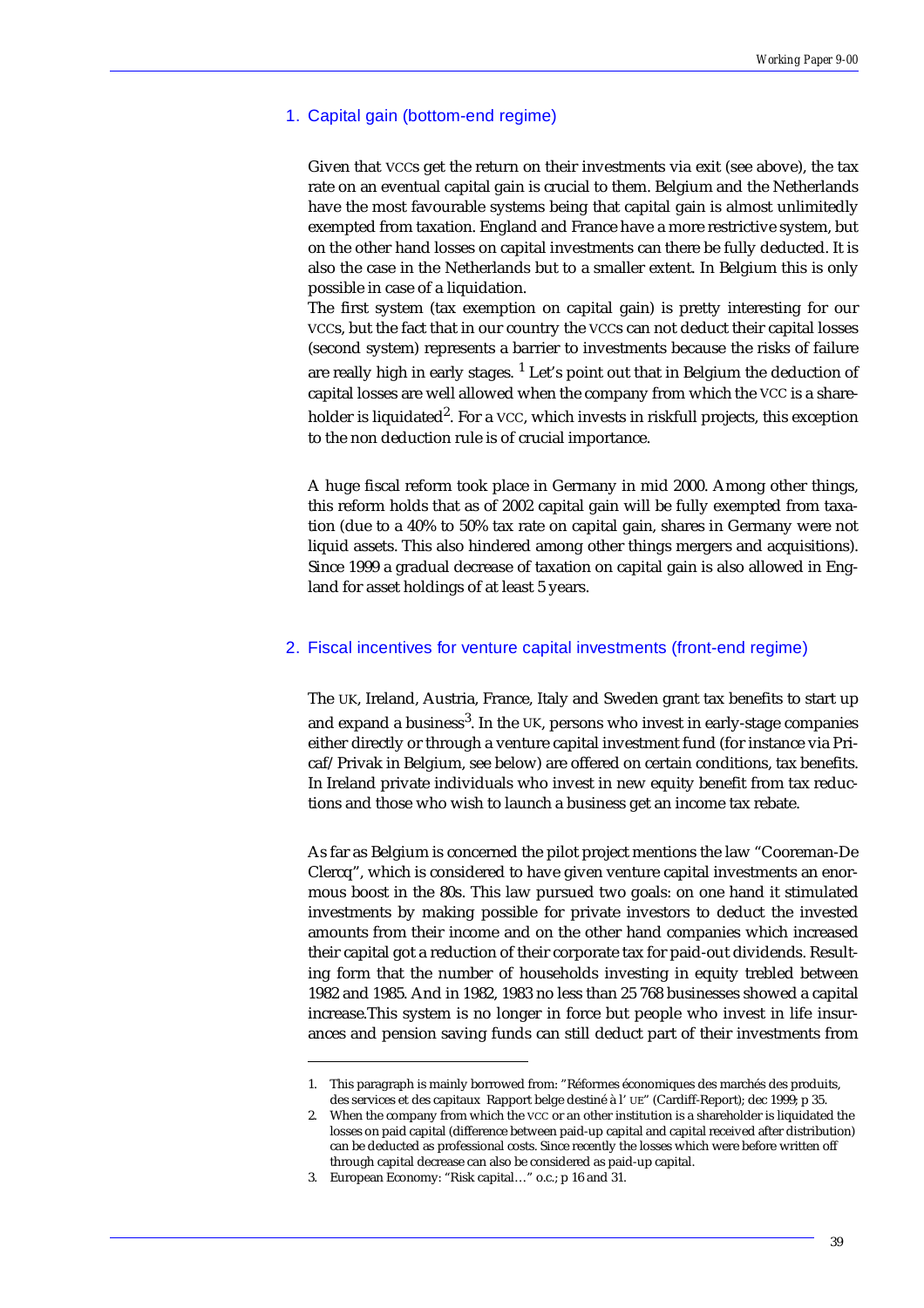their income. The sectors in which these funds invest on their turn have already been described above. A similar but somewhat more rigorous system has been existing in France since 1998, where tax reductions are granted for new life insurance contracts on the express condition that the company invests 50% of their assets in equity.

#### 3. PRIVAK/PRICAF (Private Equity Sicav/Bevek) (front-end regime)

In the Netherlands private individuals who invest in start-ups are granted tax benefits. In our country, these investments can be indirectly made via a Privak/ Pricaf (a system comparable to the British Venture Capital Trust). The Belgian Government implemented in 1997 this special type of investment funds to promote venture capital. These funds are quoted on the stock exchange and they raise funds from private investors for whom this is a way to invest in venture capital. At least 50% of the resources must be invested in equity.The paid-out dividends originating from achieved capital gain are exempted from withholding tax payment. Up to now there's only one such business listed on the stock exchange: "Quest for Growth" which holds shares in 40 quoted and 11 unquoted companies.

#### 4. Intangible investments (front-end regime)

For start-ups and certainly for high-tech companies, tax reductions on intangible investments are crucial. According to the pilot project, expenditure intended for intangible investments are fully deductible in all Member States, with this observation that the write-off percentage and terms differ from one country to the other. Only Belgium, Ireland, the Netherlands and Portugal grant special tax benefits for R&D. In Belgium there are two possibilities. On one hand a simple 13.5% investment reduction on profit for patents and assets aimed at promoting R&D. And on the other hand an exemption granted per additional full time employee hired for scientific research purposes or to improve the technological potential of the company. In addition if this additional employee holds a doctorate, the company is entitled to an extra fiscal relief.

The European Commission generally finds that the Member States give unsufficiant fiscal concessions for R&D expenditure. It states in the 1998 competitiveness report: *"Many European tax systems have been deemed not to be conductive to company creation. For instance, a more favorable tax treatment of R&D expenditure is likely to favour high-tech start-ups and thus, demand of risk capital"*1*.* Given the information provided above this comment doesn't apply for Belgium.

Some Member States do have favourable tax schemes for new set up companies. In England, a 150% R&D tax credit was introduced to help newly established companies and SMEs. In Belgium several tax benefits schemes were implemented between 1984 and 1990 but have since then been resumed.

<sup>1.</sup> European Commission: "The competitiveness of European industry; 1998 report"; p. 35.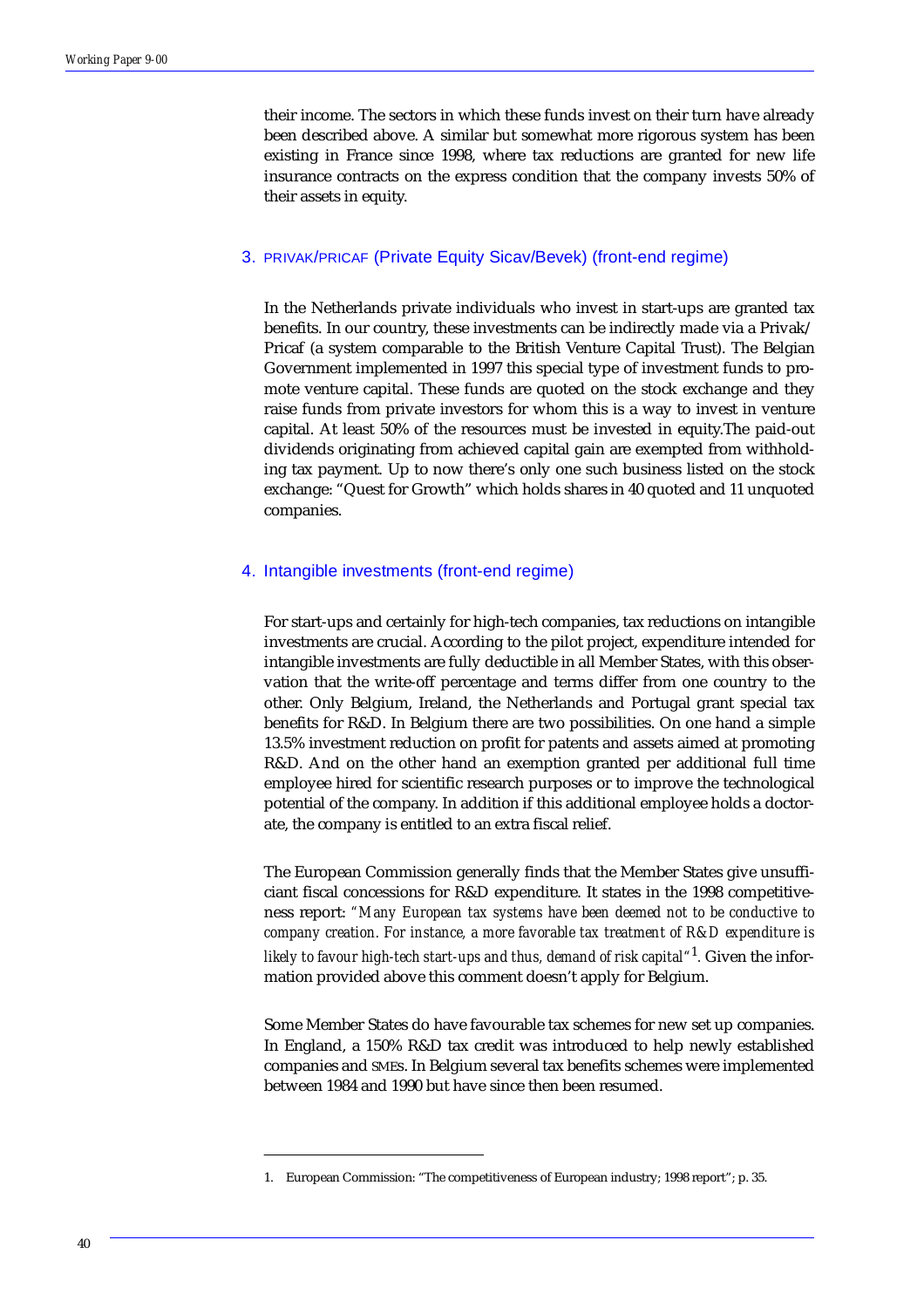#### 5. Stock options (front-end regime)

A stock option is the right for the employees of a company to purchase a set amount of shares at a fixed price for a specified period of time and to sell them afterwards. This represents for companies an additional means to attract highly qualified personnel. Especially for young high-tech start-ups, which can not afford to pay high salaries, this is often the most appropriate way to still attract the most talented staff. Their commitment to the company will indeed contribute to its development and the stock options are somehow a recognition of their efforts. (In the US numerous stock option holders became wealthy and turned into business angels). Nevertheless the recent fall back of technological shares on the stock market has made stock options schemes granted by new high growth companies less attractive.

Since the pilot project, the stock option legislation in our country has changed. <sup>1</sup>The problem lies in the fact that such options were previously considered as being part of the salary and therefore mandatorily subject to social deductions. As of january  $1<sup>st</sup>$  1999 stock options are considered as salary only when their purchase price is inferior to the share value at granting. Tax is then levied on the difference. Furthermore tax is now levied at granting and no longer when the capital gain is achieved which implies that employees are now liable for tax on a purchase right and thus before they generate a revenue. In the US, Denmark, Finland, Germany, Sweden, Ireland and England tax is levied on stock options at realization. The EU describes the change in the Belgian system as "rather controversial"  $2$  but the tax authority considers that once the employee has been granted the stock option, he is free to do whatever he wants with it: either sell it as soon as possible or hold it and speculate to try and get a surplus value. Due to the recent depreciation of quotations, this system is no longer a determining tool for companies to attract personnel, as employees are now aware that these share values can drop drastically.

The tax scale represents maximum a 60% gradual witholding tax on the share value. This value amounts to: (when not listed on the stock market) 15% (increased by 1% for each time the option reaches 5 years granting) of the share value or 7.5% provided that certain requirements are met. The capital gain doesn't incur a capital gain tax which is an additional bottom-end advantage for the employee who makes investments as well as for the fast growing companies which can this way attract the most talented technicians.

<sup>1.</sup> Law of 26.3.99 (Law gazette of 1.4.99)

<sup>2.</sup> European Economy: "Risk Capital, a key to job creation"; o.c.; p.18.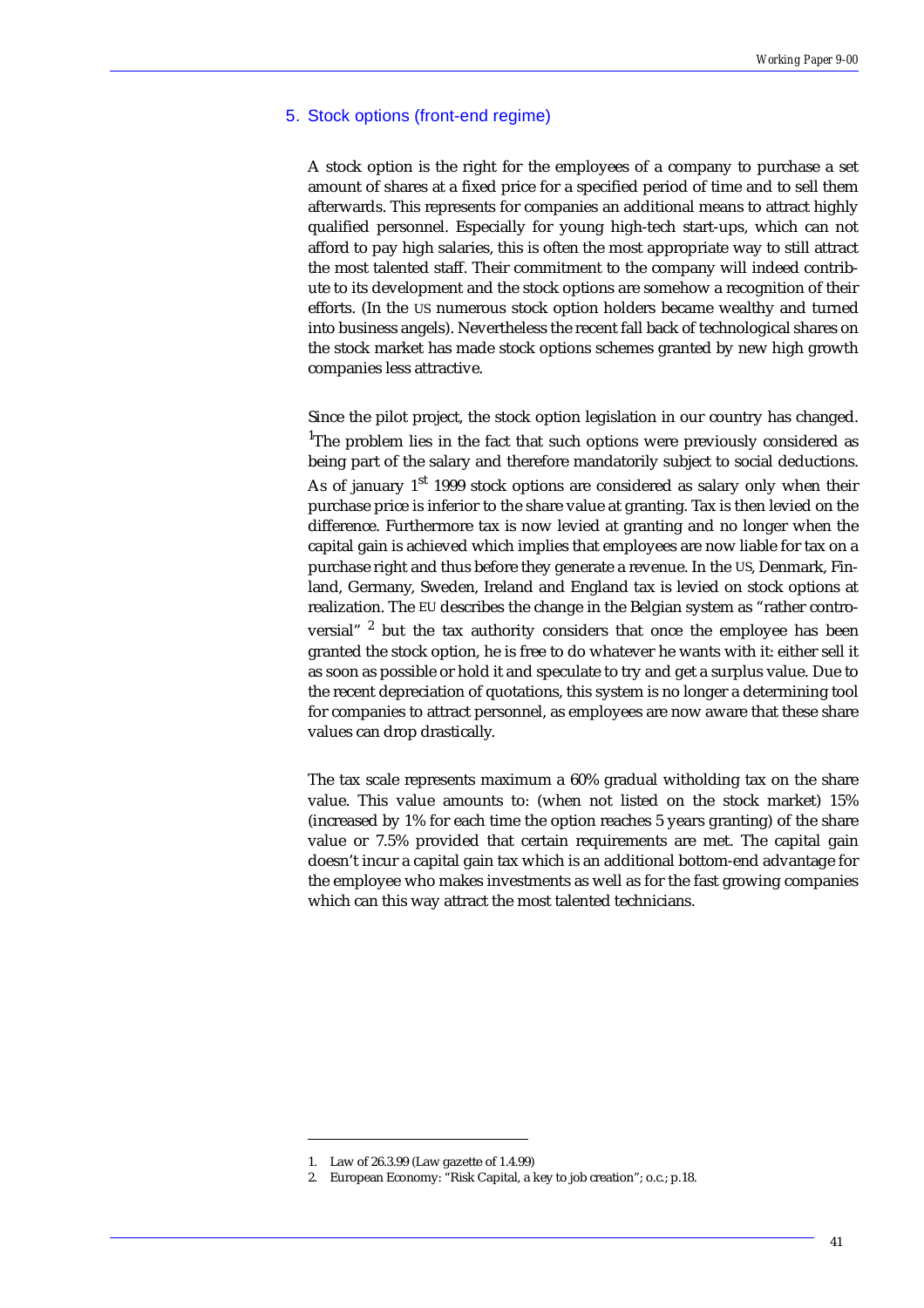#### **I. Government guarantee schemes for risk capital**

All the Member States have guarantee schemes; they all have guarantee schemes for loans but only a few of them have such schemes for risk capital and some of them even grant government guarantee schemes for the risks of VCCs. Government guarantee schemes for risk capital are reinforced to encourage investors to finance young companies which involves greater risk.

In the Netherlands, a 50% compensation system was implemented in 1981 to cover for capital lost by VCCs in making their investments. This measure led to such a strong increase in venture capital that the system could be resumed in 1995. Inspired by it, Denmark introduced a similar scheme in 1994. And so did Finland and Austria. The question remains unanswered as to whether these guarantee schemes which imply administrative restraints and costs and puts a part of the risk on the government's shoulders is better than simply having the government control a number of VCCs in order to stimulate early-stage investments.

In Belgium both possibilities are available since we also offer guarantee via our regional governments. The Federal government does not grant guarantees for venture capital financing but the three regional governments do.

In Flanders a guarantee fund was implemented in 1999 to protect investors, who finance growing SMEs, by covering up to 50% of their capital loss for a total amount of 20 million BEF (and a minimum amount of 3 million BEF) $^{\rm 1}.$  The guarantee fund established in 1999 in the Walloon Provinces provides a guarantee for venture capital which is used for "transmission d'entreprises".

<sup>1.</sup> Sometimes this minimum amount of 3 million BEF is found to be too high because in case of spinoffs, early investments often remain below it, reaching a 1.5 to 2 million BEF.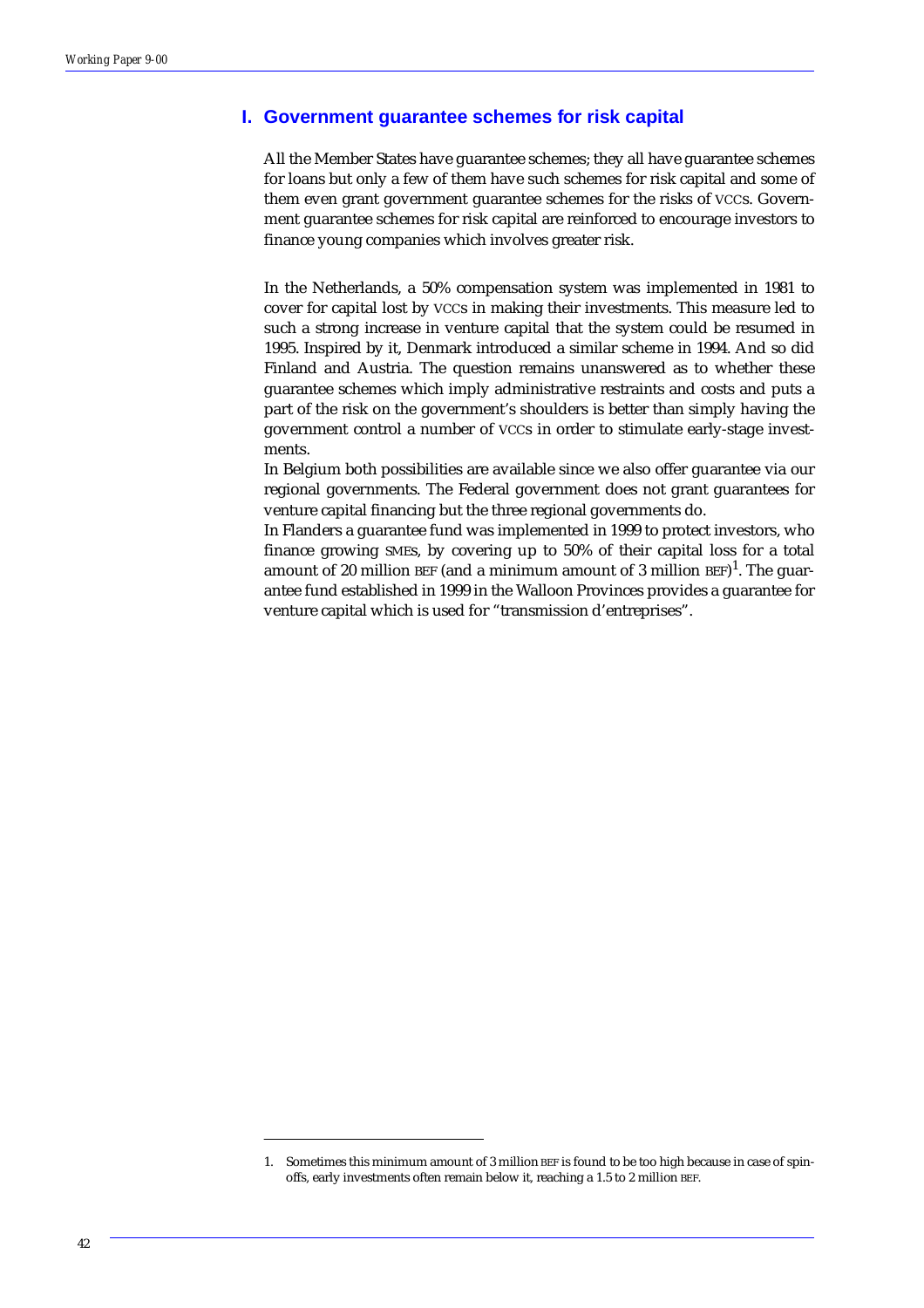

## **VI Conclus**i**on**

There are evidently many more indicators which have a direct or indirect influence on innovation investments and their financing and also on the setting-up of new high-tech companies. Let us quote for instance the European refief measures, the regulations regarding patents, university spin-offs $^1$  and innovation clusters essential to the creation of technology-based firms (TBFs), the administrative formalities and excessive costs necessary for setting up a company, the facilities of innovation and enterprise-centres and, last but not least, the insolvency and bankruptcy legislation to which the Commission wants to give a clear priority in order to give entrepreneurs a second chance, etc. All these indicators fall outside the scope of this contribution<sup>2</sup>.

It emerges from this update that quite different situations and regulations are connected to the financing of innovation with venture capital in Europe, partly because so many factors and rules interfere in this area, from VCCs, stock exchanges and pension funds to accounting and taxation regulations.

The European Council and the European Commission are launching action plans in several fields which are aimed at making up the arrears in comparison to the US and also promoting VC-investments in general but more especially in SMEs, start-ups and high-tech companies. Deadlines have even been settled in some cases. The second Commission report (of May 2000) on the improvement of financial services gives in appendix an overview on what still needs to be done in this specific domain. The enumeration is rather impressive.  $3$ 

Due to the diversity of the issues tackled in this paper, no general conclusion can be drawn from this update. We can only summarize the positive and negative points of Belgium in comparison with the other Member States and point towards the areas which still call for improvement.

<sup>1.</sup> As regards the spin-offs, it can be stressed that pursuant to the pilot project, the EU launched a benchmarking project on the "industry-science relation" involving the participation of the three regions. The Belgian coordination rests with the Belgian Federal Office for Scientific, Technical and Cultural Affairs.

<sup>2.</sup> It emerges from the Belgian contribution to the first BEST report that Belgium and mainly Flanders with its Company Prevention Policy Commission has a rather efficient insolvency and bankruptcy legislation.

<sup>3.</sup> Commission of the European Communities: "Report on Financial Services" COM(2000)336 final.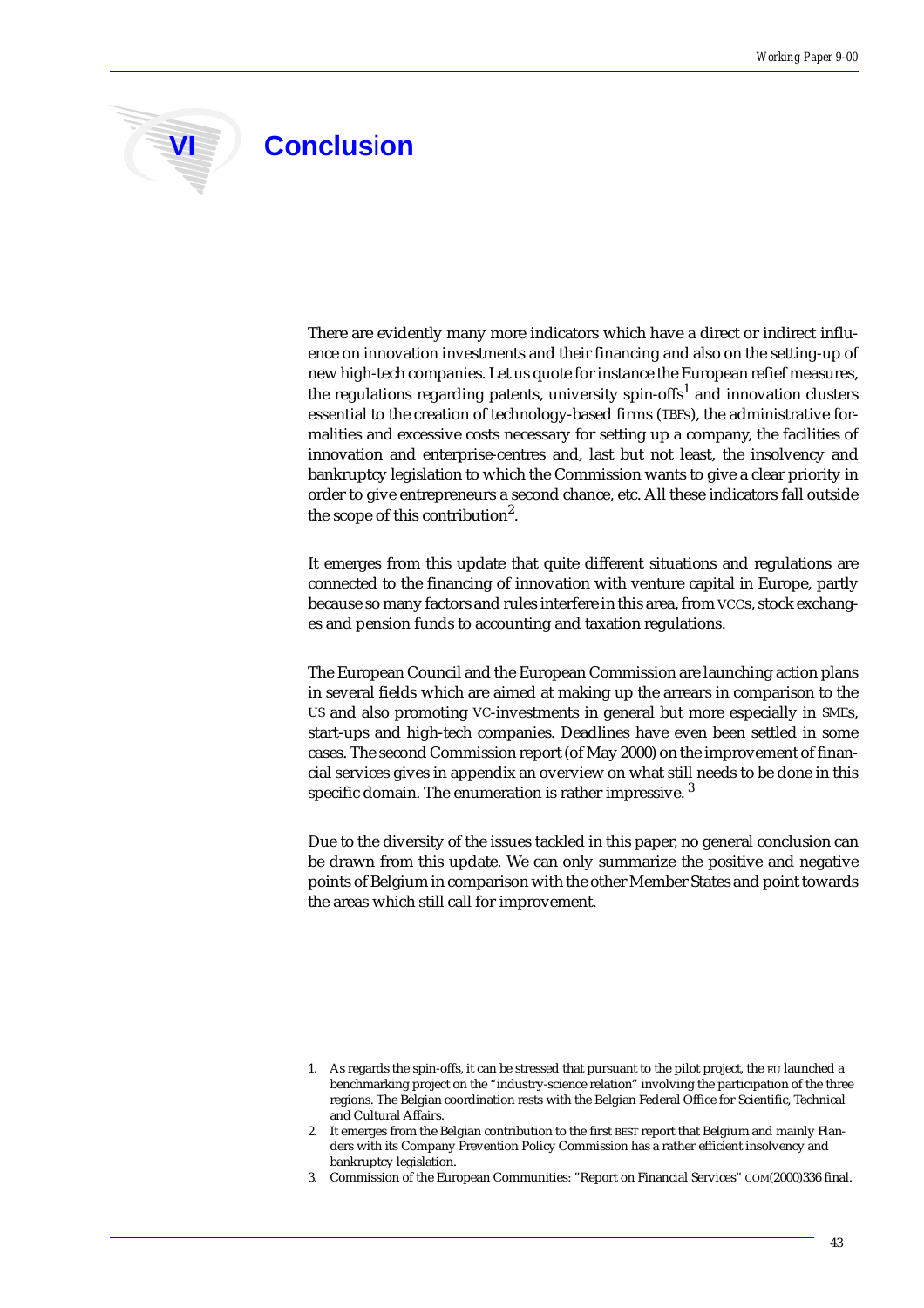Positive marks or developments

- We have enough business angels and business angels-networks.
- We have amply sufficient Venture Capital Companies (VCCs).
- A great number of these VCCs are willing to invest in early stage. 40% of these VCCs are government controlled, which has certainly favourably influenced early stage financing.
- For 1998 and 1999, we are the leader in Europe in terms of seed money and early stage investments.
- We have enough VCCs which specialize in high-tech and ICT investments. Our 1999 high-tech investments are twice as high as the European average (we come in second position after Ireland).
- Most Belgian VCCs prefer to invest restricted amounts and thus focus on SMEs financing.
- For the total venture capital invested in 1999 in relation to the GDP, we come in fourth position within the top European countries. By making more cross-border venture capital investments than the other Member States we proved more determined to join the world economy.
- Belgian pension funds invest more and more in equity (53% of their assets in 1999 already).
- Belgium ranks among the few countries which do not levy tax on capital gain.
- Private investors are granted tax deductions when investing in pension saving funds.
- Thanks to the Belgian so-called Privak/Pricaf system, private investors who are willing to invest in venture capital benefit from tax deductions.
- R&D investments are granted with special tax benefits which is not the case in many countries.
- Our legislation is favourable to stock option schemes.
- Our regional governments have implemented guarantee schemes for venture capital.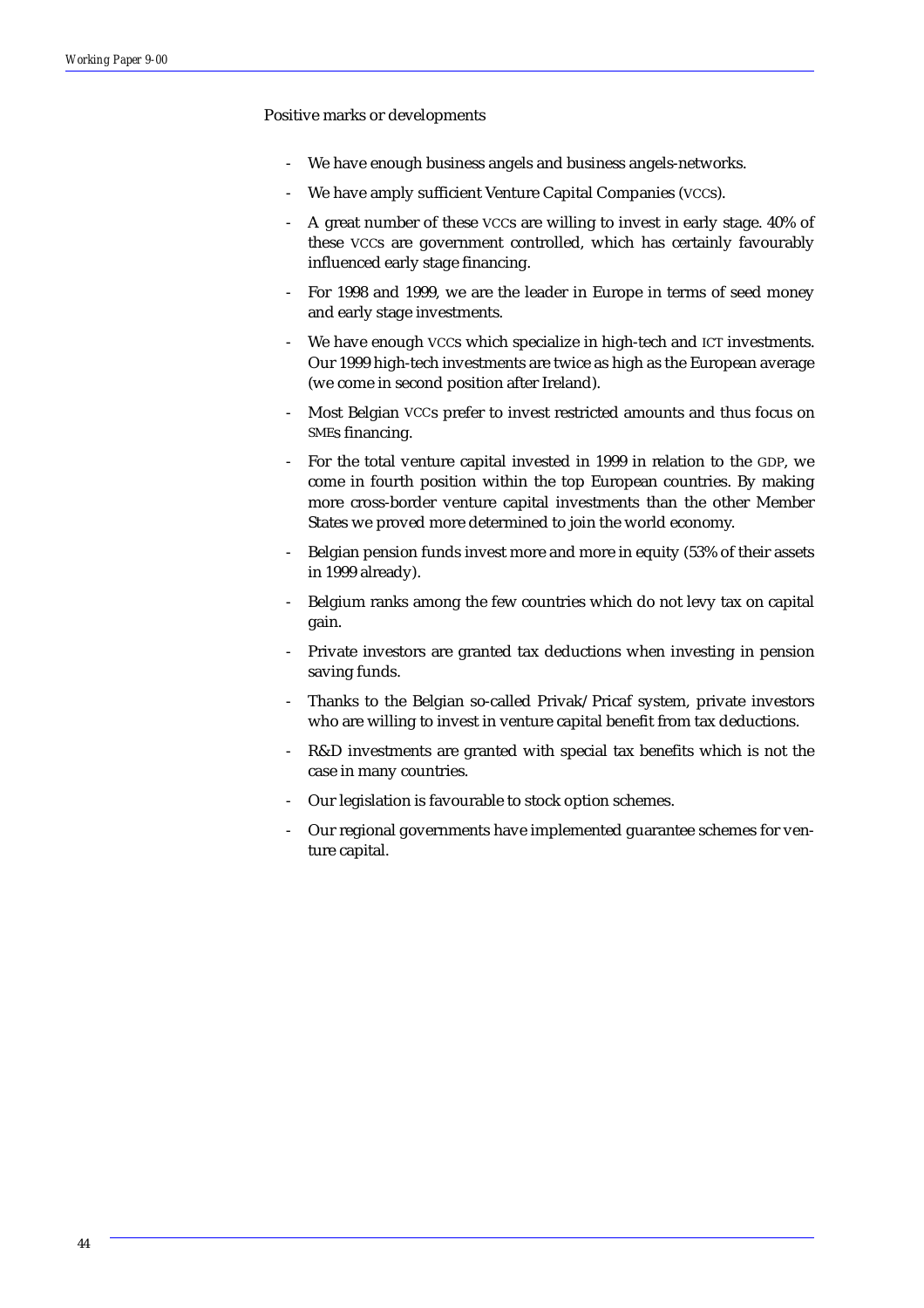Less positive factors or developments

- The optimal functioning of business angels networks (BANs) is hindered by the fact that the gathered information cannot be spread to over 50 members otherwise a prospectus is required.
- Our results in management buy-out investments for 1998 and 1999 are not so conclusive compared to the ones of the other Member States.
- Although many VCCs are willing to invest in early stage, only two make use of the EC financial support, on the prerequisite that they commit to investing on their turn 25% of their assets in early stage within the three years.
- The Belgian accounting rules are oriented towards tax return and offer insufficient insight to attract institutional investors.
- The made-up rules for corporate governance are not binding and are insufficiently applied. The Minister of Finance will nevertheless set up a study group to determine whether or not the legislator ought to take initiatives in that matter.
- Our institutional investors invest very little in VCCs compared to other Member States. The pension funds not at all.
- The new investment regulation for pension funds limited the possibilities to invest in unquoted equity from 30% to 10%, but little use is made of these potential 10% as 0.5% only are in fact invested in unquoted shares.
- No tax deductions are granted on capital loss.
- If we refer to the new legislation, tax on stock options is now levied at granting and no longer at realization as it was previously the case. The European Commission describes this change as 'rather controversial'.

Even though the cutting back by Europe of the threshold by which pension saving funds are obliged to invest 30% in Belgian shares is a positive step towards free competition, there remains uncertainty as to the consequences for Belgian stock values. If the pension saving funds should sell out their shares and shift investment cross-border this would be pernicious for Belgian stock values. The pension saving funds however have no interest in decreasing quotes and therefore one is inclined to assume that the shift will occur gradually through new participations. However, even in this hypothesis, an extra boost for Belgian stock values will disappear.

At the beginning of 1999, Belgium responded in all fairness to the European Commission: "...that there is no specific plan for Belgium as regards risk capital"  $^1$ . But the Ministry of Finance is currently working on implementing such a plan in the country under the impetus of the EU.

<sup>1.</sup> European Economy: "Risk capital, a key to job creation"; o.c. p 41 "Belgian reply".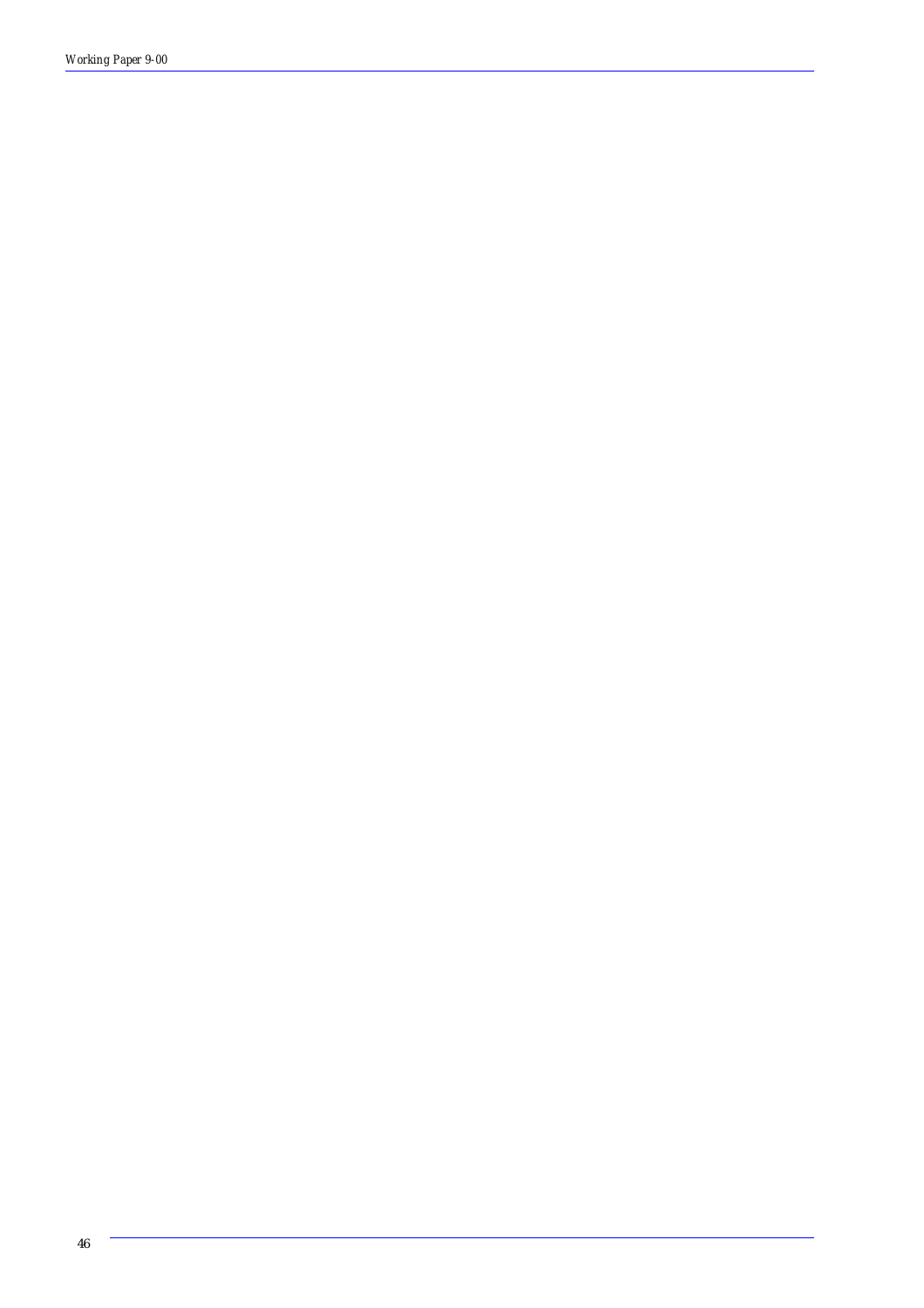

## **VII Annexe 1: List of Belgian Venture Capital Companies**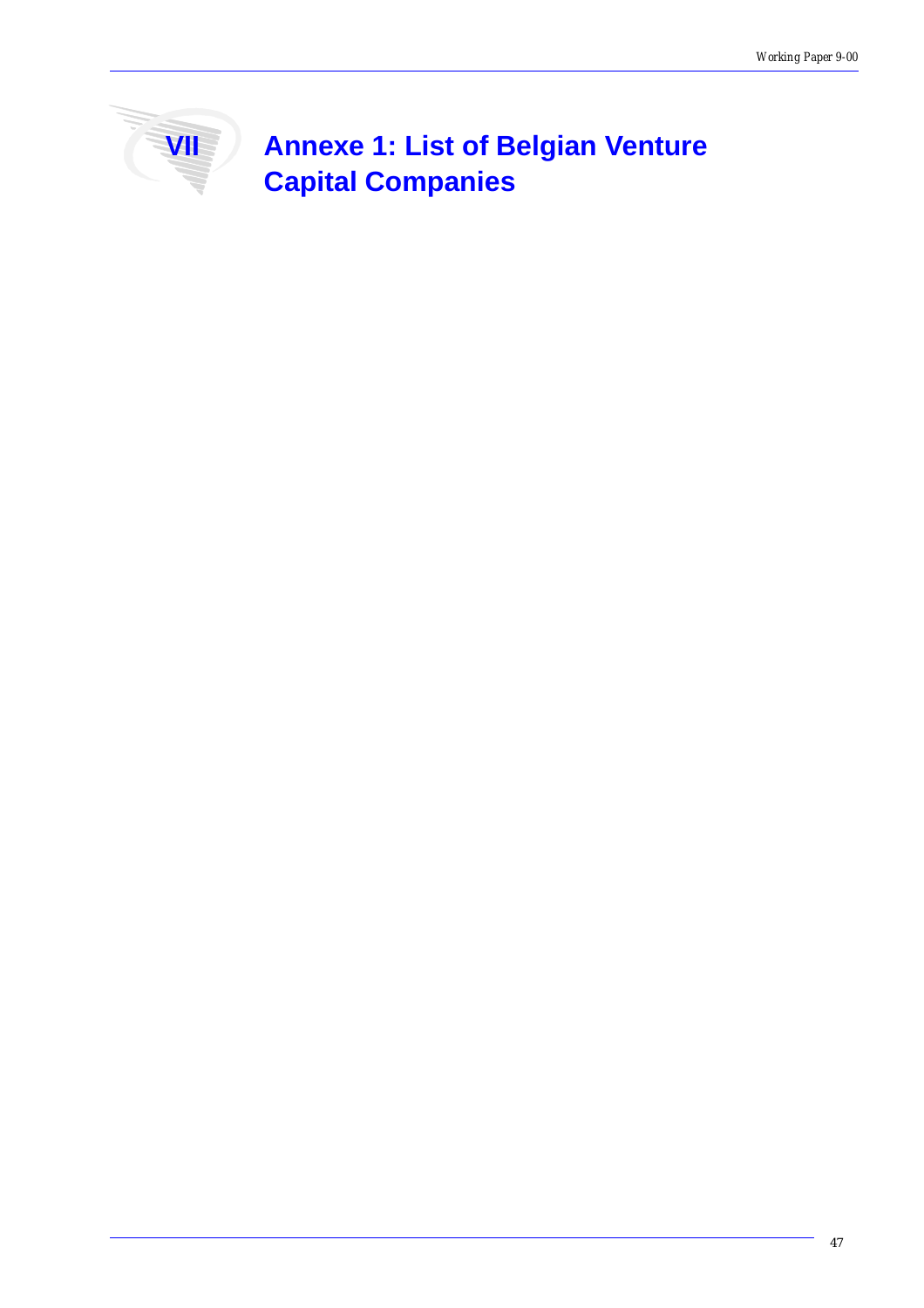#### **TABEL 17 - VCCs mentioned in EVCA or BVA**

|                                      |                |                      |           |                    | Control            | Preferencies     |                        |                                       |
|--------------------------------------|----------------|----------------------|-----------|--------------------|--------------------|------------------|------------------------|---------------------------------------|
|                                      | Location       | Misc.                | Insurance | Bank               | Governm.           | <b>Stages</b>    | Sectors                | Max. investment<br>amount (in 1000 E) |
| 1. ABN Amro België                   | <b>Brussel</b> |                      |           | x                  |                    | no, MBO          | no                     | 5 0 0 0                               |
| 2. Advent - Management               | Zaventem       |                      |           | X                  |                    | no               | no                     | 5 0 0 0                               |
| 3. Bank Degroof                      | <b>Brussel</b> |                      |           | $\pmb{\mathsf{X}}$ |                    | <b>MBO</b>       | $\mathbf{r}$           | 5 0 0 0                               |
| 4. BMI/SBI                           | <b>Brussel</b> |                      |           |                    | X                  | pre-ipo          | no                     | 5 0 0 0                               |
| 5. Capricorn Venture Partners Leuven |                | private              |           |                    |                    | no               | high-tech              | 2 5 0 0                               |
| 6. CD Technicom                      | Liège          |                      |           |                    | $\pmb{\mathsf{x}}$ | no               | ICT                    | 1 2 5 0                               |
| 7. CVC-Capital Partners              | <b>Brussel</b> | private              |           |                    |                    | <b>MBO</b>       |                        | $\blacksquare$                        |
| 8. Creafund                          | Roeselare      | Businesss.<br>Angel  |           |                    |                    | no               | no                     | 400                                   |
| 9. E-capital                         | <b>Brussel</b> | private              | X         | $\pmb{\mathsf{X}}$ |                    | growth           | high-tech              | 1500                                  |
| 10. Euroventures                     | Zaventem       | private              |           |                    |                    | no               | no                     | 3500                                  |
| 11. Folio-investments Ltd            | <b>Brussel</b> |                      |           |                    |                    | no               | various                | 5 0 0 0                               |
| 12. FLV-Fund                         | leper          | quoted               |           |                    |                    | early stage, MBO | Speech, IT             | 7 0 0 0                               |
| 13. GIMB/SRIB                        | <b>Brussel</b> |                      |           |                    | X                  | no, MBO          | high-tech              | 2 5 0 0                               |
| 14. GIMV                             | Antwerpen      | quoted               |           |                    | X                  | no               | no                     | 125 000                               |
| 15. GIMVINDUS                        | Niel           |                      |           |                    | X                  | expansion, MBO   | industry               | $\blacksquare$                        |
| 16. Guidant Europe                   | Zaventem       |                      |           |                    |                    | early            | medical/health         | $\blacksquare$                        |
| PM: Halder Invest                    | Berchem        | now in GIMV          |           |                    |                    | no               | no                     | 12 000                                |
| 17. IBEL                             | Gent           | Cobepa               |           |                    |                    |                  |                        | $\blacksquare$                        |
| 18. Intec management                 | <b>Brussel</b> | private              |           |                    |                    | no               | high-tech              | 700                                   |
| 19. ISEP                             | Mechelen       |                      |           | X                  |                    | no               | no                     | 5 0 0 0                               |
| 20. IT-Partners                      | Zaventem       | (Imec, GIMV,<br>e.o. |           |                    |                    | no               | IT                     | 4 0 0 0                               |
| 21. ITP-Management                   | Zaventem       | private              |           |                    |                    | no               | CT, comput rel, electr | 4 0 0 0                               |
| 22. LEMCO BVBA                       | Affligem       | $\mathsf{x}$         | X         | X                  |                    |                  |                        | $\sim$                                |
| 23.LESSIUS                           | <b>Brussel</b> | Alpinvest            |           | X                  |                    | no               | no                     | 7450                                  |
| 24.LRM                               | Hasselt        |                      |           |                    | $\pmb{\mathsf{x}}$ | no, MBO          | no                     | 10 000                                |
| 25. MOSANE                           | <b>Brussel</b> |                      |           | $\pmb{\mathsf{x}}$ |                    | no, MBO          | no                     | 7 0 0 0                               |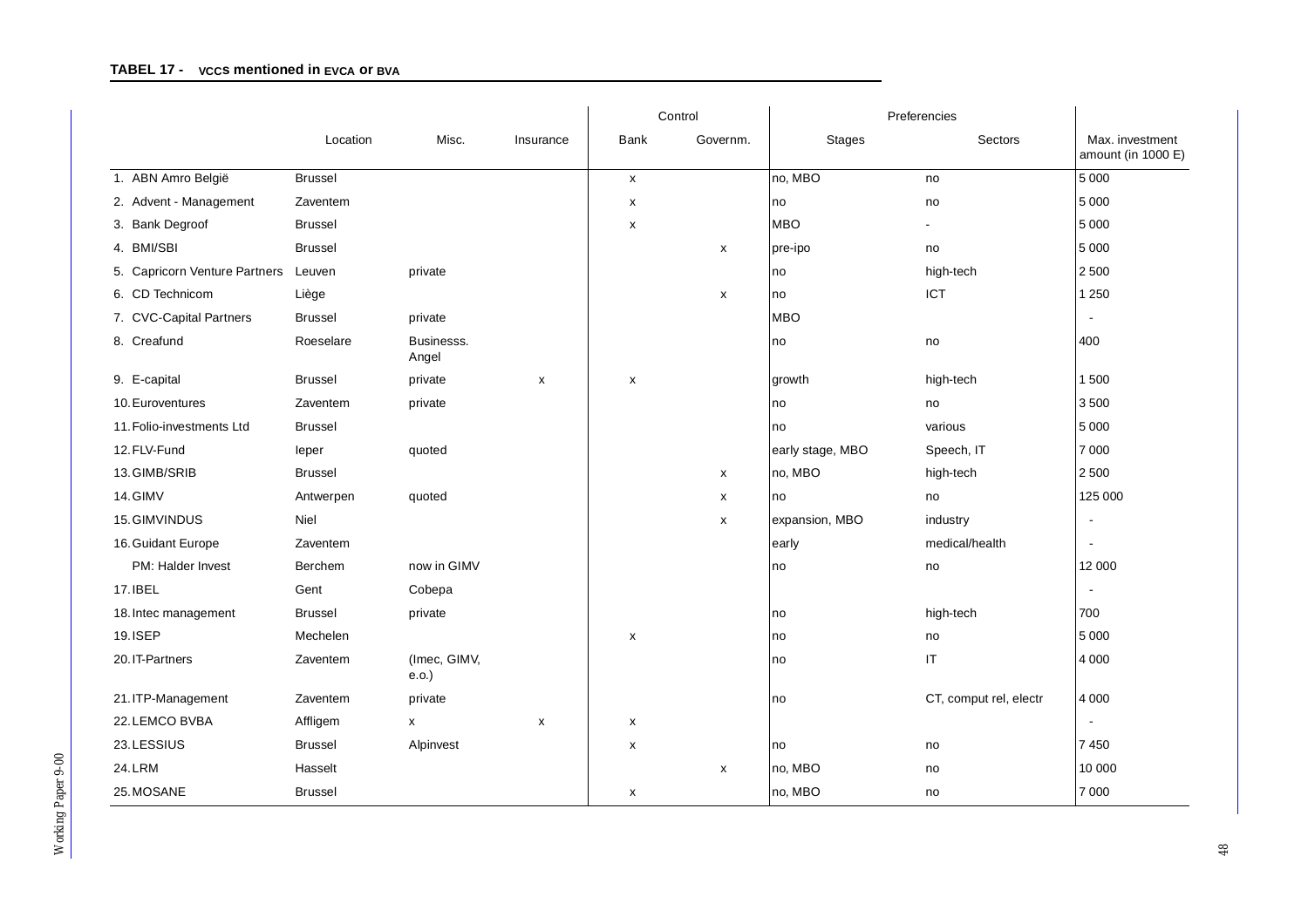#### **TABEL 17 - VCCs mentioned in EVCA or BVA**

|                           |                  |                                  |           | Control     |              |               | Preferencies                      |                                       |
|---------------------------|------------------|----------------------------------|-----------|-------------|--------------|---------------|-----------------------------------|---------------------------------------|
|                           | Location         | Misc.                            | Insurance | <b>Bank</b> | Governm.     | Stages        | Sectors                           | Max. investment<br>amount (in 1000 E) |
| 26. MERFIN Cap. Group     | <b>Brussel</b>   | private                          |           |             |              | no, MBO       | no                                | 3 0 0 0                               |
| 27. ORESA Ventures        | Waterloo         | quoted (East-<br>block mainlyt)  |           |             |              | no            | consum./medical.                  | 10 000                                |
| 28. Pantheon Ventures Ltd | Waterloo         | private fund                     |           |             |              | no            | no                                | 60 000                                |
| 29. PARNIB Belgium        | Antwerpen        |                                  |           | X           |              | no, MBO       | no                                | $\overline{\phantom{a}}$              |
| 30. PUILAETCO             | <b>Brussel</b>   |                                  |           | X           |              |               |                                   | $\blacksquare$                        |
| 31. Pythagoras            | Antwerpen        | private                          |           |             |              | no            | computer related                  | 3 0 0 0                               |
| 32. QUADRA Invest         | <b>Brussel</b>   | Gemeen-<br>tekrediet/<br>Dexia   | t         | X           |              | start-up      | no                                | 250                                   |
| 33. Quest For Growth      | Leuven           | quoted<br>(Capricorn,<br>Quarts) |           |             |              | pre-ipo       | high-tech                         | 5 0 0 0                               |
| 34. Sambrinvest           | Gosselies        |                                  |           |             | $\pmb{\chi}$ | no, MBO       | bio, comp, environ,<br>automation | 1 2 5 0                               |
| 35. Sofinim               | <b>Brussel</b>   | Ack. V. Haaren                   |           |             |              | no,early, MBO | various                           | $\blacksquare$                        |
| 36. Sopartec              | Louvain la Neuve | UCL-fund                         |           |             |              | early         | high-tech                         | 1 0 0 0                               |
| 37. Start-it              | Liège            |                                  |           | X           | X            | starters      | high-tech                         | 619                                   |
| 38. Synerfi               | <b>Brussel</b>   |                                  |           | Fortis      |              | no early, MBO | no                                | 2 5 0 0                               |
| 39. Trust Cap. Partners   | Kortrijk         |                                  |           |             |              |               | no                                | $\blacksquare$                        |
| 40. Pro-Seed capital      |                  | Trust Cap en<br>Dexia Ventures   |           |             |              | seed          |                                   | 500                                   |
| 41. VIV                   | Gent             |                                  |           | Fortis      |              | no, MBO       | no                                | 8 0 0 0                               |
| 42. VMH                   | Antwerpen        |                                  |           |             | X            | no            | no                                | $\blacksquare$                        |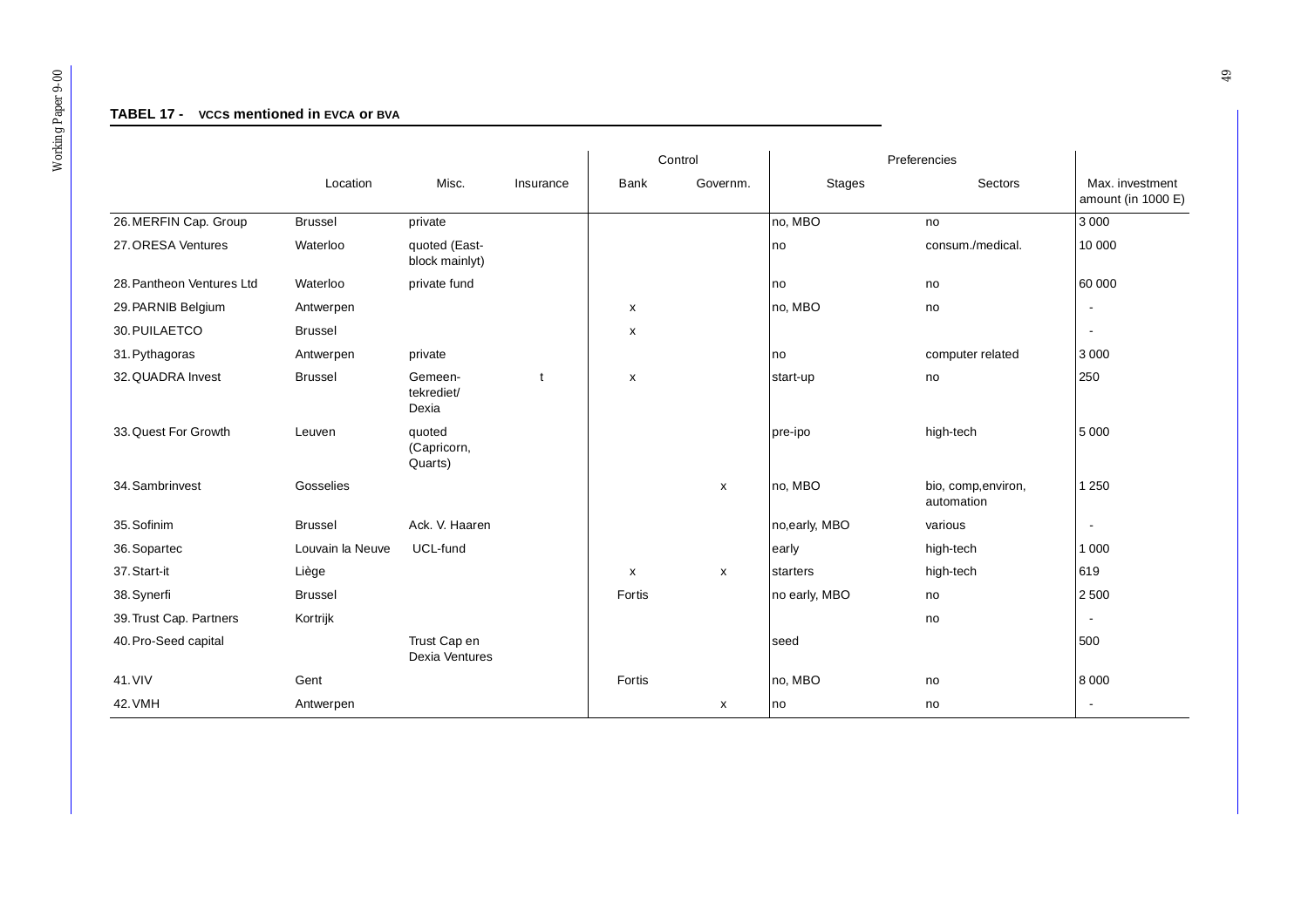#### **TABEL 18 - Other sources**

|                                 | location       |                        | Control    |   |     |                 | Preferencies                 | Max<br>investment-<br>amount<br>(in 1 000 E) |
|---------------------------------|----------------|------------------------|------------|---|-----|-----------------|------------------------------|----------------------------------------------|
|                                 |                | Misc.                  | Bank Insu. |   | Gov | <b>Stages</b>   | Sectors                      |                                              |
| 1. ARKOS Invest                 |                |                        |            |   |     |                 |                              |                                              |
| 2. AXE Investments              |                | Antwerpen Anacom group |            |   |     |                 | E-logistiek<br>en E-training | 2 500                                        |
| <b>BENEVENT MANAGEMENT</b><br>3 |                |                        |            |   |     |                 |                              |                                              |
| 4. BELUGA                       |                |                        |            |   |     |                 |                              |                                              |
| 5. Belgacom Multimedia Ventures | <b>Brussel</b> | Belgacom goup          |            |   | X   | no              | <b>ICT</b>                   | 24 800                                       |
| 6. BBL Invest                   | <b>Brussel</b> |                        | x          |   |     | pre-ipo         | high-tech                    | 3700                                         |
| 7. Capital Venture Invest       | Verviers       |                        |            |   |     |                 |                              |                                              |
| 8. F.CLOET                      |                |                        |            |   |     |                 |                              |                                              |
| 9. Donck Heureux Partners (DHP) | <b>Brussel</b> |                        |            |   |     |                 | <b>ICT</b>                   |                                              |
| <b>10. DEXIA VENTURES</b>       |                |                        |            |   |     | early stage     | high-tech                    | 100                                          |
| 11. Emerge                      | <b>Brussel</b> |                        |            |   |     | seed            | E-commerce,<br>grafische     | 250                                          |
| 12. INVESTCO                    | <b>Brussel</b> |                        |            |   |     | no              | no                           | 7500                                         |
| 13. MITISKA                     |                |                        |            |   |     |                 |                              |                                              |
| 14. Net Fund Europe CVA         | Ternat         | Mitiska/Sofina         |            |   |     | no              | <b>ICT</b>                   | 250                                          |
| 15. Nesbic Buy Out              |                |                        | Fortis     |   |     | buy out         |                              |                                              |
| 16. Nesbic Investment Fund      |                |                        | Fortis     |   |     |                 |                              |                                              |
| 17. Privast Capital Partners    | <b>Brussel</b> |                        |            | x |     | early stage ICT |                              | 1 0 0 0                                      |
| 18. PROFINPAR                   | <b>Brussel</b> |                        |            |   |     |                 |                              |                                              |
| 19. Rendex                      | Merksem        |                        |            | x |     |                 |                              |                                              |
| 20. Servi Fund                  |                |                        |            |   |     |                 |                              |                                              |
| 21. Software Holding & finance  |                |                        |            |   |     |                 |                              |                                              |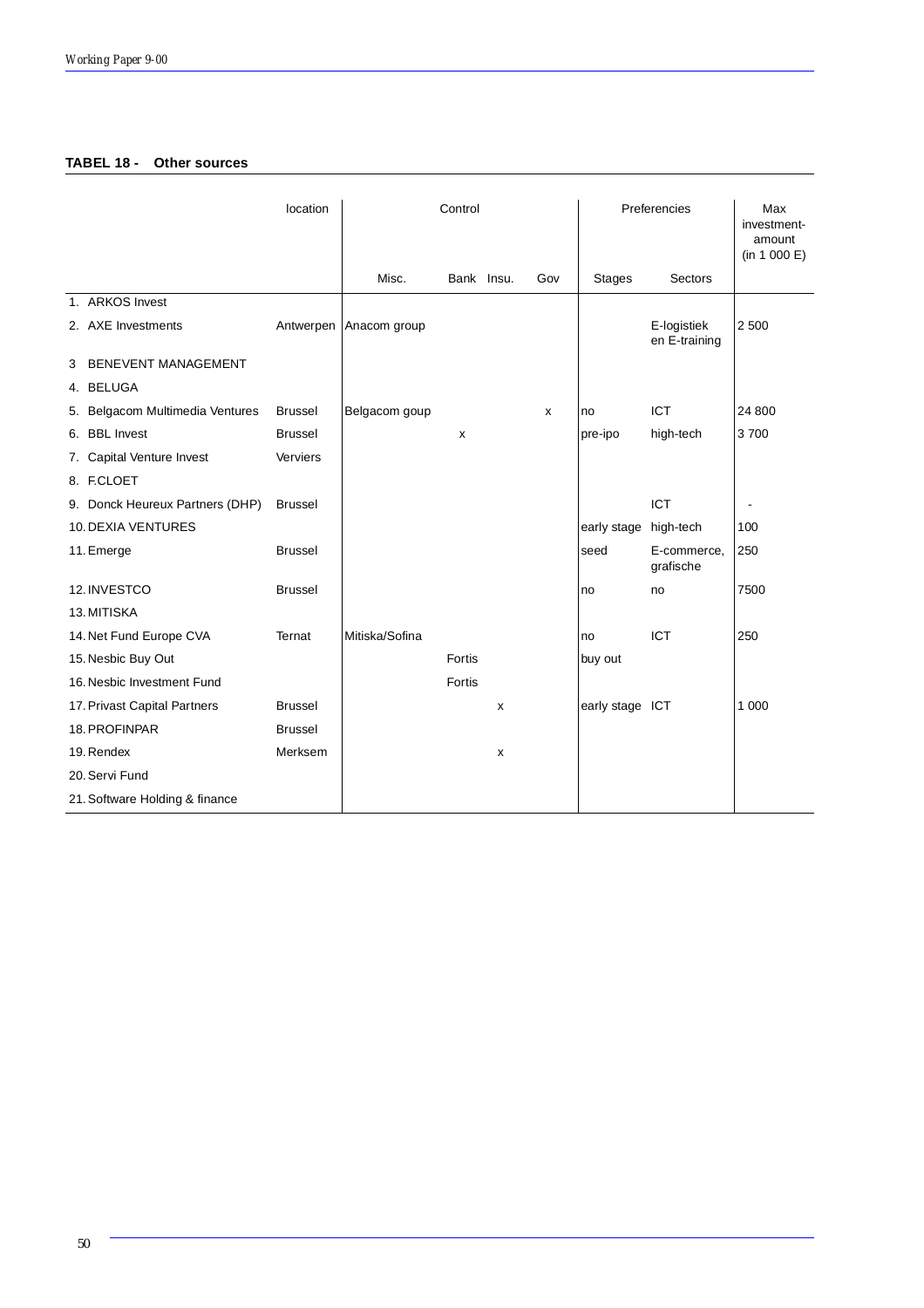other than CD-Technicom)

| <i>.</i>                             |             |               |                       |  |
|--------------------------------------|-------------|---------------|-----------------------|--|
|                                      |             | Preferencies  |                       |  |
|                                      |             | <b>Stages</b> | Sectors               |  |
| 1. Bruficom                          | GIMB/SRIB   | early stage   | Telecom en multimedia |  |
| 2. Brustart                          | GIMB/SRIB   | early stage   | no                    |  |
| 3. Ecotech Finance                   | <b>SRIW</b> | no            | environment           |  |
| 4. GIMV Czech Ventures               | <b>GIMV</b> |               |                       |  |
| 5. GIMV Czech and<br>Slovak SME Fund | <b>GIMV</b> |               |                       |  |

7. Technowal **SRIW** SRIW **no** high-tech(

8. Wallonie Telecommunications SRIW no intervention of the ICT in the ICT in the ICT in the ICT 9. SOWECSOM SRIW SRIW CONTROL SAME SOCIAL SERIES SOCIAL SERIES SOCIAL SOCIAL SOCIAL SOCIAL SOCIAL SOCIAL SOCIAL

#### **TABEL 19 - Parent VCC companies or specialized subsidiaries not registered in EVCA or BVA that are controlled by Government**

#### **TABEL 20 - University VCCs**

6. SRIW

| 1. Baekeland - Fonds                | UG               |
|-------------------------------------|------------------|
| 2. Eebic                            | <b>ULB</b>       |
| 3. Gemma Frisius                    | <b>KUL</b>       |
| 4. Spinventure                      | UL + Meuseinvest |
| 5. Wendelen - Fonds                 | <b>LUC</b>       |
| 6. Antwerps innovatiecentrum        | UA               |
| 7. IME                              | <b>KUL</b>       |
| 8. LMS (Leuven Measurement Systems) | <b>KUL</b>       |
| 9. LRD (Leuven R&D)                 | <b>KUL</b>       |
| PM (already in EVCA): SOPARTEC      | <b>UCL</b>       |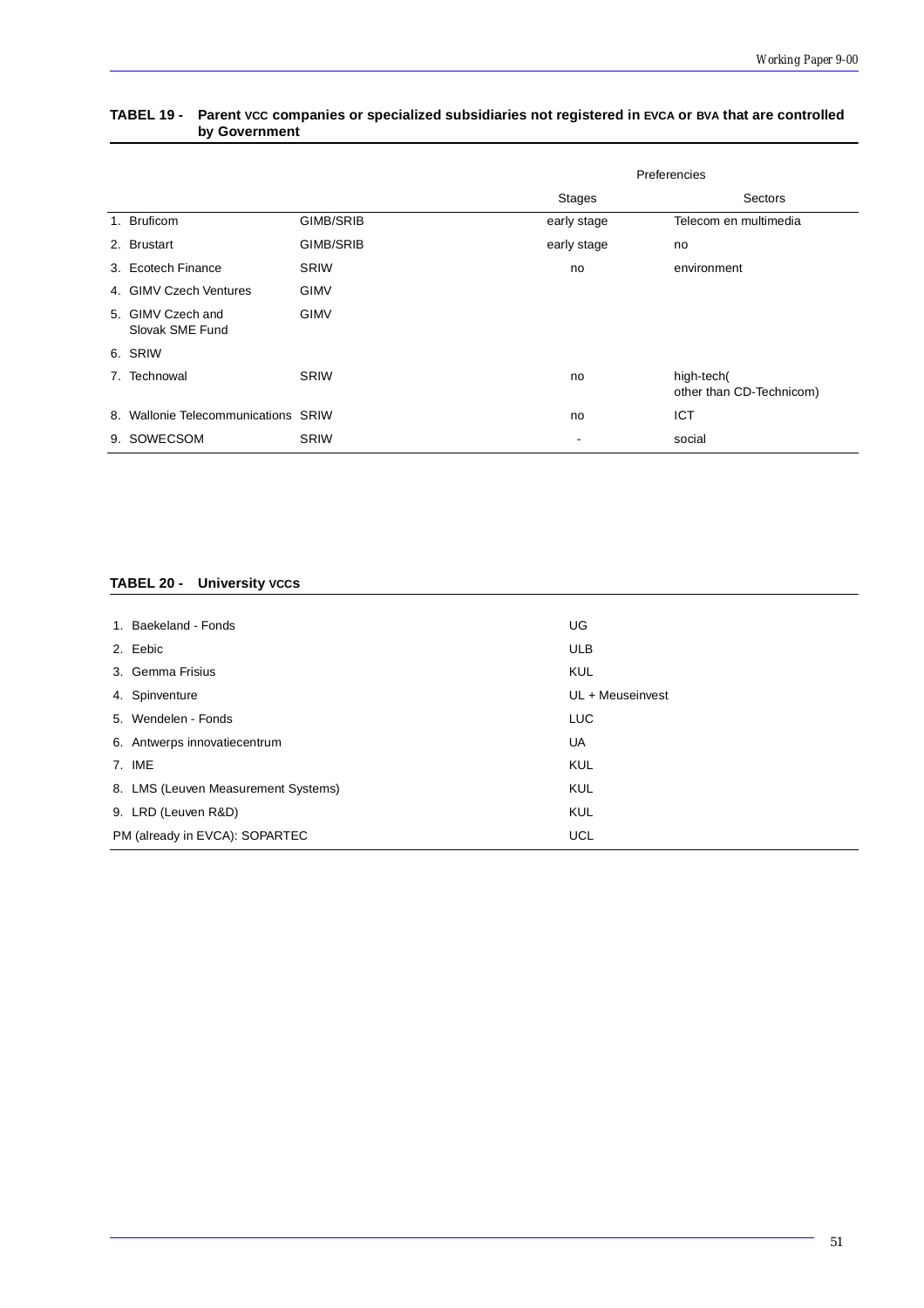|  |  | TABEL 21 - State "invests" and specialized subsidiaries |
|--|--|---------------------------------------------------------|
|--|--|---------------------------------------------------------|

|                                                                       | specialized in starters | max. investment amount<br>(1000 Euro) |
|-----------------------------------------------------------------------|-------------------------|---------------------------------------|
| 1. Eurefi                                                             |                         | 744                                   |
| 2. Hocc invest                                                        |                         | 620                                   |
| 3. (Socaris)                                                          | X                       | 620                                   |
| 4. (SDT/Soc. Hennuyère de dév. transfrontalier)                       |                         | 620                                   |
| 5. (FAIT / Fonds transfront.) also subsidiary of Sambreinvest and IBC |                         | 620                                   |
| 6. Invest Borinage et Centre (IBC)                                    |                         | 1239                                  |
| 7. (IMBC)                                                             | X                       | 620                                   |
| 8. Invest sud                                                         |                         | 2000                                  |
| 9. Meusinvest                                                         |                         |                                       |
| 10. (FAIR)                                                            | X                       | 186                                   |
| 11. Nivelinvest                                                       |                         | 1239                                  |
| 12. (SDO/Soc. dév. de l'Ouest du Brabant Wallon)                      |                         | 1239                                  |
| 13. (Start-up)                                                        | X                       | 248                                   |
| 14. Ostbelgieninvest                                                  |                         | 372                                   |
| PM: Sambreinvest (already mentioned inEVCA)                           |                         |                                       |
| 15. (Fonds de Cap. à risque)                                          |                         | 620                                   |
| 16. (Fonds de Cap. d'amorcage)                                        | $\pmb{\mathsf{x}}$      | 124                                   |
| 17. SIBL (Soc. d'Inv. Bassin Liègeois)                                |                         | 1983                                  |
| 18. SIBS/Soc. d'inv. de la province de Namur                          |                         | 620                                   |
| 19. (Namur Invest)                                                    |                         | 620                                   |
| 20. (NADIR/Namur diversification et reconversion)                     |                         | 620                                   |
| 21. INVESTSUD                                                         |                         |                                       |
| 22. Societé d'investissement du Hainaut/CIDH                          |                         |                                       |

The companies between brackets are subsidiaries of the above mentioned company

#### **TABEL 22 - Bussiness Angels Networks**

1.BA Connect (ULB + Eebic) 2.BA Club Limburg (GOM- Limburg) 3.BAMS (BA Matching Services) 4.BIZZBEES 5.SOCRAN 6.Vlerick BAN 7.WABAN (Wallonia BAN)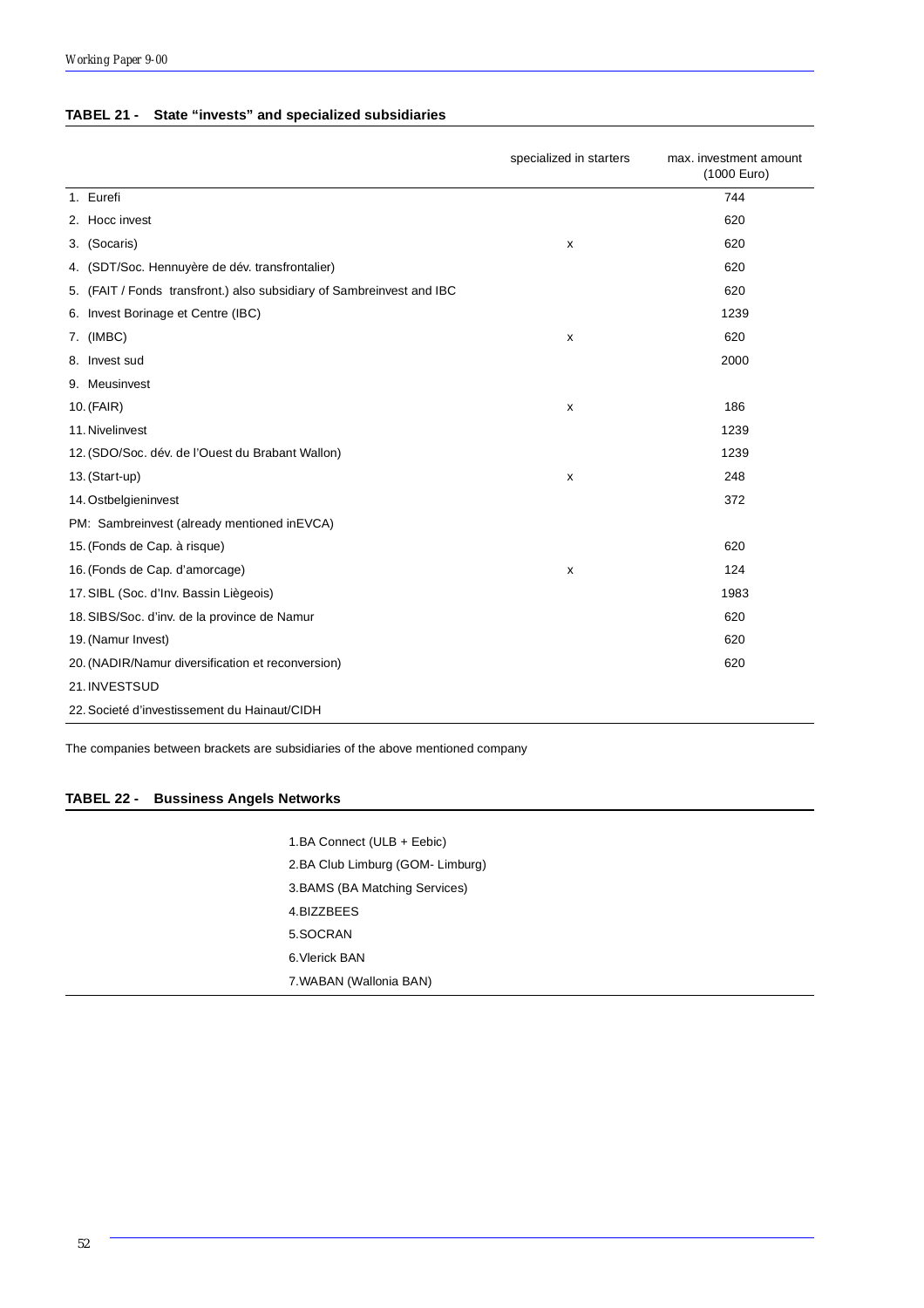

Data clarification

#### **A. Evca – data**

EVCA-data are originating from an investigation carried out among the "leaders in private equity and VCCs", regardless of them being or not member of the EVCA or of any national venture capital grouping. No cross selection was drawn as all VCCs were taken into consideration. In Belgium all operating VCCs seem to have responded to the enquiry.

As of 1998 the results are no longer fully comparable because henceforth Price Waterhouse has gathered the data and used a different methodology.

#### **B. Internet Specific (Venture economics)**

"Internet Specific is a very narrow definition of companies that would not exist without the Internet and that would not fit in any other industry sector category. Internet-related describes companies that provide content, e-commerce, hardware or services to the Internet economy. Internet-related companies are found in all industry sectors."

#### **C. Sectors (EVCA)**

#### *Communications*

Commercial communications (e.g. TV broadcasting) Telephone related Facsimile transmission Data communications Satellite microwave communications Mobile communications, papers and cellular radio Media houses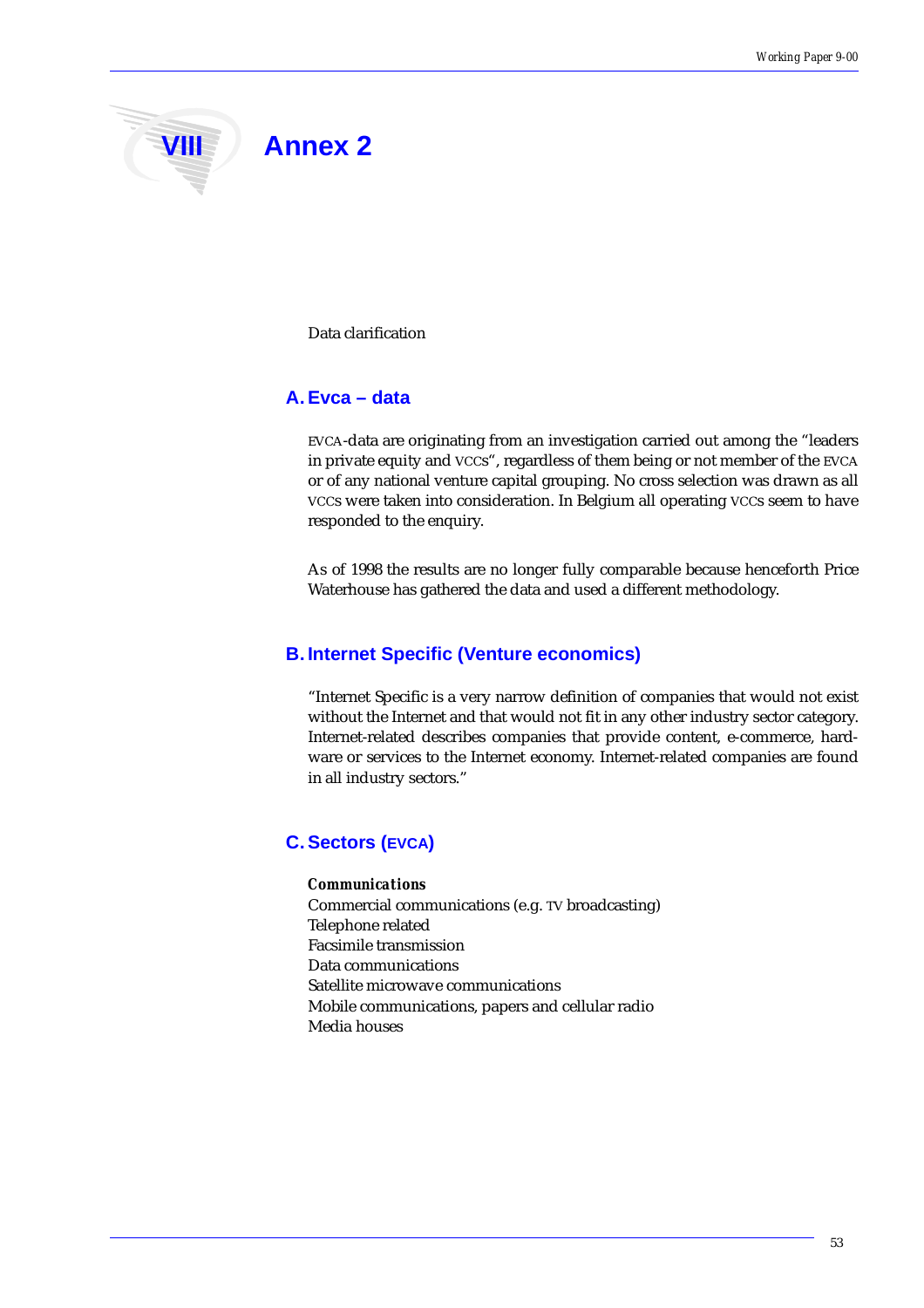#### *Computer related*

Computer systems Computer graphics related Specialized computer turnkey systems Optical scanning and other scanning related Periphericals Computer services (e.g. data processing) Software Voice synthesis/recognition

#### *Other electronic related*

Electronic components (e.g. semiconductors) Batteries Power supplies Electronic related equipment (e.g. semiconductor fabrication equipment) Laser related Fibre optics Analytical and scientific instrumentation

#### *Biotechnology*

Human medical diagnosis and therapeutics (e.g. DNA probes) Agricultural / animal biotechnology (e.g. plant diagnosis) Industrial biotechnology (e.g. biotechnologically derived chemicals) **Biosensors** Biotechnology related research and production equipment

#### *Medical / health related*

Diagnostic products end services Therapeutic products and services Handicap aids Hospital management Health institutions

Traduction du texte qui se trouve sur le deuxième chart (page 19 du texte en néerlandais) avec les courbes. On a pas su le modifier.

#### **FRAME 2 - Life Cycle**

Comments: As far as product design and prototype phases are concerned, the capital raised at this very moment is called "seed money" and can be invested by the entrepreneur, his relatives or friends (3 F's concept: Family, Friends and Fools) or even by a business angel.

As regards the product launching stage, implying even more risks, the appropriate term is then: "early stage financing". The capital can be pumped into by business angels and venture capital funds.

For growth, we speak about the so-called "Expansion Financing" and for conversion towards quotation: "Bridge or Mezzanine financing".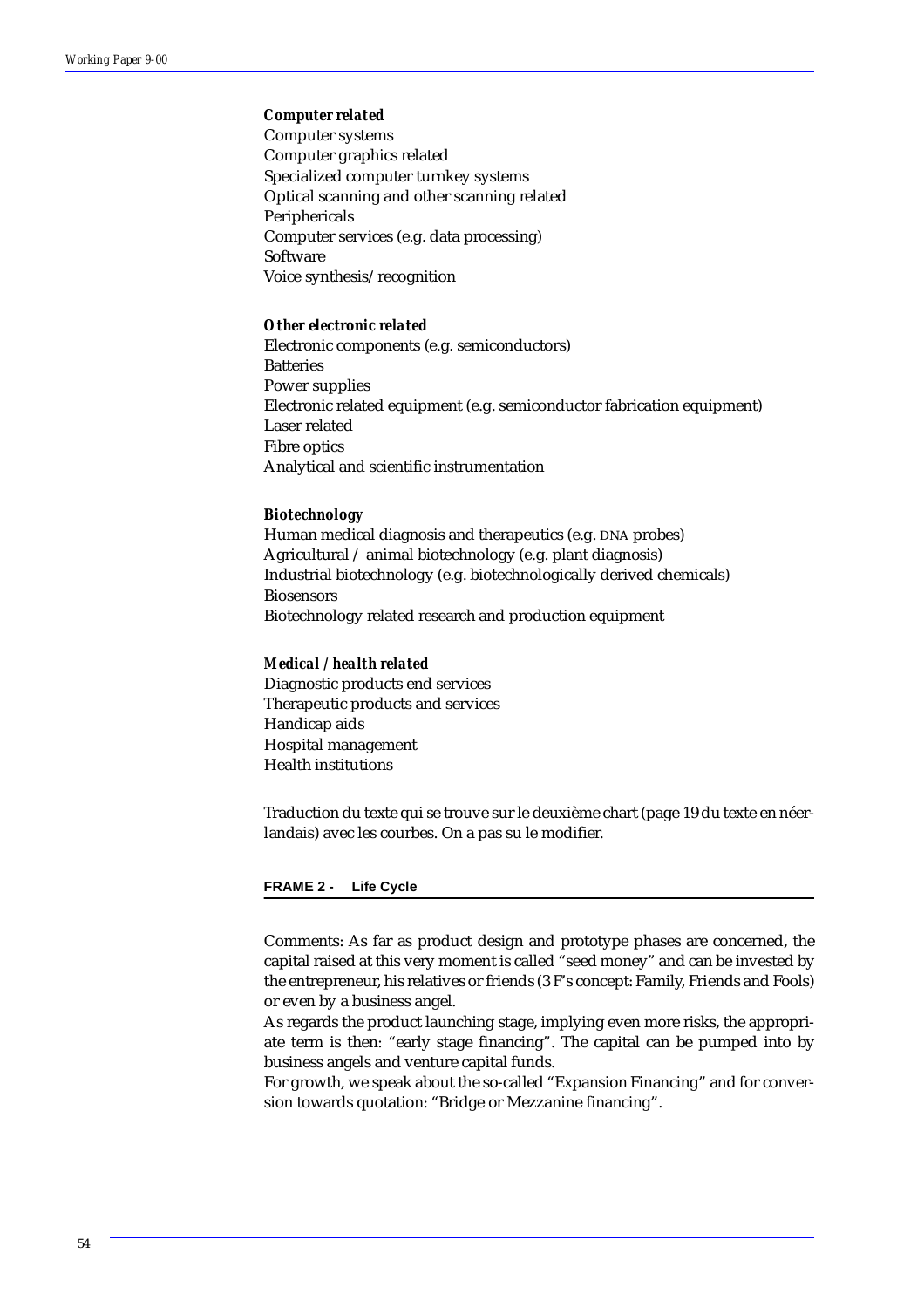

### **IX References**

M. C. Adam, A. Farber: "Le financement de l'innovation technologique" Presses univ. de France, 1994, 195 p.

Beleidsnota 2000-2004 Vlaams Minister van Economie

D. Boogmans: "Venture Capital: een analyse van het verschijnsel"; GIMV, 1988

Budget Week; nr. 937; 18/10/99

Centre de recherche PME et d'entrepreneuriat van de ULG; rapport over praktijk van BAN's in België; www.ulg.ac.be/crdocpme

Commission of the EC: "Progress on financial Services" COM(2000)336 final

- Commission of the EC: "Progress on financial Services; second report" COM(2000)336 final; 30.5.2000
- Commission of the EC: "Economic reform: Report on the functioning of Community product and capital markets"; COM(2000)26 final
- Council of the EC: "Council recommendations of 19 June 2000 on the broad guidelines of the economic policies of the member states and the community" 9233/00 Ecofin 154
- K. Debackere, H. Vermeulen, B.Van Looy, E. Zimmerman: "Financiering van innovatie in Vlaanderen"; VTO(IWT) nr. 15

Deutsche Bank: Making money; juli 1999

- EC-Commission: "Financial services: building a framework for action"; COM(1998)625 final
- EC-Commission: "Risk capital: a key to job creation, implementation of the action plan"; European Economy; 12-1999

The Economist; 6.5.2000

- EU-Commission communication to the Council: "EU financial reproting strategy: the way forward"; COM(2000) 359 final
- European Commission: "Risk Capital: Implementation of the Action Plan"; European Economy, suppl A, no 12-1999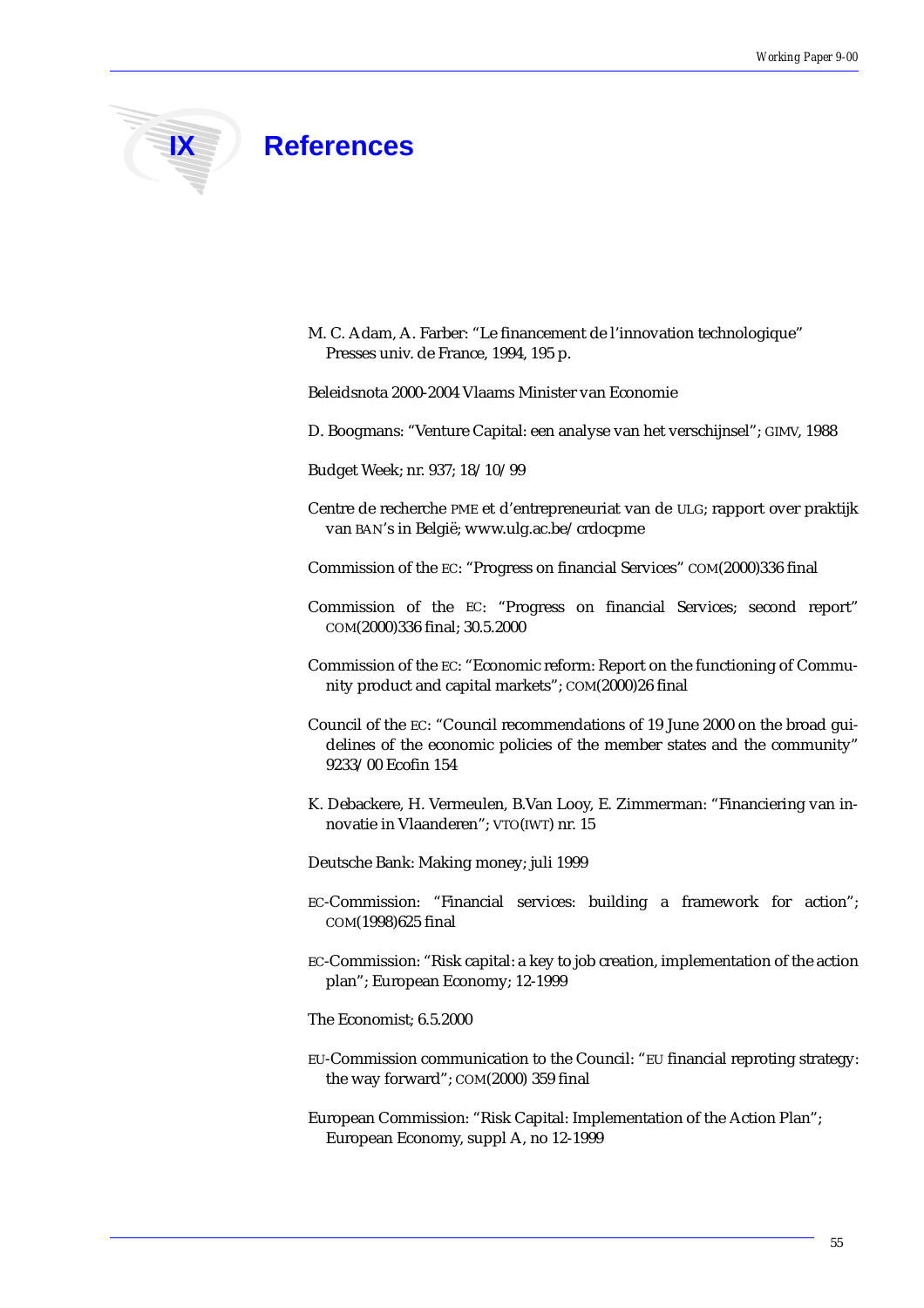European Commission: "Proposal for a directive of the European Parliament and of the Council on the coordiantion of laws, regulations and administrative provisions relating to institutions for occupational retirement provision"; COM(2000) 507; 11.10.2000

European Commission: "The competitiveness of European Industry; 1998 report"

- European corporate Governance Network; website: www.ecgn.ulb.ac.be
- Europese Commissie: "Mededeling van de Commissie aan de Raad en het Parlement. Vooruitgangsverslag over het actieplan voor risicokapitaal" COM(2000)658, 18.10.2000
- Europese Commissie: "Vooruitgangsverslag over het actieplan voor risicokapitaal", 18.10.2000
- EVCA (European Venture Capital Association): "The economic impact of venture capital in Europe"
- EVCA: Yearbooks
- EVCA: "Legal and tax issues arising from cross-border dealings on EASDAQ", Special Paper, 1996
- EVCA:" IPOs in Europe: EASDAQ and other markets", Special Paper,1998, 56 pag.
- EVCA: "Stock options", Special Paper, 1999, 34 pag.
- EVCA: "Taxation of corporate profits, dividends and capital gains in Europe", 1999, 22 pag.
- Grid Electronic Publishing Consultancy, Lentic, Univ. de Liège: "The Electronic Information Services Industry in Belgium 1997-1999; a survey and report for the European Commission and the Belgian Federal Office for Scientific and Cultural Affairs"; dec 1999
- KBC: " De opkomst van geïntegreerde financiële groepen"; Economisch Financiële Berichten; nr. 9; 7/5/1999
- A. Lamfalussy e.a.: "Initial report of the committee of wise men on the regulation of european securities markets", Brussels, 9.11.2000, 41 p.
- B. Leleux, B. Surlemont, H. Wacquier: "State vs private venture capital: cross-spawning or crowding out? A pan-European analysis"; Babson College, Ulg; 1999
- S. Manigart, W. Van Hyfte: "Financiering van innovatie in Vlaanderen; de venture capital-sector in internationaal perspectief"; IWT studies nr. 24; april 1999
- S. Manigart, W. Van Hyfte: "Post-investment evolution of Belgian venture capital backed companies: an empirical study" Babson College 1999; www.babson.edu/entrep/fer/papers99